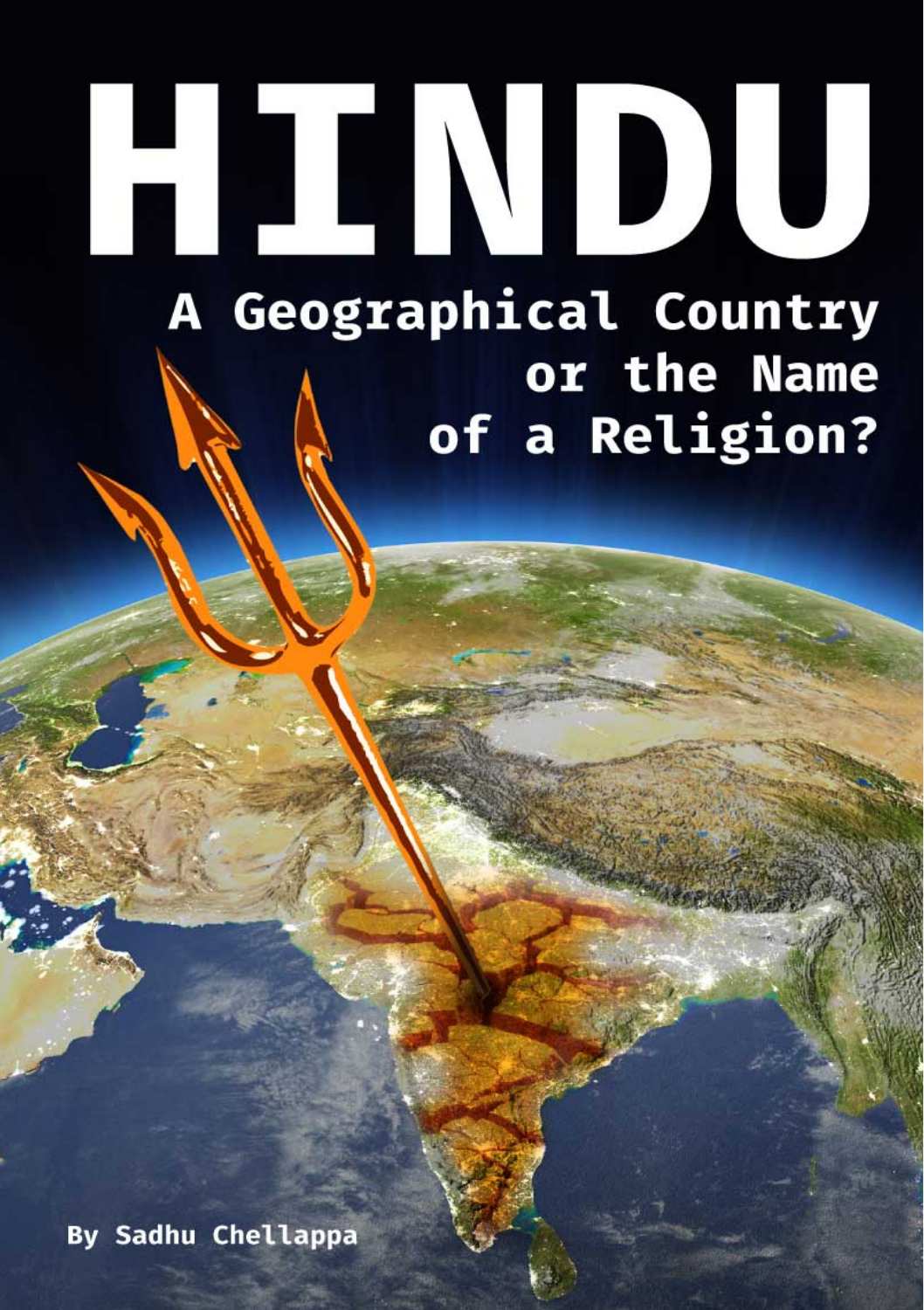# **HINDU**

## **A Geographical Country or a Religion?**

**© Sadhu Chellappa**

1st edition (English) 2016 Original Title:  $@b$ நான் வா ழும் நா $\mathbf c$  இந்து நாடா ? இந்து மத நாடா ?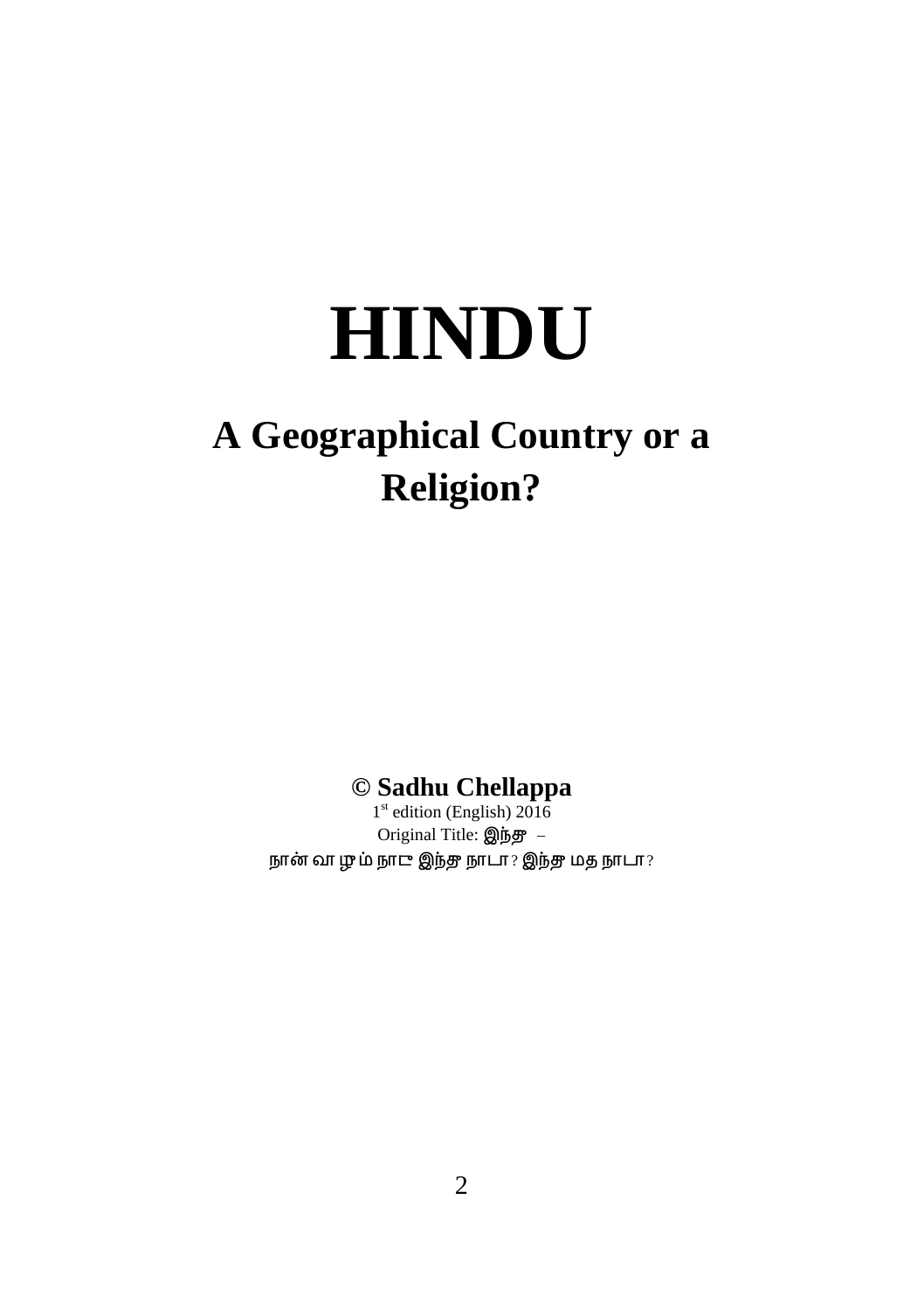## *Content*

|                                     | Page                     |
|-------------------------------------|--------------------------|
| Preface                             | $\boldsymbol{\varDelta}$ |
| Introduction                        | $\overline{\mathbf{5}}$  |
| Foreword by J.D. Baskara Doss       | 12                       |
| $Hindu - a geographical location$   |                          |
| or a religion?                      | 16                       |
| The emergence of Hinduism           | 24                       |
| The emergence of Hindutva           | 31                       |
| How foreigners made themselves      | 35                       |
| the new locals                      |                          |
| The subterfuge of Sankara Matha     | 38                       |
| Debunking false beliefs             | 40                       |
| Early Indian thought and literature | 47                       |
| Conclusion                          | 53                       |
| Appendix I                          | 54                       |
| Appendix II                         | 55                       |
| Arya Dharma                         | 57                       |
| Glossary                            | 58                       |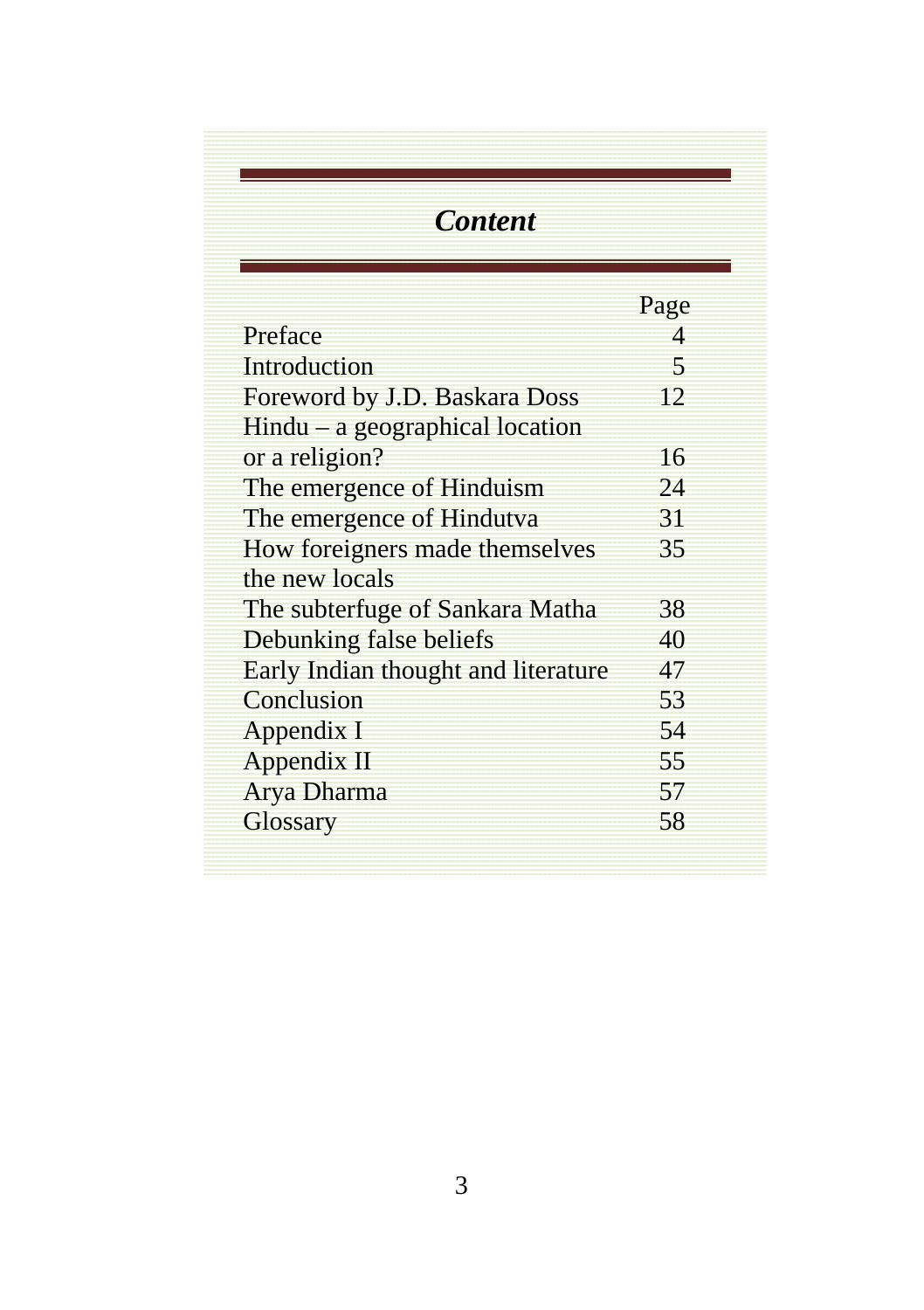## **Preface**

Dear readers, *"Vanakkam"* (Greetings) to you.

When the new government took over the rule of India in 2014, bright rays of light shone in the eyes of our Indian people looking towards a better future.

Instead of fulfilling the hopes that the political parties promised in their election campaign speeches, they are now zealously keeping busy debating religion and changing India into a *Hindu* religious country. Actually, *"India,"* the English name given to the civilization that flourished in the basins of River Sindhu (Indus), means just that – **Hindu**. It does not indicate any particular religion, but a geographical location: the land around and beyond the River Sindhu (Indus).

Some of those who hold high offices in the government are striving hard to turn India into a Hindu religious country. Recently, one of the members of the parliament from a major religion declared that minority people groups cause religious riots. Belonging to a major religion himself, he spoke convincingly to protect our country and its major religion. Such instigative declaration makes one to question:

What is more important? Religion or the precious lives of the people? The Hindu religion or the nation in the Indus region?

In this booklet, I try to bring together the opinions of many scholars, political leaders and of my own in regards to what our nation is going through at this hour. I welcome your valuable comments and responses.

For the love of my people, in their service, Sadhu Chellappa.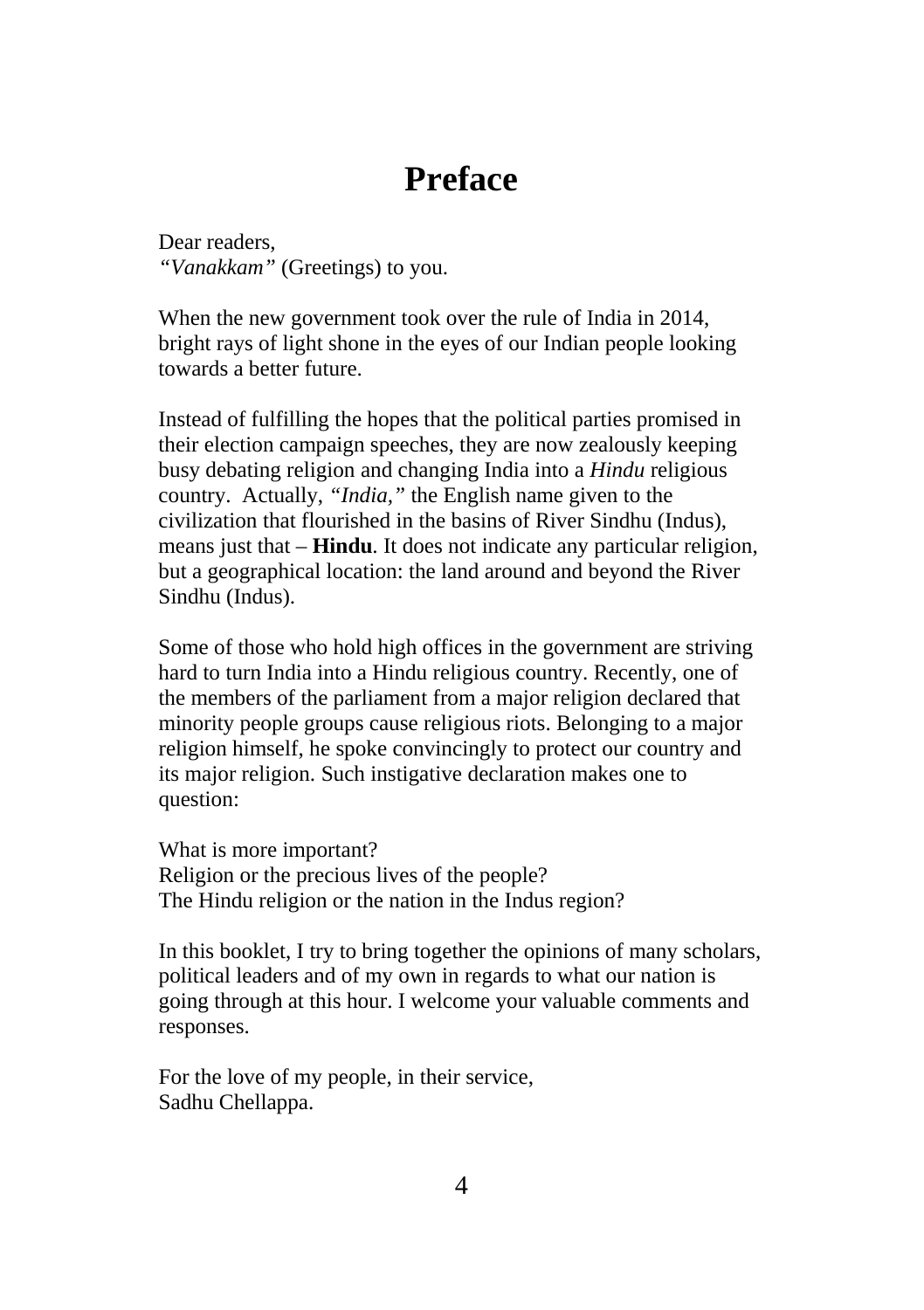## **Introduction**

When the Bharatiya Janata Party (BJP), (Indian People's Party), won the last democratic elections in our nation in 2014, many people rejoiced, some feared, some got irritated, and some even doubted. Among those who feared were the Christians and the Muslims. They assumed this would mean more religious disturbances during the rule of a Hindu political government. Some of the reasons for such assumptions are the recent bomb incidents in Coimbatore and Mumbai, the anti-Christian attacks in Gujarat during Christmas celebrations, the demolishing of church buildings in different parts of the country or the killings of Christian community leaders in Odissa. In 1999 the news of Graham Staines, an Australian Christian missionary, froze the hearts of many people with utter fear. He was helping lepers and the poor tribal people in Mayurbhanj, but was mercilessly burnt to death along with his sons, aged 10 and 6, while they were sleeping in his station wagon at Manoharpur village in Keonjhar district in Odissa, while his wife and daughter stayed back in Mayurbhanj. All these happened during the rule of the Indian National Congress Party.

Even the Congress Party that was ruling then was unable to restrain or demolish such horrible inhumane acts. All of us remember the religious drunkenness that was raging during those days. But now, the government of our country has been given in the hands of hard line Hindu nationalist groups, the Bharatiya Janata Party (BJP) (Indian People's Party), and Rashtriya Swayamsevak Sangh (RSS, National Voluntary Service Society). They did not only make Chief Minister of Gujarat, Mr. Modi to become the Prime Minister of India, but also formed coalitions with several other political parties that have given cause to concern and fear in people.

It is a known fact that Pandit Jawaharlal Nehru banned RSS as a group, soon after he took over the leadership in the newly Independent India. In spite of being banned three times before in India, slowly, but steadily, in the name of social service and reform, the RSS group has infiltrated its philosophy into the Indian people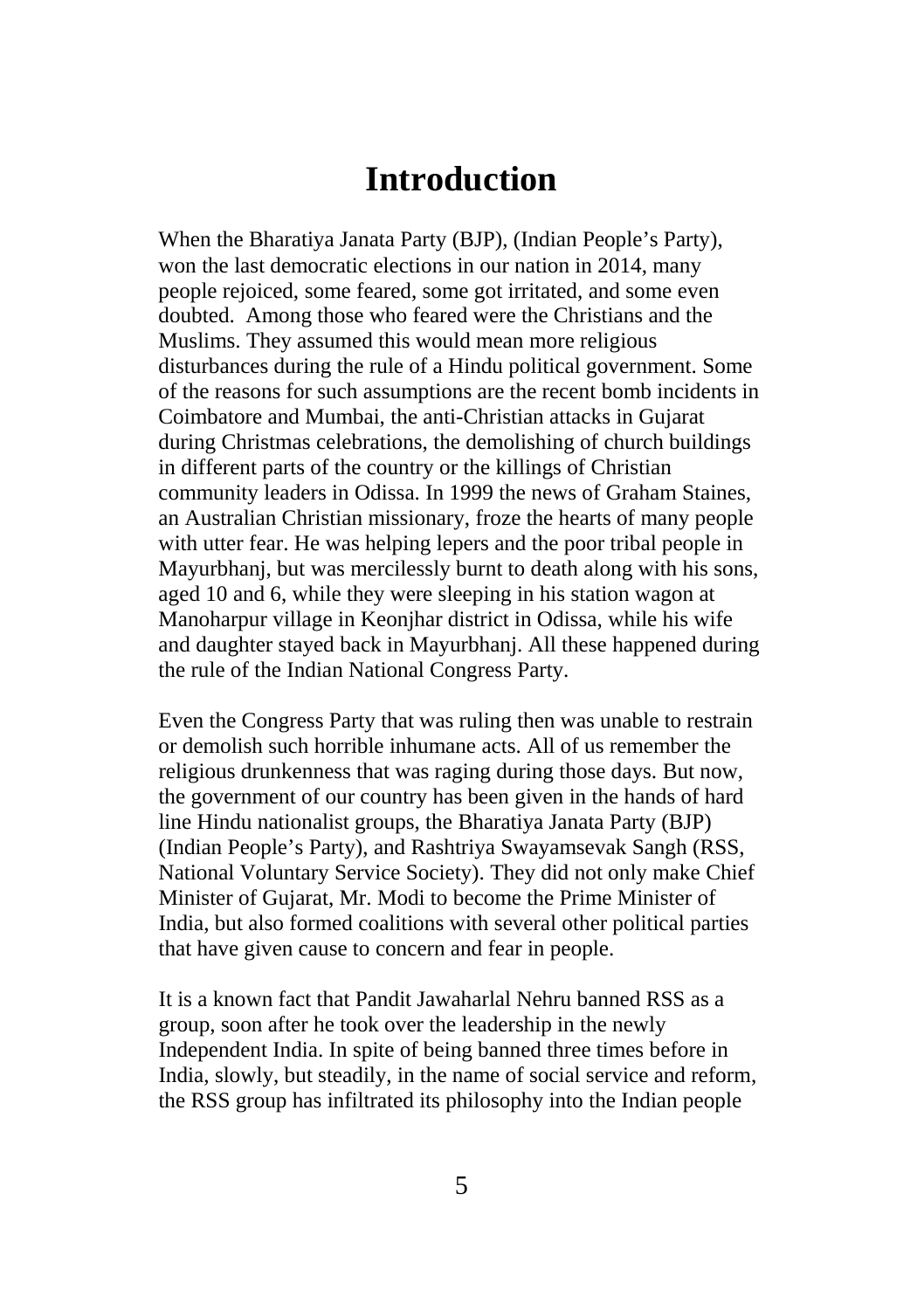through different RSS affiliated organizations for a new *"Hindu"* India, which has been the reason for many communal riots.

The Christian community in different parts of India has been praying for the 2014 election. Without any one particular party in mind, they prayed that the one, whom God wills, shall be the new Indian Prime Minister. Mr. Modi received an overwhelming majority of the votes and had a landslide victory. Soon after, religious riots took place here and there. On the 19<sup>th</sup> of August, 2014, Prime Minister Modi met with CBCI president, Cardinal Baselios Cleemis and next day the daily newspaper, *The Hindu* published an article, which gave some comfort to the Indian Christian community.

The Catholic Bishops Conference of India (CBCI) wants to give Prime Minister Narendra Modi a "chance" and not pre-judge him because of his record as the Gujarat Chief Minister or his association with the Rashtriya Swayamsevak Sangh (RSS).

A day after he met Mr. Modi in the capital, CBCI president Cardinal Baselios Cleemis on Tuesday said the Church preferred to take the Prime Minister's call for a 10-year-moratorium on communalism seriously rather than the 'Hindutva-subsumes-all-other-identities' statement of RSS chief Mohan Bhagwat.

Admitting that Mr. Bhagwat's statements did create anxiety, he said undue weightage should not be given to the personal opinion of one person.

Asked about the apprehensions that minorities had about Mr. Modi in the past, his refrain was: "Mr. Modi has just begun his administration as the head of the government at the Centre. It is sensible and legitimate that any government needs time to settle down and work out its policies. He has been elected and we have to see his actions. We are optimistic." http://www.thehindu.com/news/national/give-modi-achance-church/article6332588.ece

NEW DELHI, August 20, 2014

Later, on the  $30<sup>th</sup>$  and  $31<sup>st</sup>$  of August 2014, a BJP Member of Parliament from Gorakhpur, Yogi Adityanath, provoked religious enmity by saying, *"In places where there are 10-20 per cent minorities, stray communal incidents take place".* The minority community in the country were utterly shocked to hear such statements from prominent political leaders and protested. You can read those news-clips below.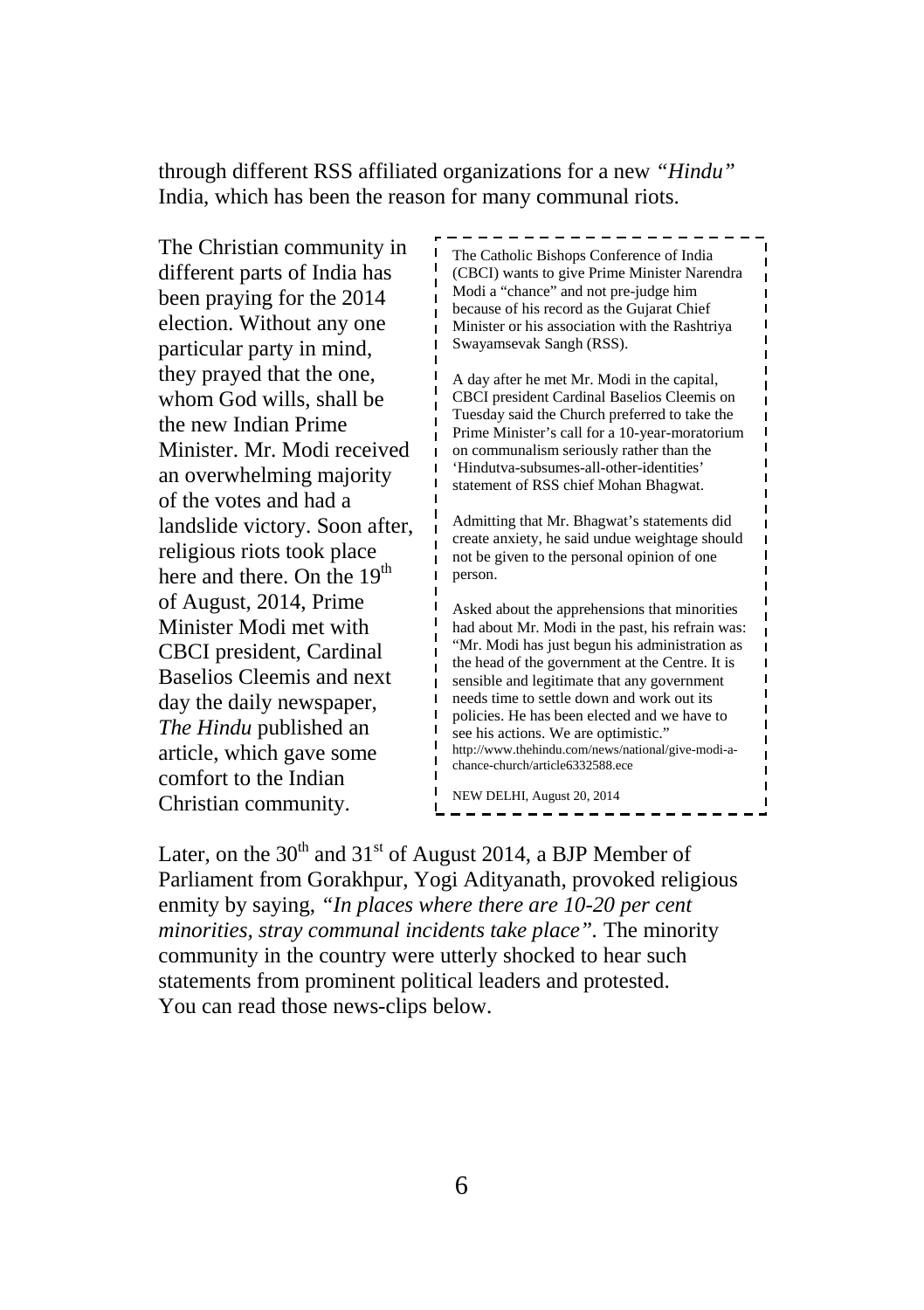Published: August 31, 2014 03:02 IST

#### **BJP MP links riots to minorities**

 $\blacksquare$  $\blacksquare$  $\blacksquare$ 

Firebrand BJP leader Yogi Adityanath has attacked the minority community, saying riots happen wherever they are more than 20 per cent in number at a place.

Defending his provocative speeches, the Gorakhpur MP, who is among the three party leaders entrusted with leading the BJP campaign for the coming by-elections in Uttar Pradesh, said Hindus would reply "in the same language" if they were subjected to attacks or forcible conversions.

Talking about communal riots, he told Rajat Sharma in 'Aap Ki Adalat' programme on India TV that there are three categories of places where they occur, according to a press release issued by the channel.

"In places where there are 10 to 20 per cent minorities, stray communal incidents take place. Where there are 20 to 35 per cent of them, serious communal riots take place, and where they are more than 35 per cent, there is no place for non-Muslims," he said. The BJP leader is under attack after two CDs recently surfaced in which he is shown making inflammatory speeches.

- - - - - - - - - - - - - - - - - --------------------------------

http://www.thehindu.com/news/national/bjp-mp-yogi-adityanath-links-riots-to-

- minorities/article6365614 ece
- © The Hindu

 $\blacksquare$ 

 $\blacksquare$ 

 $\blacksquare$ 

 $\blacksquare$ 

 $\blacksquare$ 

Published: September 1, 2014 03:30 IST

#### **Adityanath's remarks on minorities draw flak**

Comments made by Yogi Adityanath, MP, on minorities drew flak from the Opposition parties even as the Bharatiya Janata Party distanced itself from them.

Speaking to a Hindi news channel on Saturday, the five-time Gorakhpur MP, one of the three leaders named by the BJP to lead its Uttar Pradesh by-election campaign, said: "In places where there are 10-20 per cent minorities, stray communal incidents take place; where there are 20-35 per cent of them, serious communal riots take place; and where they are more than 35 per cent, there is no place for non-Muslims."

Congress spokesman Sanjay Jha said: "This is an orchestrated and systematic strategy of the BJP to polarise voters before the polls. They are targeting not just U.P. but also hoping for a pan-India impact. The fact is that the BJP made Adityanath officially speak for the party during the debate on communal violence in Parliament. This shows that their communal agenda will not be compromised whether in Opposition or government."

Rajya Sabha MP from Uttar Pradesh and BJP vice-president Mukhtar Abbas Naqvi told The Hindu that rioters had no religion. "In riots no one is Hindu or Muslim. Unfortunately, secular political parties have changed secularism to communalism. The party [the BJP] never connects religion with riots," he said. Minority Affairs Minister Najma Heptulla and BJP spokesman M.J. Akbar, both former Congress MPs, refused to comment. Senior CPI leader Atul Anjan, speaking on the phone from Gorakhpur, said that despite the "love-hate relationship" between Mr. Adityanath and the BJP, his comments had revealed

why he was made the party's poll mascot. "He is being used by top leaders, including the PM, to saffronise U.P. His obnoxious comments have vulgarised political discourse and go against the spirit of the Constitution," he said.

http://www.thehindu.com/news/national/other-states/adityanaths-remarks-on-minorities-drawflak/article6367630.ece

© The Hindu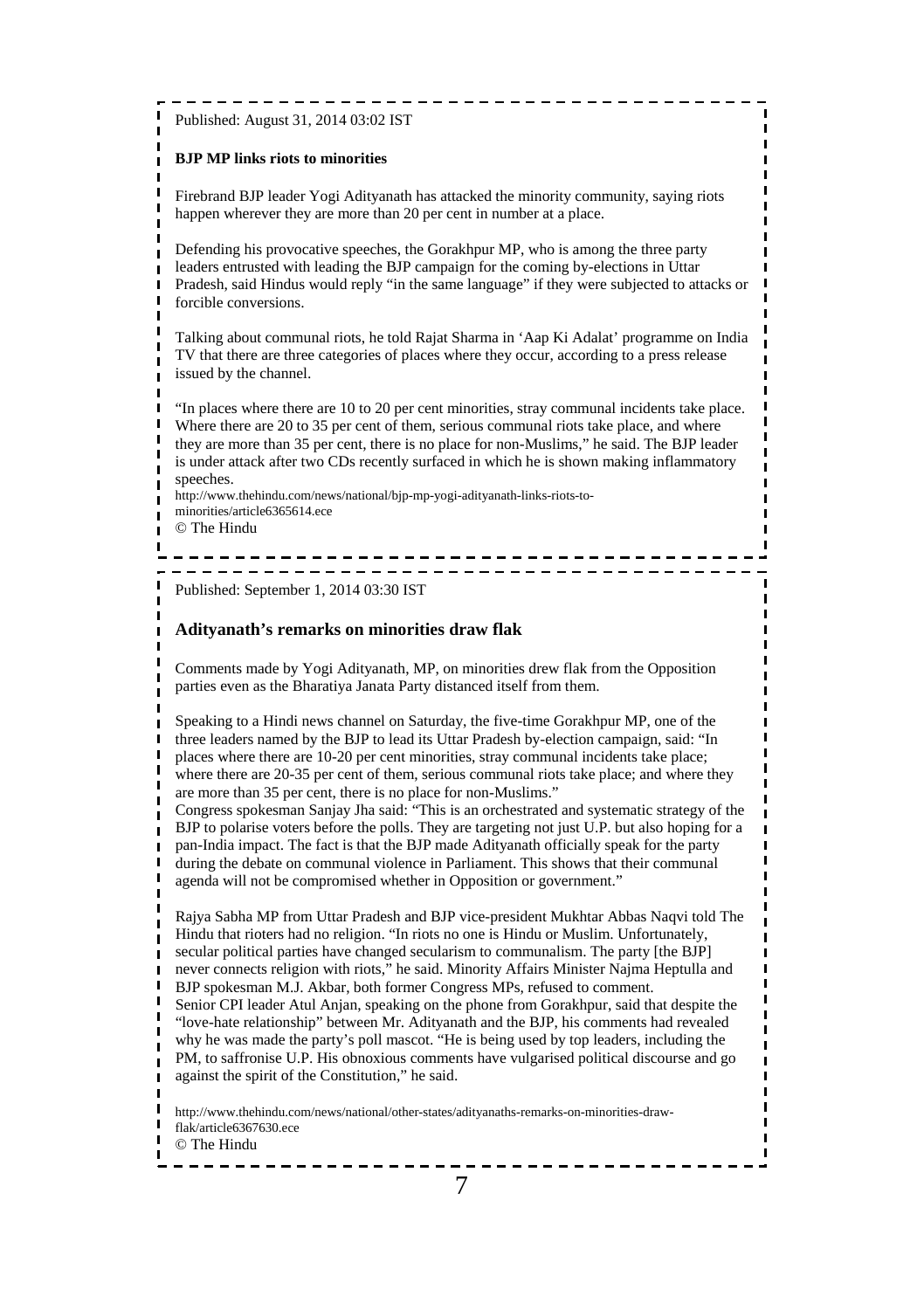-----------------------Published: September 12, 2014 00:43 IST  $\blacksquare$ Vinay Kumar **EC raps Adityanath for hate speech**  $\mathbf{I}$ The Election Commission on Thursday reprimanded BJP MP from Gorakhpur Yogi  $\blacksquare$ Adityanath for "provoking religious enmity" and warned him to be careful while making public utterances during election campaigns.  $\blacksquare$ The EC held that the BJP leader had violated the Model Code of Conduct.  $\blacksquare$  $\blacksquare$ In its order, the EC said Mr. Adityanath, while delivering a speech in Noida, U.P. on  $\blacksquare$ September 7, "invoked religion" and "made appeal on the ground of religion to secure votes  $\blacksquare$ for his party."  $\blacksquare$ The Commission said that the speech had the effect of provoking feelings of enmity or  $\blacksquare$  $\blacksquare$ hatred between different classes of the citizens on grounds of religion, race, caste, community or language and also aggravated the existing differences or created mutual hatred or caused tension between different castes and communities. It rejected the averment in the BJP leader's reply that his speech, in totality, aimed at the  $\blacksquare$ objective of complete religious harmony.  $\blacksquare$  $\blacksquare$ The EC also directed the Chief Electoral Officer (CEO) of U.P. to intimate it if any FIR has  $\blacksquare$ been filed in the matter.  $\blacksquare$ The EC asked the CEO to direct the district authorities concerned to file a case under  $\blacksquare$ Section 125 of the Representation of the People Act, 1951 and Section 153A, Section 295A  $\blacksquare$ and Section 505 of the Indian Penal Code against Mr. Adityanath.  $\mathbf{I}$ http://www.thehindu.com/news/national/election-commission-raps-yogi-adityanath-for-hate- $\blacksquare$ speech/article6402034.ece  $\blacksquare$ © The Hindu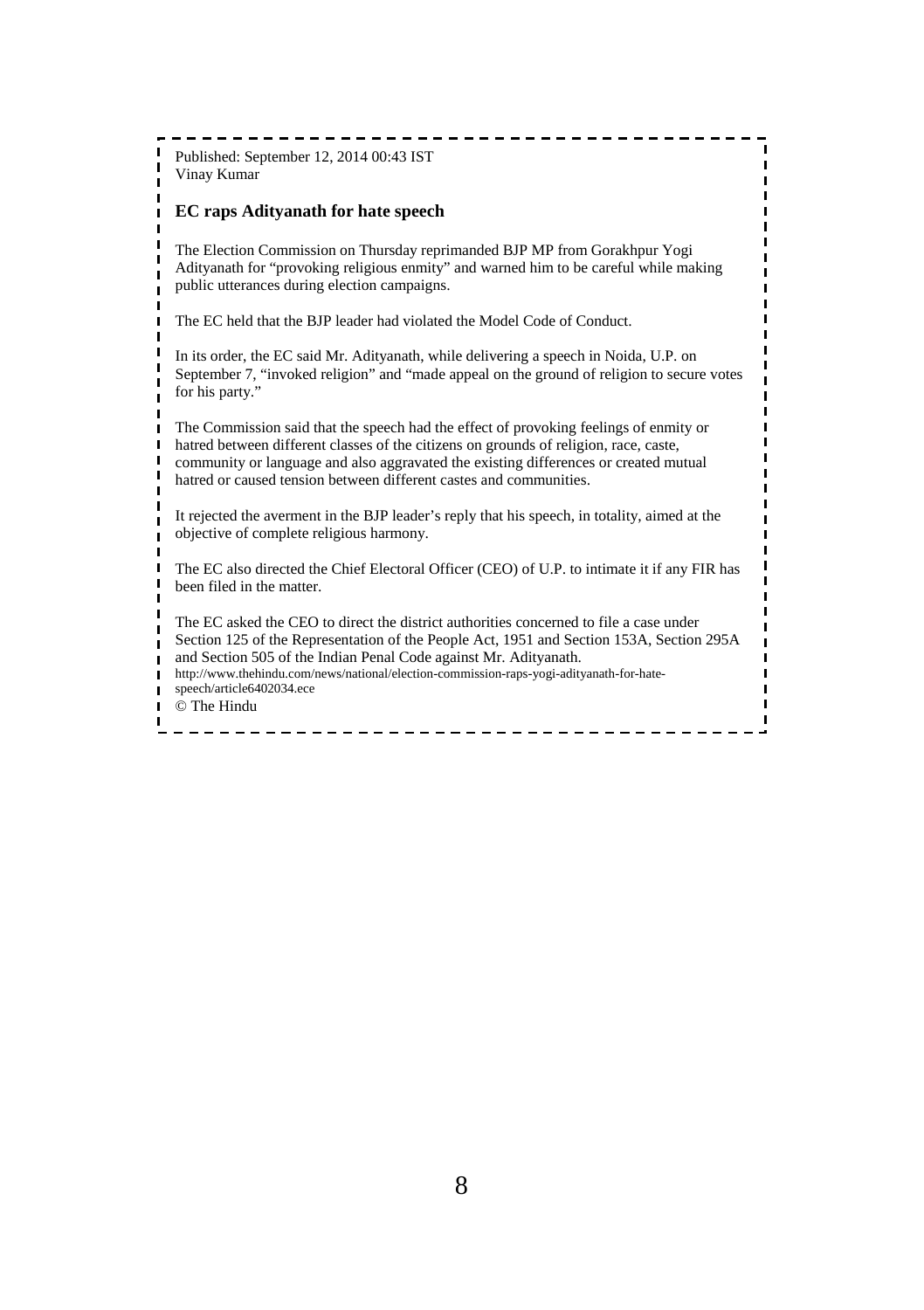#### **Indus, not Hindus**

Since ancient days, those who live outside of India called those who live inside of India Indians, Indies or Indus, those who live in the Indus Valley and beyond the river Sindh. An unfortunate statement from the Union Minority Affairs Minister, Najma Heptulla, that all Indian citizens can be called Hindus, raised unnecessary concern. But after carefully clarifying her statement (see the newspaper clip), this issue was safely settled.

Sindhu, Hindu and Hindustan are all names given to the many different people groups that settled in the Indus plains. The Hindu or the Indus territory stretched between the rivers Sarasvati and Sutlej. (Only around 90 of the more than 800 known Indus Valley archeological sites are discovered so far on the Indus and its tributaries.) The word "*India"* is derived from the Indus River. In ancient times, "India" initially referred to

Published: August 30, 2014 04:26 IST Gargi Parsai

#### **I used the word Hindi not Hindu, says Najma**

Union Minority Affairs Minister Najma Heptulla on Friday attempted to quash the controversy triggered by her remark that all citizens could be called Hindu, clarifying that her reference was to the historic term "Hindi'' which, she said, had been used for centuries as an identity of nationality.

Speaking to The Hindu, Ms. Heptulla said: "I have not spoken about Hindu. All I am saying is that since 2000 years, Hindustan is called Hind in Arabic and those living here are called Hindi. Anything beyond the Hindu Kush mountains and on this side of the Sindh river is Hind. It is a geographical indication and a historical name. People have used it in music and in poems. Mohammad Iqbal has used it in our national song [Hindi hai hum, watan hai Hindustan hamara]." Ms. Heptulla's remark triggered a wave of protest with the Opposition terming it as "unfortunate."

But would Muslims like to be called Hindi? "Why not? When they go for Haj to Saudi Arabia they are called Hindi. In Europe their identity is Indian. In our country our nationality is Indian, Hindustani or Bharatiya. Muslims or Christians in Bharat will be called Bharatiya. There is no need to create a controversy."

Congress spokesman Manish Tewari said every citizen of the country is a "Bharatiya" and not Hindu.

The BJP said the controversy should be over after Ms. Heptulla's clarification. http://www.thehindu.com/news/national/i-used-theword-hindi-not-hindu-saysnajma/article6363651.ece © The Hindu

those geographical regions immediately along the east bank of the Indus. *"India"* meant Indus settlements. The inhabitants of the Indus region were diverse in ethnicity, religion, national and language. One of the many religions that existed in the Indus region is the religion of Hindu. Therefore, the term *"Hindu"* country refers to the region where the Indus civilization settled and later expanded.

 $\blacksquare$ 

 $\blacksquare$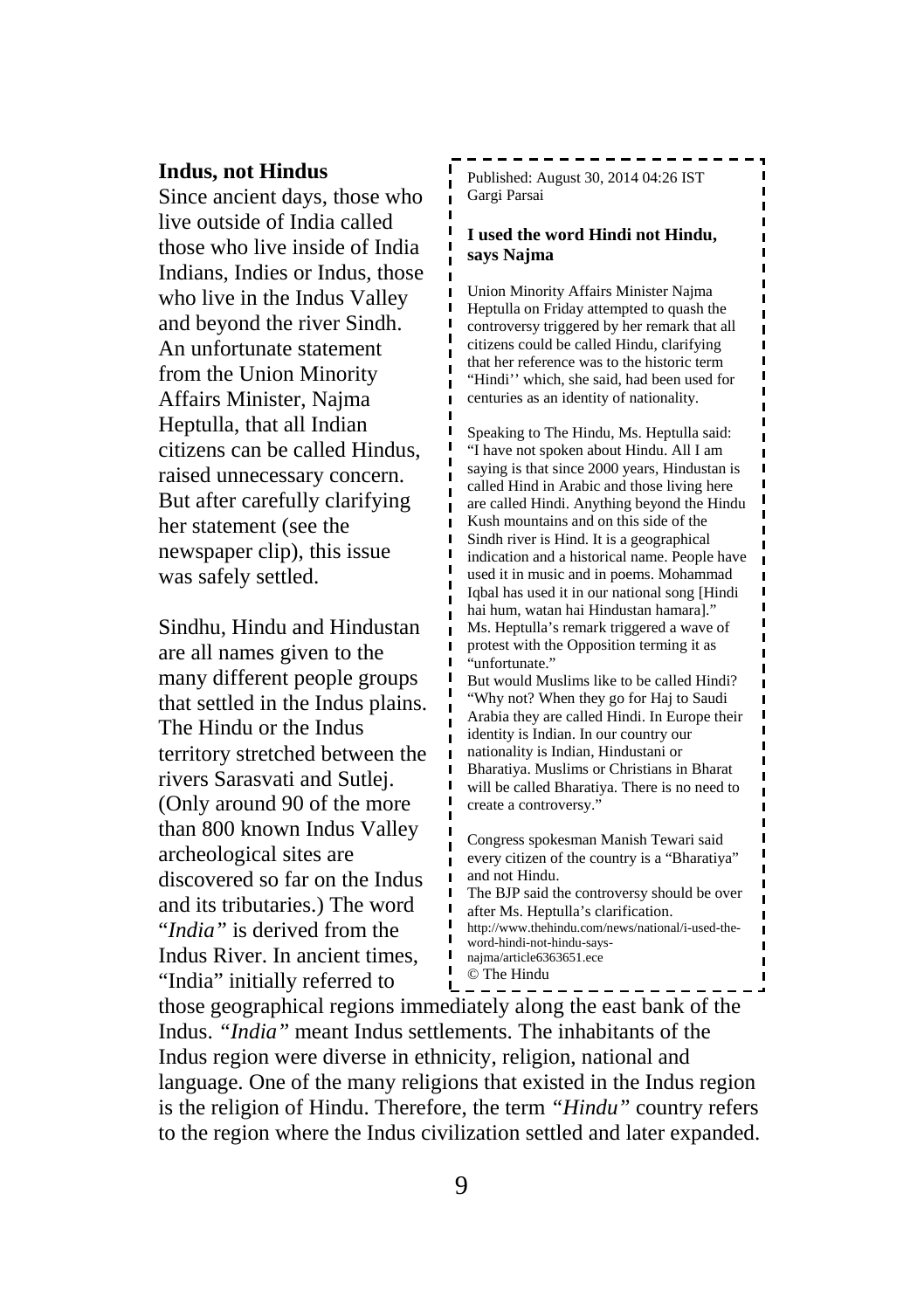*It absolutely does not mean that those who live in Hindu land are automatically Hindus, meaning the religion.*

Without a thorough research of Indian history, some political parties are intensely involved in trying to change the Hindu land into a Hindu religious land, causing unnecessary religious riots and fear among the minority groups of Muslims, Christians, Buddhists, Sikhs and others. The minority people groups expect the Prime Minister of India, the Land of the Indus, Mr. Modi, to handle such dire issues with much wisdom and discretion.

Published: August 18, 2014 01:06 IST Omar Rashid  $\blacksquare$ I. Ĭ. **Hindutva is India's identity, says**  I. **Bhagwat.** Ĺ "It has the capacity to 'swallow' other ı identities … need to restore those r.  $\mathbf{L}$ capacities' Ĺ I. Ĺ Days after asking why all Hindustanis  $\blacksquare$  $\blacksquare$ (Indians) should not be referred to as f, "Hindus," Rashtriya Swayamsevak Sangh  $\blacksquare$ (RSS) sarsanghchalak Mohan Bhagwat on Sunday minced no words in stating that Ĩ. "Hindutva is the identity of India and it  $\blacksquare$ has the capacity to swallow other п identities." "We just need to restore those Ĺ capacities." Ĺ ı I. Addressing a gathering at the golden Ĺ jubilee celebrations of the Vishwa Hindu  $\mathbf{I}$ Parishad (VHP), Mr. Bhagwat called upon Hindus to initiate "social change Ĺ from home." With the programmes of the VHP, the Hindu Samaj would rise in the Ĭ. next 10-20 years and find its "rightful  $\mathbf{I}$ п place" as world leader, he said. Ĭ.  $\mathbf{I}$ Describing the Ram temple movement as the defining moment of the VHP's 50  $\blacksquare$ years of existence, Mr. Togadia said: "Till  $\blacksquare$ Ram Mandir is constructed, we [Hindus] won't have sammaan in the country."  $\mathbf{I}$ J.  $\mathbf{I}$ http://www.thehindu.com/news/cities/mumbai/hi Ĺ  $\mathbf{L}$ ndutva-is-indias-identity-says- $\mathbf{I}$ bhagwat/article6326416.ece I.  $\blacksquare$ © The Hindu  $\mathbf{I}$ 

Published: August 18, 2014 20:16 IST National Bureau

#### **Bhagwat Hindutva claim under fire**

Rashtriya Swayamsevak Sangh chief Mohan Bhagwat came under fire on Monday for his controversial description of India as a "Hindu nation," with several political parties and Sikh radicals taking exception to his remarks.

Congress general secretary Digvijaya Singh launched a scathing attack on the RSS leader through a series of tweets. "I thought we had one Hitler in [the] making but it seems now we have Two! God save India!" Mr. Singh, who has been publicly critical of Prime Minister Narendra Modi, tweeted.

He followed it up with a poser for the RSS chief: "A question to Mohan Bhagwat - Is Hindutva a religious identity? What is its relationship with Sanatan Dharma? Is a person who believes in Islam, Christianity, Sikhism, Buddhism, Jainism or any other religion also a Hindu? Would Mohan Bhagwatji please clarify?" He also exhorted the RSS to "stop fooling the innocent people by using religion in politics".

#### **Sikh ire**

The Dal Khalsa, a radical Sikh organisation, in a statement said it would not allow the RSS to implement its "fascist agenda in Punjab" and foil its attempt to divide Hindus and Sikhs on communal lines. "We have no objection to its dream of a Hindu Rashtra, but Punjab will not be part of it," the statement added. http://www.thehindu.com/news/national/rss-chief-underfire/article6329192.ece © The Hindu

------------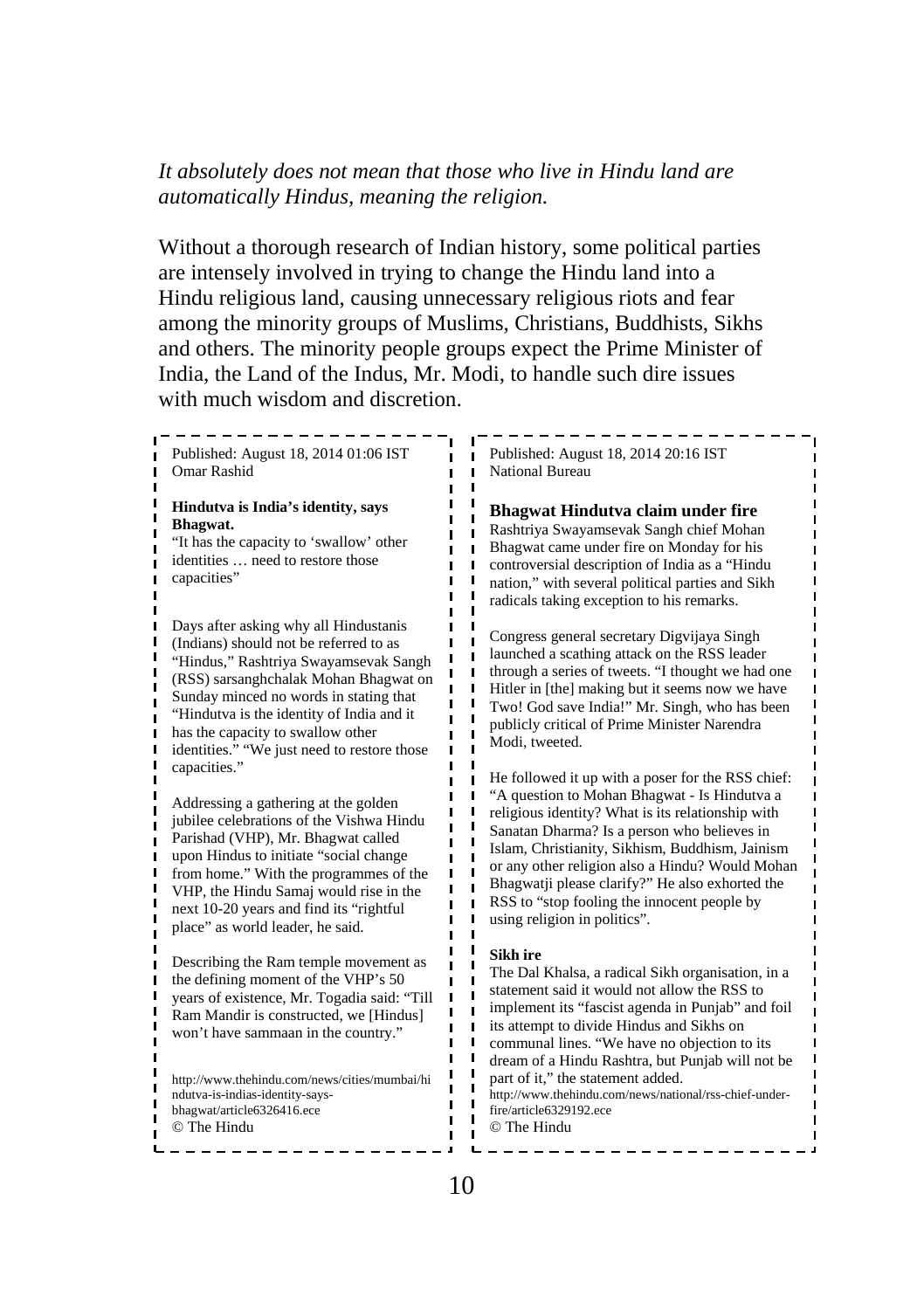The majority religion of our country is still Hinduism. But if the majority religion starts to suppress, destruct and subdue all the nation's minority groups and forces them to into a Hindu religious country, it brutalizes our whole country, giving it a bad name and reputation and bringing shame on its ruling political party leaders and its parliamentary members.

My desire with this booklet is to awaken all those who are watching this process of trying to convert an entire country with political means to the truth.

With love for my country and my people,

Sadhu Chellappa (Chennai)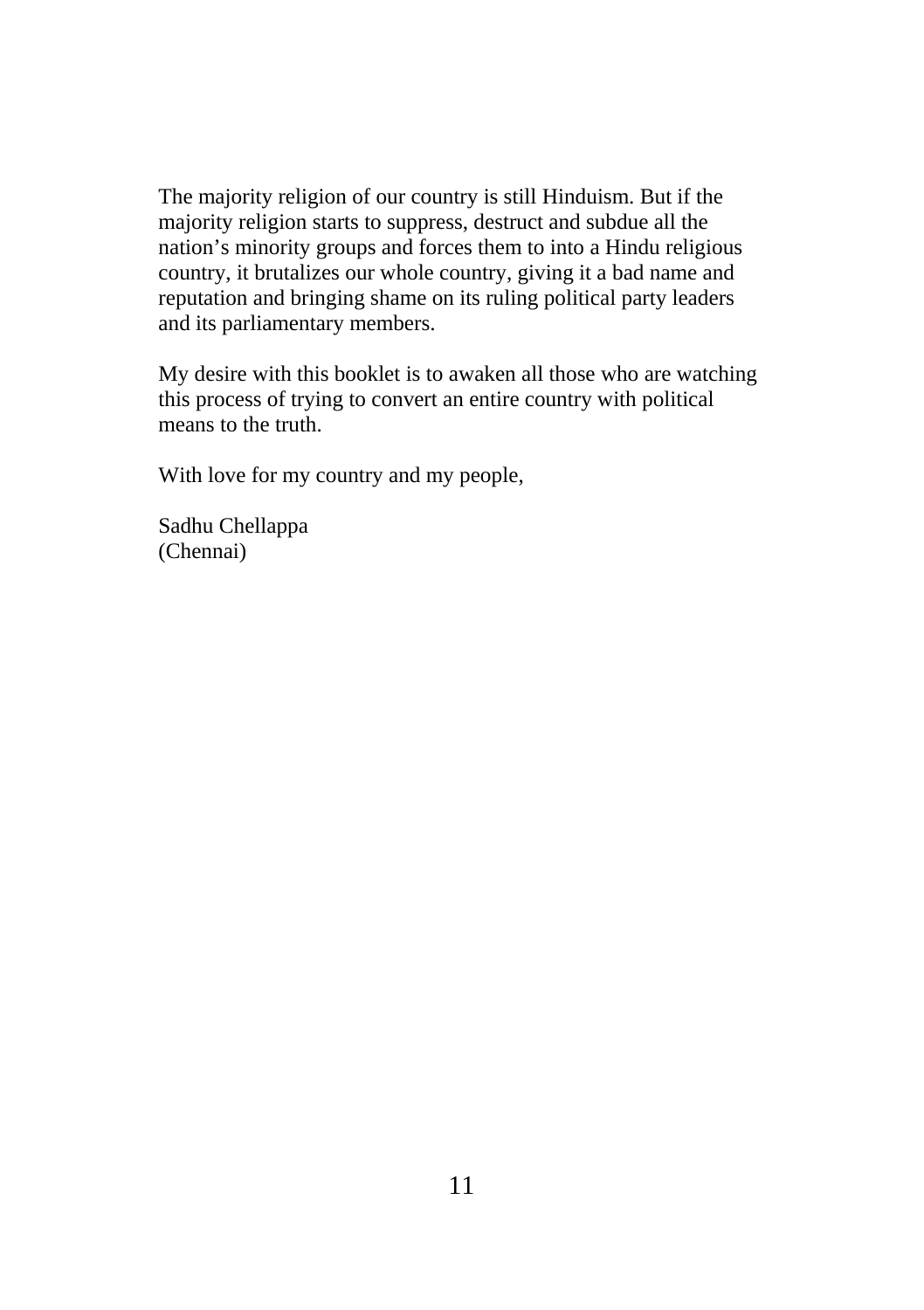## **Foreword**

It is not easy to grab the full meaning of this book by only looking at the title. Hindustan (India) means the place (land) of Hindus. The suffix *"stan"* in the names of countries, especially in Central and South Asia, is Persian for "place of" or "country of." The reason to write this booklet is not so much to explain what is it to be a Hindu, but to encourage the people of India to protect their identity and discover the strength to permeate the growth of unity throughout our country.



Sadhu Chellappa explains in simple terms to the ordinary people what the terms Hindu, Hindu country, Hindu religion, Hinduism and Hindutva mean. The purpose of this booklet is to promote freedom. People should not only live in the freedom of their souls, but should be able to happily live in a free society in our county.

When the ancient Parsi from Persia crossed the borders of Sindh and Gujarat they made settlements along the river Sindhu. They pronounced *Sindhu* as *Hindu.* The river Sindhu gave the name to the region where it runs its course. Therefore, the name of the country Hindu is derived from the river Sindhu. Hindustan is the name of a geographical region. It does not define a particular religion.

Hinduism is just one of the many religions practiced in Hindustan. There are many other religions practiced in India: *Jainism and Buddhism*, *Shaivism*, *Vaishnavism*, *Souram*, *Saktham*, *Ganapathyam*, *Goumaram, Sikhism*, *Islam* and *Christianity*. There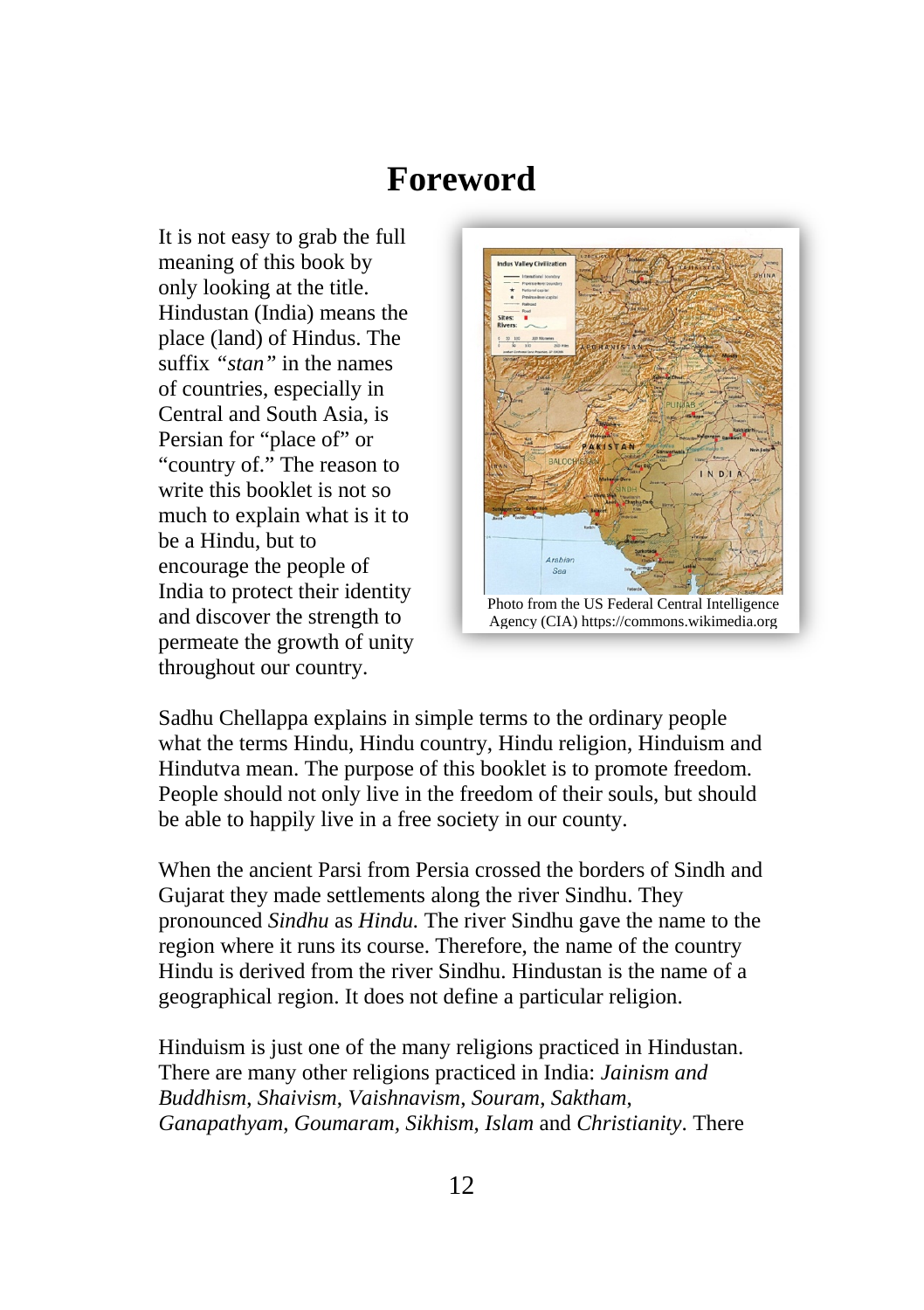are those Indians who do not have any belief in gods, or those who follow just the customs of life, and those who worship nature. They are all Hindustanis in the geographical sense, but that does not make them Hindus at all.

The Persians, Greeks, Sakas, Kushans, and Hunas invaded the Indus region. They originated from different countries, they spoke different languages, and they had different ways of life. They ruled here for a while and then settled down in the new homeland. The rule of the Kushans linked the seafaring trade of the Indian Ocean with the commerce travelling through the Silk Road, carrying Chinese silk to Rome, through the long and civilized Indus Valley.

Not long after the life of Abraham, immigrants from Persia and what is today Iran and Iraq came grazing their flocks in to the Indus region and occupied the fields. They mingled with each other and became a mixed-people, Indo-Iranians. They used the word *"Aryo"* to distinguish themselves from other tribal people groups. Their communities became early centers of influence, power and economy while locking out and suppressing others, lifting themselves into the self-ordained status of nobility at the cost of those around them. The very word *"Arya"* in Sanskrit means "noble one". The Dravidians, the aboriginal inhabitants of India, are from a variety of ethnic and tribal groups, but they are not a mixed people like the Aryans.

Various Indian religions, chiefly Hinduism, Jainism and Buddhism, use the term *arya* as an epithet of honor; a similar usage is found in the name of *Arya Samaj*. In the epic poems *Ramayana* and *Mahabharata*, *arya* is used as an honorific title for many characters including Hanuman. In the so called Vedic Age, that formative period from 1500 BC to 500 BC, society became organized into three classes, Brahmins, Kshatriyas and Vaishyas. These three form today's Aryans. It was those Aryans that created the concept of *Varna Dharma*, (*Varna* in Sanskrit means color and *Dharma* means order, law, duty, model). The Indo-Iranians were brighter in their skin color compared to the original people of India. Based on skin color, they divided the Indian society into four ranks, putting themselves above the darker original inhabitants of the land. This gave birth to the caste systems: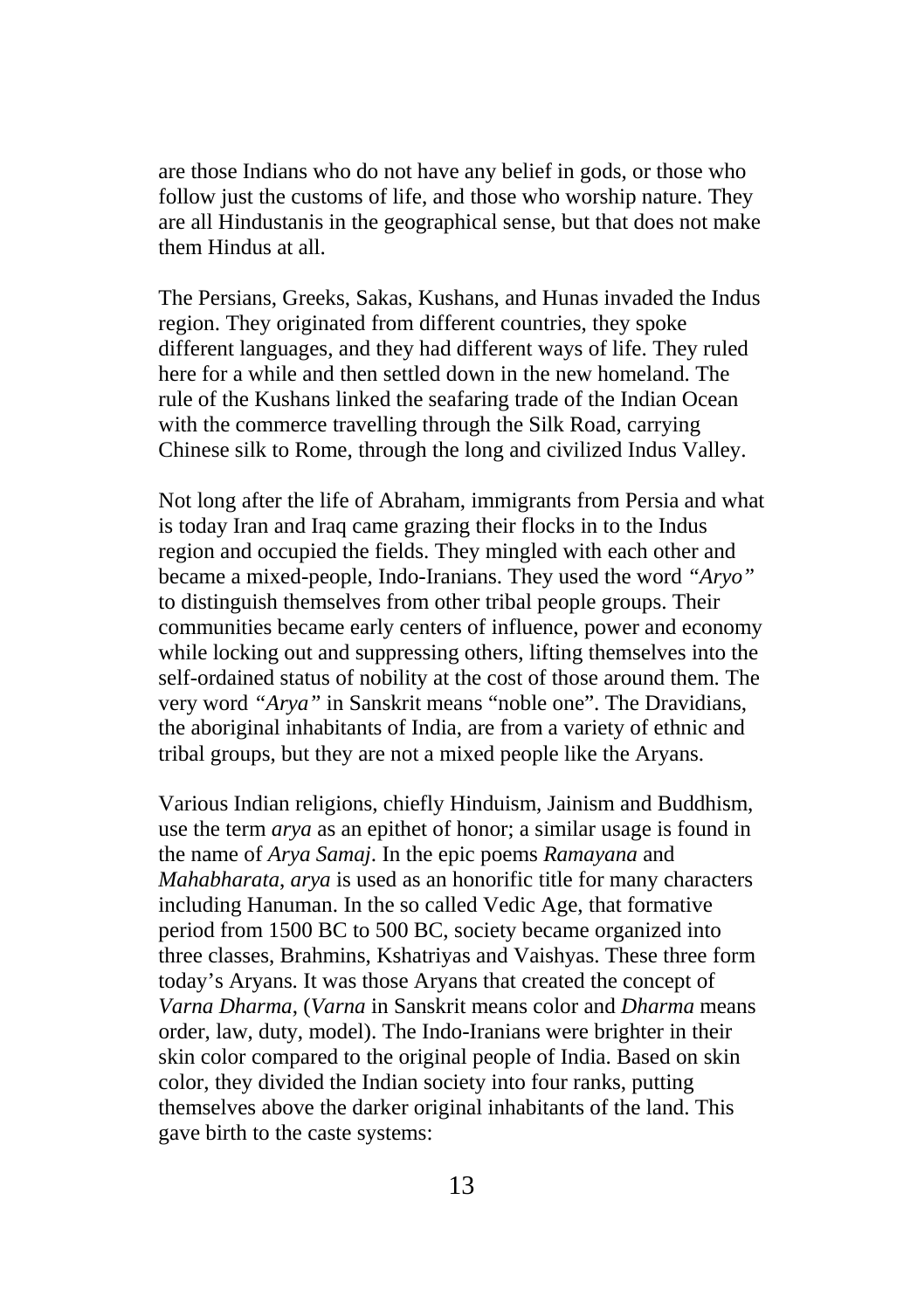the *Brahmins,* priests, teachers and preachers. the *Kshatriyas,* kings, governors, warriors and soldiers. the *Vaishyas,* cattle herders, agriculturists, businessmen, artisans and merchants. the *Shudras,* laborers and service providers.

In the name of *Dharma* and a racist concept of color, the very life of the Indian people was corrupted.

The religion of Hinduism is a man-made philosophy. The original religions found in the Indus valley civilizations were combinations of *Shaivism*, (an ancient form of Indian worship which reveres God as the Supreme Being), *Vaishnavism* (worships the Supreme Lord, the preserver of *Trimurti*, the three images, or the Trinity).

The Bhakti (devotional) movement, which originated in the seventh century AC in Tamil Nadu, favored devotion to *Shaivism* and *Vaishnavism*. It rebelled against caste distinctions and disregarded Brahmanic rituals, which according to Bhakti saints were not necessary for salvation. The birth and growth of the Bhakti movement was in response to a very important piece of Tamil literature called "Pothumarai Thirukural" meaning veda (Scripture) for all. The first three chapters of Thirukural explain the Christian Trinity of God. Modern scholars and researchers agree that the good news of Jesus Christ was the propelling force behind the writings of Thirukural. The theological literature, *Saiva Siddhanta* (Ideology of *Saivism*) and *Brahma Sutras* (Texts of God), confirm that the basic principles of Indian religion and the foundational principles of Christianity are quite similar. The true origin of religion in our land has been strategically confused by mythical stories made up by Aryans called *Puranas.* These *puranas* are full of obscene writings and unbelievable stories and have one target alone: to enslave all Non-Aryans, like the Dravidians, into the cruel world of castes created and ruled by the Aryans.

In this booklet, Sadhu Chellappa gives us a sweeping overview of this, imploding lies and exploring the truth, citing well-researched sources.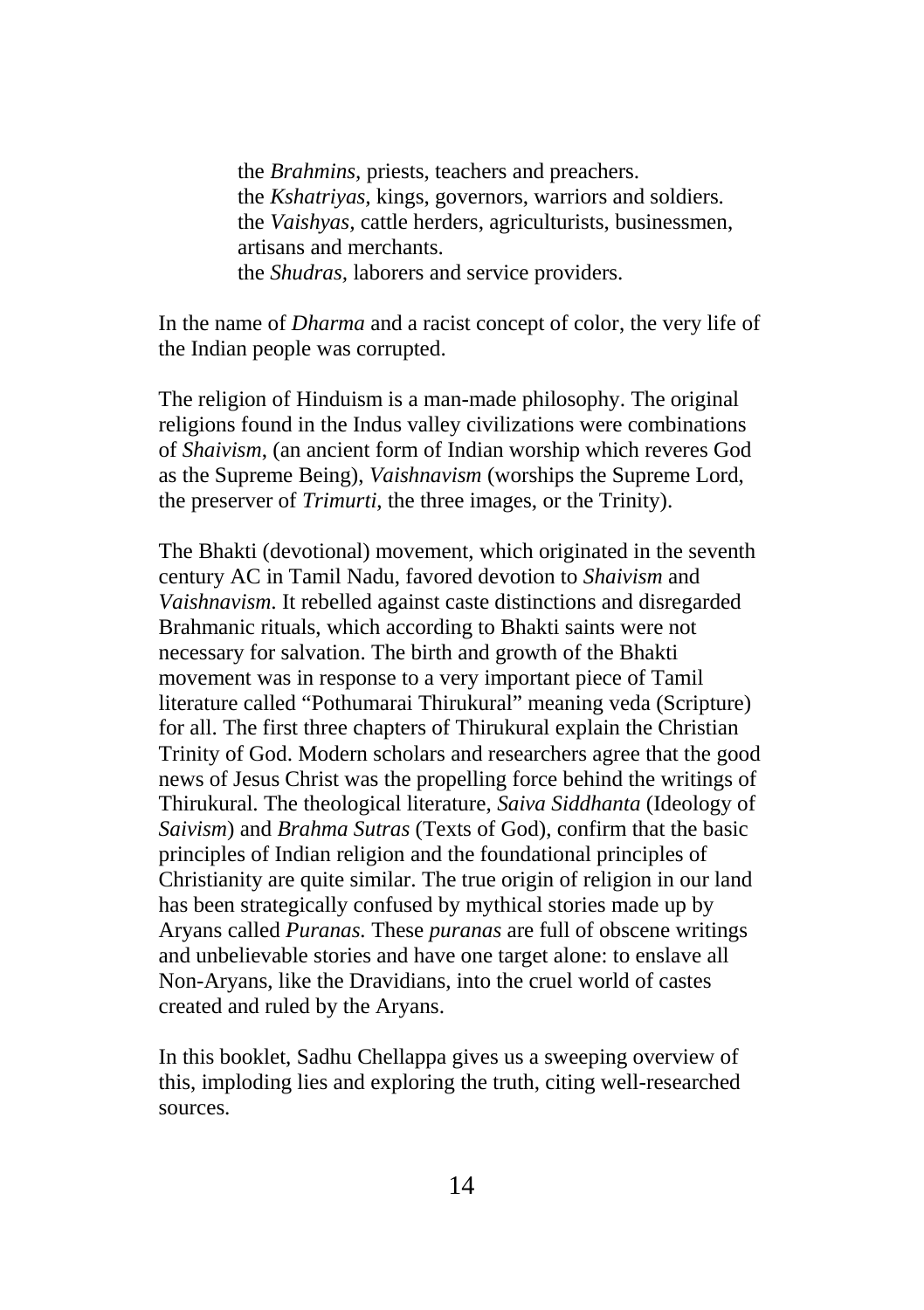Know the truth and the truth will set you free. सत्यमेव जयते (satyameva jayate), Truth Alone Triumphs.

J.D. Baskara Doss (Chennai)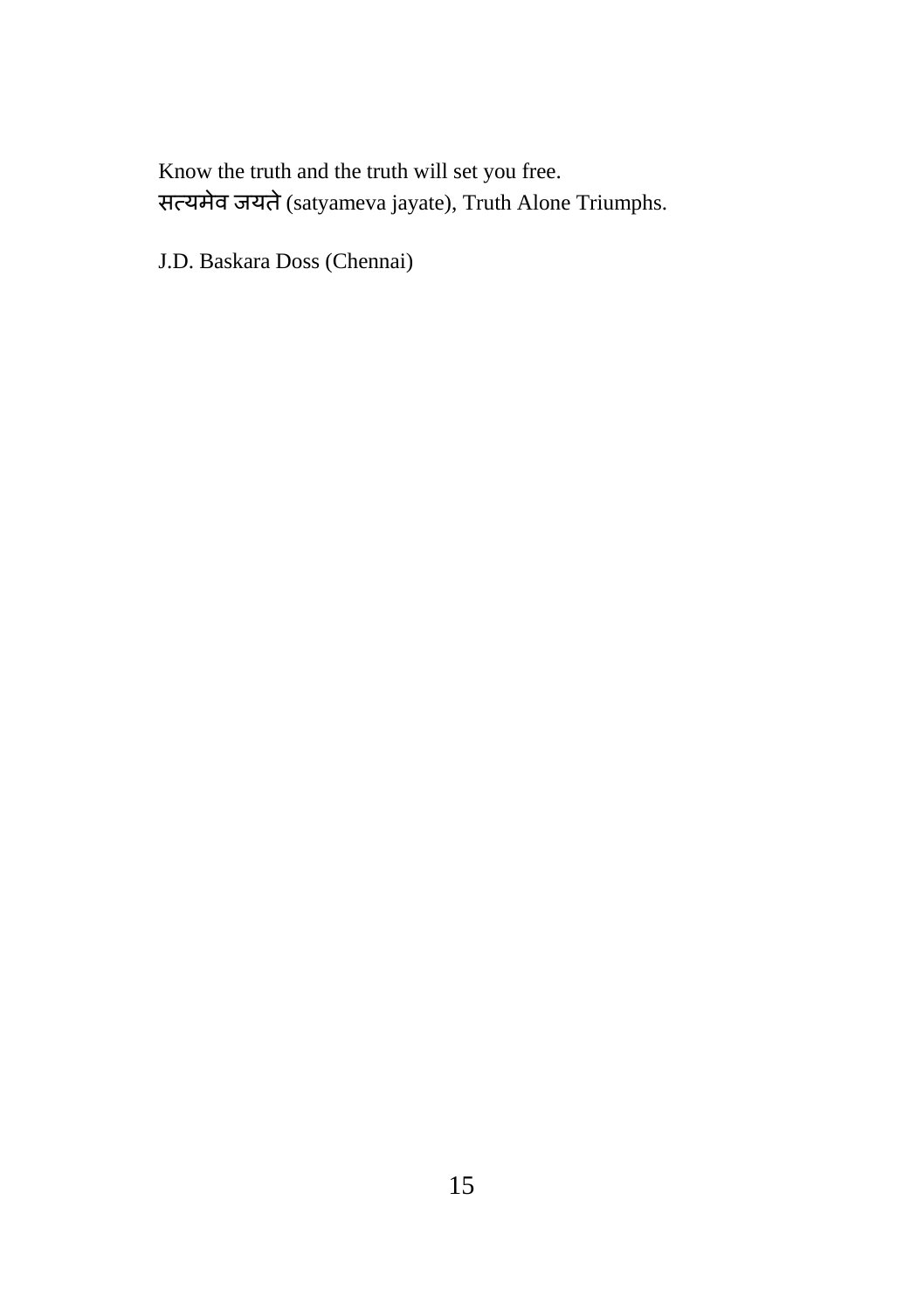## **Hindu** − **A Geographical Location or A Religion?**

The Indus River, as it was known to the Romans, is called River Sindh in the Indo-Aryan language of Sindhi. The plains of the River Sindh played an important and historic role in the history of the world. The word *"Sindh"* means *transit*, to pass across or through; a passage from one place to another. It is an onomatopoeic word, formed after the sound of rushing water that carries away the rain. The word *"sindu"* in the Dravidian Tamil lanuage means to shed, to pour, to spill and to go. Therefore, the River Sindhu derives its name from the root word *"sindu"* for the action it does. There are no roots to the word *"Sindhu"* in the Northern Indian languages. For example, the Dravidian Tamil language has expressions like *neer sindu-dal* (நீர் சிந்துதல்) meaning water shed/fall, rainfall, rain shower; *neer sidaru-dal* (நீர் சிதறுதல்), meaning to sprinkle or scatter water, and *neer sellu-dal* (நீர் செல்லுதல்), water passage or water flow. Sir Monier Monier-Williams (1819-1899), Professor of Sanskrit in Oxford, in his Sanskrit-English lexicon, noted doubtfully that *"Sidh"* could be the source of the word*"Sindhu."* But *"Sidh"* makes no sense, whearas *Sindhu* basically means *to transit, to go***.**

In the old *Rig veda* (a collection of hymns, scripture), the River Sindhu was called River Sarasvati<sup>[1](#page-0-0)</sup>. The ultimate source of the Indus river is in Tibet. The Indus (3,180 kms) flows North West through Ladakh and then it gradually bends south passing through gigantic gorges and joins the route to the sea in the plains of Punjab and Sindh. The Indus valley civilization (3500-1900 BC) stretched over an area of  $1.25$  million  $km^2$ . It flourished in the basins of the Indus River, and the now dried up *Sarasvati* River, which once coursed through northwest India and eastern Pakistan. River *Sarasvati* is lost

<span id="page-15-0"></span> $1$  http://164.100.47.132/LssNew/psearch/QResult15.aspx?qref=138704

Government of India, Ministry of Space, Lok Sabha. Question number: 3722; Mythical Sarasvati river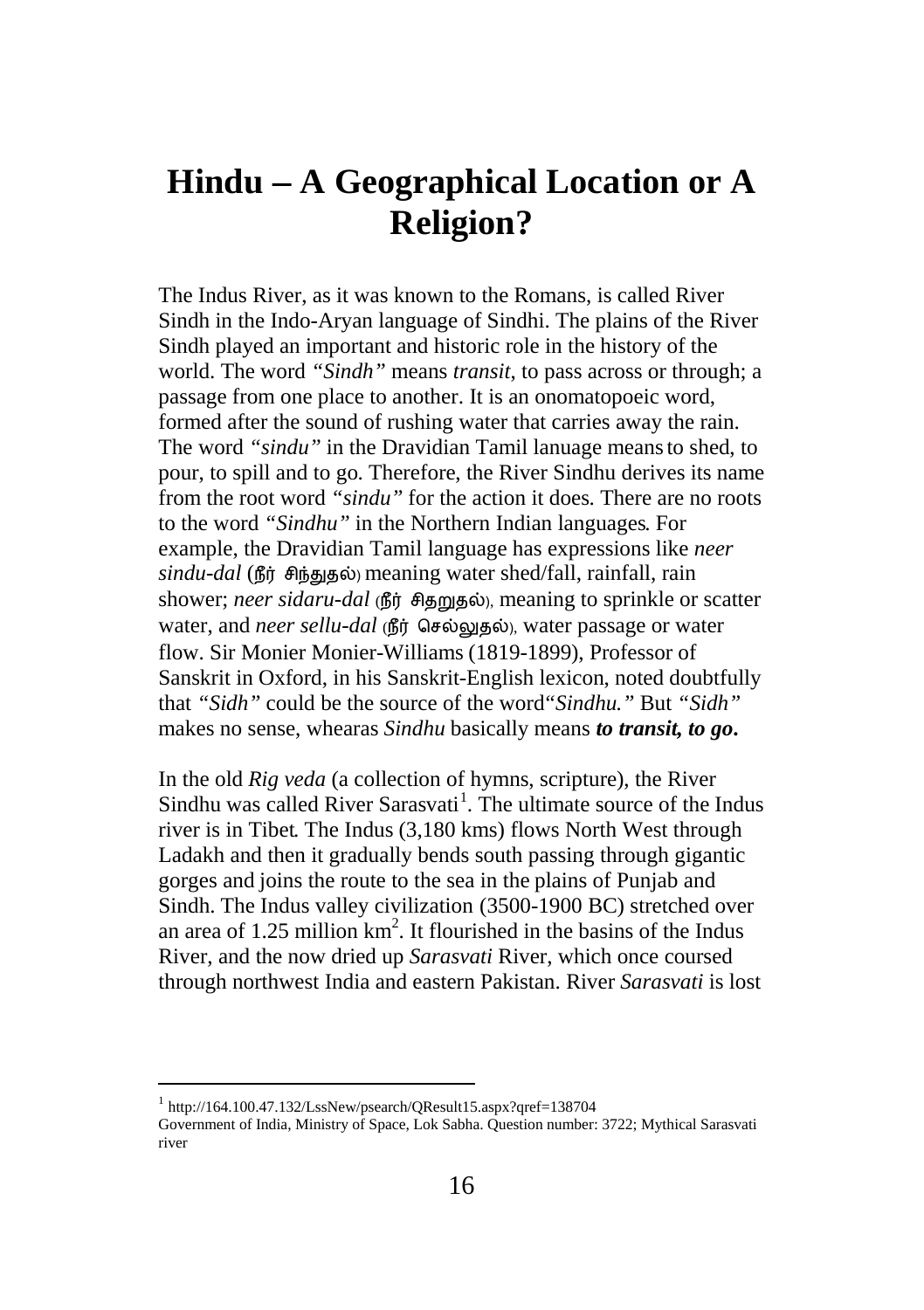today<sup>[2](#page-15-0)</sup>, but a smaller river that flows in the region still carries the name *Sursooty.*

#### **Sindhu became Hindu**

The Persians entered the plains of Sindhu where the river Sindhu flows and built their settlements there. They did not have the consonant "s" in their language, nor could they pronounce it. So they used the sound "h" instead. This is how *S*indhu became *H*indu. The river Sarasvati that flowed through parts of the Afghan region into the Sindhu plains was most probably named Harakvati. For examples: the words *"sagaram"* was pronounced as "hagaram." Sindhu as Hindu; saptan, (the number seven) as haptan; Asura as Ahura.[3](#page-16-0) In a similar way, the shabdha Sindhu (the Whole Sindhu) which flows as seven main tributaries may have been called as Habdha Hindu<sup>[4](#page-16-0)</sup>

The ancient religion of the Persian Iranians was polytheistic which included animal sacrifice. They made *Agni* (fire) to be their primary god and worshipped and sacrificed animals to *Varuna* (the god of the water element), *Vayu* (lord of the winds) and *Indira* (thunder god). It was customary to eat the animals that were sacrificed in the fire. They practiced an oppressive class structure where princes and priests controlled the ordinary people. Later they became the writers of the *Rig veda,* an Indo-Aryan collection of hymns. *Zend Avesta* is the primary collection of the Persian sacred texts. *Ahura Mazda* (literally, light wisdom), the god of the Zoroastrians in the *Zend Avesta* is not mentioned in the *Rig veda.* Instead, during the days of Rig veda, the River *Sarasvati* was worshipped as one of the many nature gods. The River *Sarasvati* had seven tributaries. The Rig *veda* therefore speaks of the "seven sisters" of *Sarasvati*. [5](#page-16-0)

<span id="page-16-1"></span><span id="page-16-0"></span> $^{2}$  http://indiatoday.intoday.in/story/saraswati-problem-remote-sensing-excavation bjp/1/394975.html

<sup>3</sup> Vedaneyam Part 5, author Scholar R. Illangumaran, Bhavanar articles, pages 291 and 292.

Ibid.pages292

<sup>5</sup> Devaneyam 5, pages 191,192.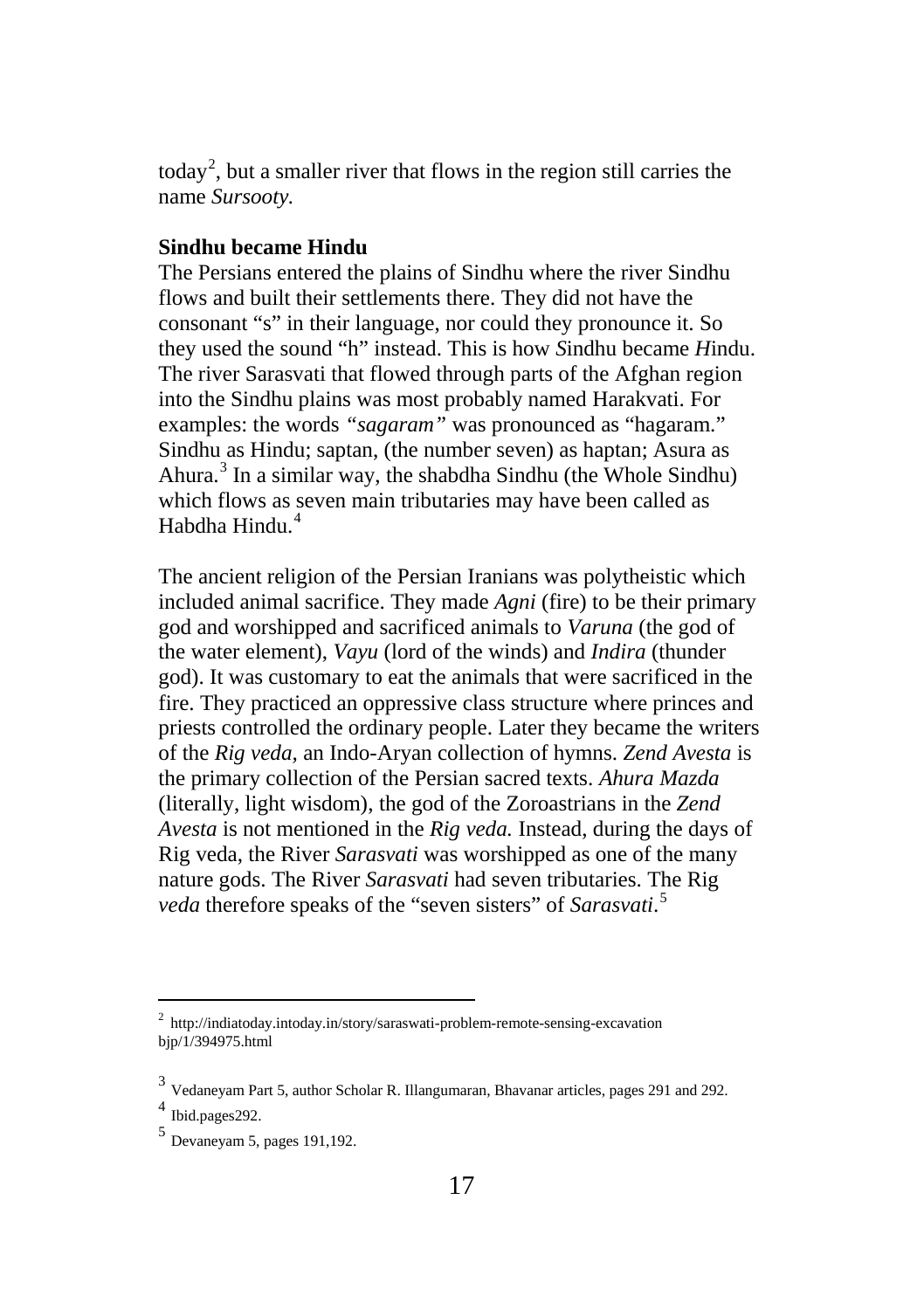The Sindhu plains were also inhabited by the Sumerians from Mesopotamia. Archeologists found that the Sumerian civilization was basically a Dravidian civilization, the people who lived there were Dravidians and their language was Tamil. Iravatham Mahadevan, a well-known expert in Indian epigraphy, especially the Indus and Tamil scripts, unveiled what he termed as his long years of studies on the Indus Valley script, demonstrably shows that the language of that once great civilization "was an early form of the Dravidian $^{1,6,7}$  $^{1,6,7}$  $^{1,6,7}$  $^{1,6,7}$ 

Many that lived beyond the borders of the Sindhu plains, entered into the Indus region in search of a place to live. They gradually settled down in small groups over a period of several hundreds of years. Just like the Americans, Australians, Europeans are called the "white people," the early settlers of the Indus region were called the "Aryans."

- The Persians, (Cyrus the Great) invaded the Indus region around 530 BCE.
- The Greeks, (Alexander the Great) around 326 BCE.
- The Sakas (Indo-Scythian tribes from Central Asia) invaded around 200 BCE.
- The Kushans, Kanishka Empire, (one of the five Yuezhi tribes from Tarim Basin, Xinjiang region in China, invaded around 100 AD, and
- The Hunas (Iranian speaking Xionite tribe) around 400 A.D.

The Dravidic Indians called these foreign settlers and invaders *Yavanas* or *Aryas.* These foreign settlers lived not united but in different separate communities. In the  $7<sup>th</sup>$  Century AD they came together to establish themselves in the North as *Aryavarta,* (Abode

<span id="page-17-1"></span><span id="page-17-0"></span> <sup>6</sup> http://www.thehindu.com/news/national/tamil-nadu/indus-script-early-form-of-dravidianiravatham-mahadevan/article6600394.ece © The Hindu

<sup>7</sup> A new paper by Dr. Asko Parpola, *A Dravidian solution to the Indus script problem***,** was presented as the Katalgnar M. Karunanidhi Classical Tamil Research Endowment Lecture on June 25, 2010 in Coimbatore and published by the *Central Institute for Classical Tamil,* can be downloaded at this website in pdf format: http://www.harappa.com/script/Parpola-2010- Coimbatore.pdf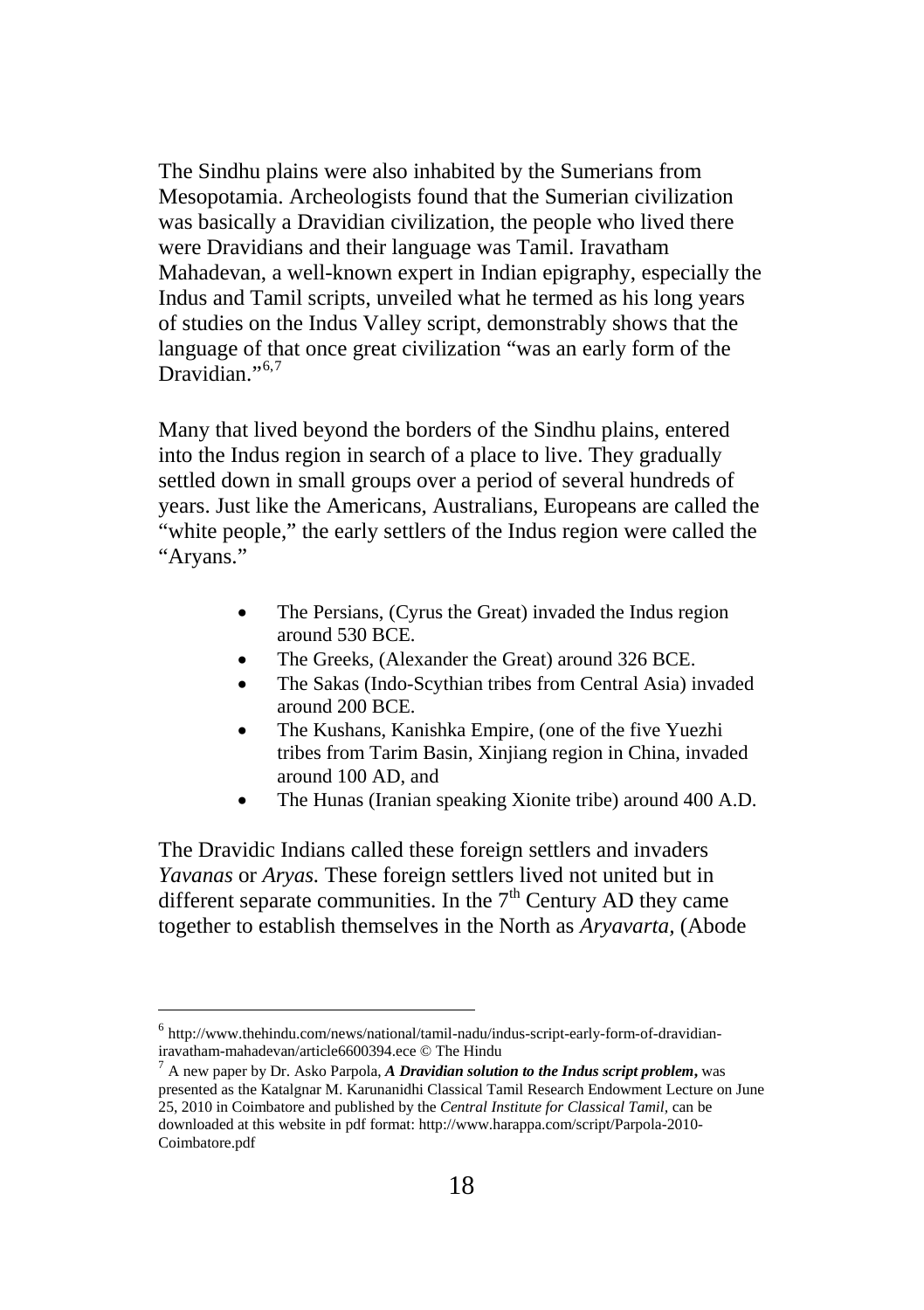of the *Arya*).[8](#page-17-1) With great effort, the Dravidians were destroyed, enslaved and many fled into the jungles, mountains and escaped to the East and the South. When *Aryavarta* was established, *Manu Smriti* (Law of Manu, the progenitor of mankind) was written as a Book of Law to govern all social classes.

The enslaved Dravidians were classified into the low classes/casts of *Sudras* (slaves/servants) and *Panchamas* (untouchables). These enslaved Dravidians still live in Eastern India. They have now forgotten their original language of ancient Tamil and spoke a mixed language called *Prakrit* (meaning, derived from the original, from the source)*. Prakrit* was originally seen as a lower form language. It was regarded as a vernacular and an illegitimate language by the orthodoxy in contrast to the literate and religious orthodoxy of Sanskrit. (Note that Sanskrit is not a spoken language. Sanskrit means "refined." Question is, refined from what, and by whom?). Those who fled from *Aryavarta* into the jungles and mountains were called *Aadivasi*, (aboriginal population). These original Dravidians are the true inhabitants of India. In order to hide the truth or to erase the truth, the term *Adivas*i was renamed to *vanavasi* (forest dwellers), and *girijan* (hill people).

South India had three royal dynasties − the kings of Chera, Chola and Pandya who ruled their countries  $(nadu)$ . In the  $7<sup>th</sup>$  century, according to the Kanyakumari records (ancient inscriptions), the Aryans, now organized as *Aryavarta*, entered South India with a cunning idea, to thwart the classical Tamil language and divide it into new languages: Telugu, Kannada, Malayalam and Thulu. The purpose was to divide the Tamils in order to set up their Aryan authority over them. [9](#page-18-0) They introduced gods, religions and customs that were not known in the Tamil literature; they exercised dominating power over the Tamil kings and, enlisting their help, built temples in Tamil countries. They established themselves to be

<span id="page-18-0"></span> $^8$  "இந்தியா தோமா வழி திராவிடக் கிறிஸ்தவ நாடே! எவ்வாறு?" Page 33, by Dr. Devakala ,A.M , .D.hP,lihP.M

<sup>&</sup>lt;sup>9</sup> The Kanyakumari record gives a fanciful account of this king Chola suggesting that he was the first to bring Brahmans from Aryavarta and settle them on the banks of the Kaveri.

<span id="page-18-1"></span>http://www.whatisindia.com/inscriptions/south\_indian\_inscriptions/volume\_3/introduction.html#  $-ftn11$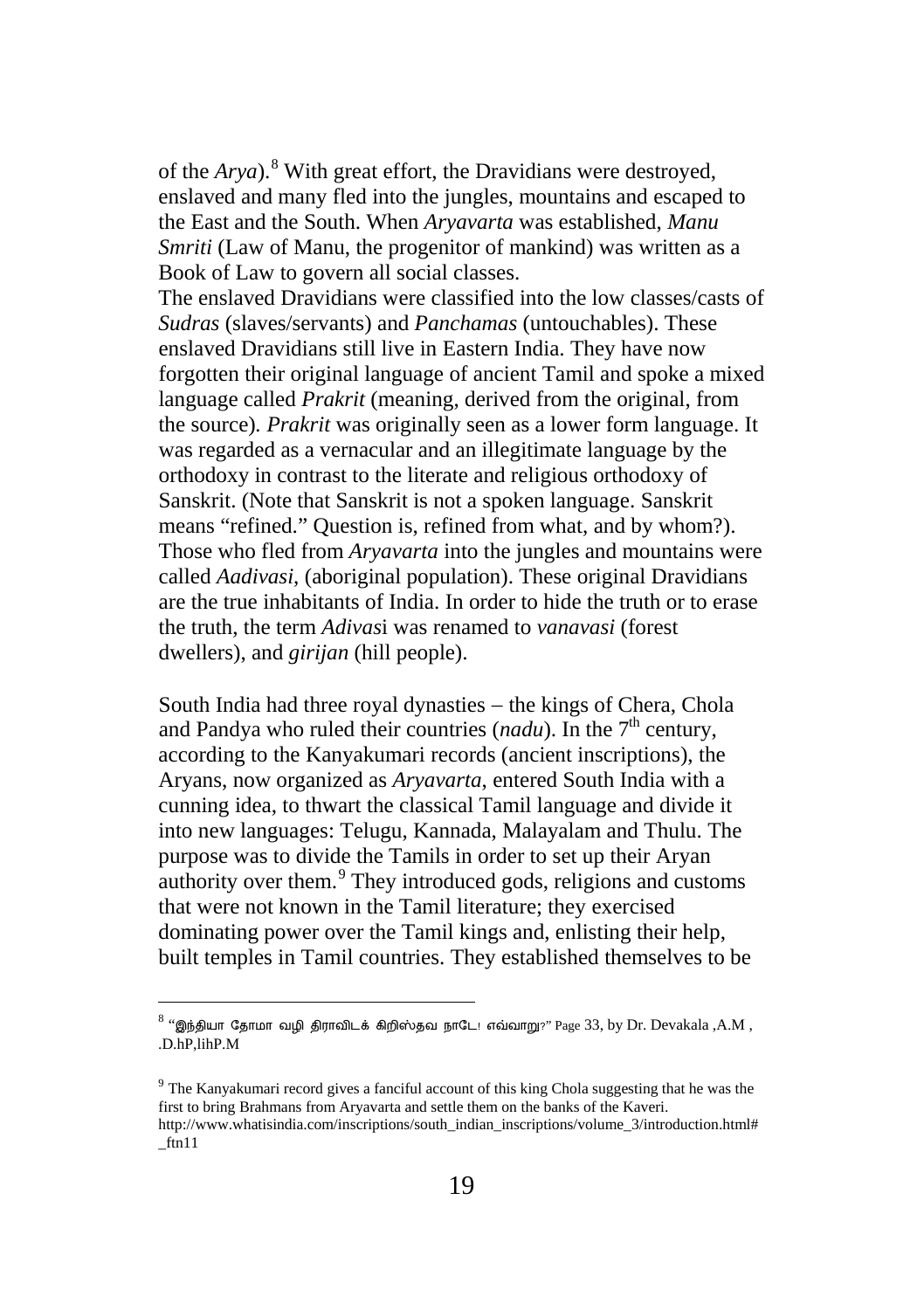the official authority figures and forced the Tamil people to be under them.

Before the Christian era, the original inhabitants of the Sindhu region had no formal religion; beyond the non-theistic beliefs of Jainism and Buddhism they practiced nature worship.

India (Indus), along with ancient Egypt and Mesopotamia was one of the early civilizations of the old world. There were extensive maritime trade networks operating between and beyond these three civilizations. In 562 BC, traders from Judea are known to have arrived in the city of Cochin, in Kerala. In the years 35-53 AD many persecuted and scattered Jews came as exiles from Israel and settled in South India and Maharashtra. Among them were also those who followed the ways and teachings of Jesus Christ.



Meanwhile in the north, Persians, Greeks, Sakas, Kushans, Hunas and the Romans who came for trading started to possess the Sindhu plains, and considered to occupy it as their own. Frequently there were religious clashes

amongst them, often at the cost of lives. They brought in their own religions, rituals, and customs and started to settle there. For example, "Nandi," the bull, also known as "Shiva's mount or vehicle" is identified since the Kushan dynasty.

It is a fascinating fact of history that many of the worship methods practiced in the Sindhu plains had their roots in the Middle Eastern cultures. The oldest historical events of the Middle East and their ways of worship are recorded in the *"Torah"* (guide, instruction), which is the central concept in the religious Judaic traditions. The early history of the world is recorded in the Torah. There is a direct connection between the worship patterns of Abraham in the Middle East and the worship patterns found in the Sindhu plains.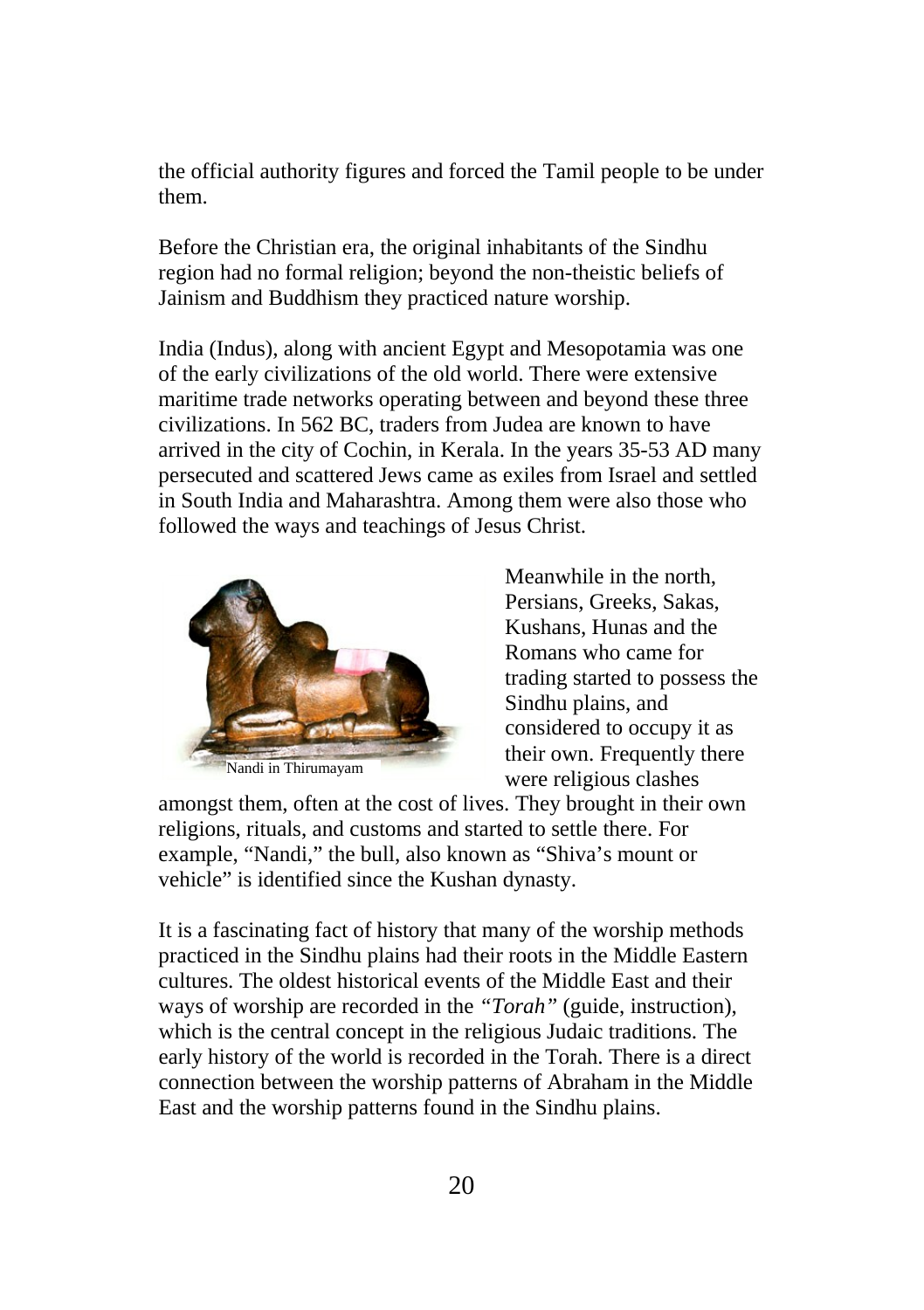The Torah is the first part of the book called *The Bible*. The old Judaic culture is still followed today in India by the Hindus. For example, the Hindu temples are built in a similar pattern to the Judaic Tent of Meeting or the Temple of the Lord. The *Mulaistanam* (inner sanctuary) that is in the



Mukteshwara Temple, Odisha. 10A.D. Photo by Fredrick M. Asher

Hindu temples correspond to the Most Holy Place in the Judaic temple architecture. *Pragaaram* (place around the temple sanctum) in a Hindu temple is nothing but an equivalent to the Holy Place of the Judaic temple architecture. *Pragaaram* may be enclosed or open. The Holy Place and the Most Holy Place are separated by a curtain, which hangs from wooden post in the Judaic tradition. This is also followed in the design of a Hindu temple (see in the Bible the book of Exodus Chapter 26, Verse 33). In the Judaic tradition, an altar of burnt offering is built in front of the Holy place. A basin to wash the hands and feet with water is placed between the altar and the Tent of Meeting. (See in the Bible the book of Exodus, Chapter 30; verse 18). A Hindu temple is built in a similar fashion with altar and temple tank, pond or well to purify for the process of worship.



The narration of Yupa-Stambha in the Atharva veda relates to the beginningless and endless is described as Eternal Brahman, which is Shiva Lingam. (Swami Vivekananda's explanation at the World Religious Conference, in Paris).

In the Bible, you will read that the altars had horns ( $\sqrt{G\pi\mu}$ , shaft or pole*)* built in them. The animals that were to be sacrificed were tied to these horns or poles. These shafts or poles are seen in the Hindu temples as *Yupa Stambha* (sacrificial post). [10](#page-18-1) *Stambha or Skambha* is believed to be the bond that joins heaven (*svarga*) and earth (*prithvi*). Today, animal sacrifice is

not practiced in the temples and therefore, a saffron color cloth is

<span id="page-20-0"></span> <sup>10</sup> N. K. Singh, Encyclopedia of Hinduism p. 1567.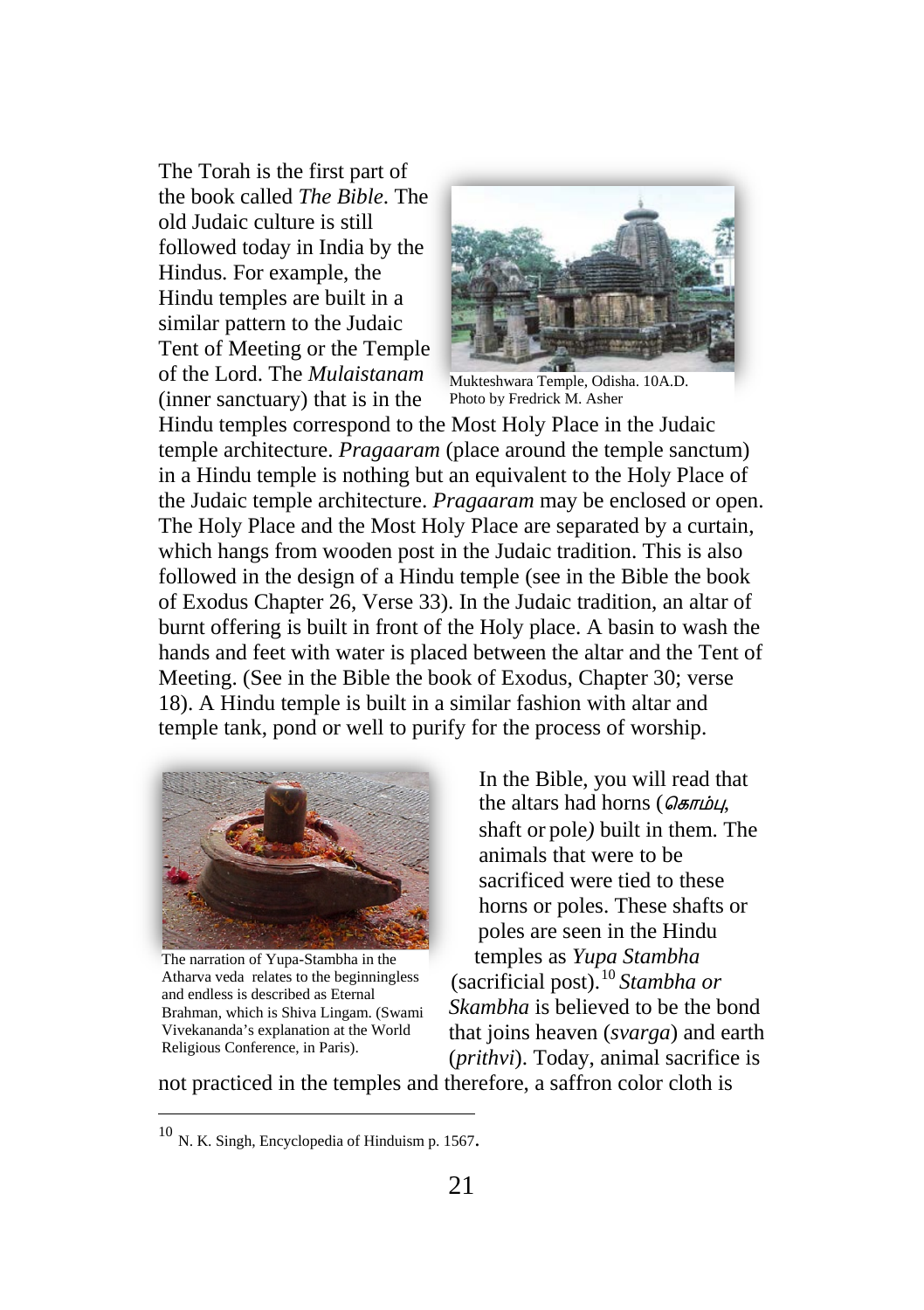tied to the top of the pole called a *dhvaja stambah*, (banner or flag post). The high priests of the Judaic tradition are in charge of the priestly office. In a similar way, the *archaka* conducts ritual worship in a Hindu temple. Just like the Levites in the Judaic traditions are set apart as ministers of religion, *Pujaris* (priests) or gurus in the Hindu temples perform religious rituals.

In my research book, "Is Christianity a Necessity?" I have given an overview of the many Hindu customs that are directly rooted in Judaic traditions. The sound of the bells (Exodus 28:33-35), the linen clothing that reaches from the waist to the thigh (Exodus 28:42), maintenance of oil to keep the lamp burning from morning to evening (Exodus 27:20), grain and drink offering (Exodus 29:41- 42), the covenant of salt, adding salt to the offering (Leviticus 2:13), are still practiced today in the Hindu temple worship.

Surprisingly, in the *Sangam* literature (literature from the earliest period of South Indian history) there are no references or remarks to any religion, to the names of gods that are worshipped in India today or to any class divisions that exist in India today. Similarly, the Northern Indian texts, *Rigveda*, *Yajurveda* and *Samaveda* also do not contain any names of today's gods and goddesses. The temple *pujaris* (priests) who perform religious rituals unquestionably taught the ignorant majority that the Gita, (song of god) preaches about class/caste division. Whereas, regarding class division, Swami Chinmayanad said, "*The Varna system was solely based on the attitude of an individual and his/her propensity for performing certain duties. This has been much misused in recent times by the upholders of the social crime styled as the caste system in India. The decadent Hindu-brahmana found it very convenient to quote the first quarter of the stanza Chapter 4, 12 of the Gita, and repeat 'I created the four Varnas,' and give this tragic social vivisection a divine look having a godly sanction. They, who did this, were in fact, the greatest blasphemers that Hinduism ever had to reckon with."*[11](#page-20-0)

<span id="page-21-0"></span>The term "Hinduism" is not even mentioned in the early Indian literatures. Also, the term *Sanatana Dharma* (eternal religion), the

<sup>&</sup>lt;sup>11</sup> See http://vedicphilosophy.tripod.com/Varnashrama%20and%20Hindu%20Scriptures.htm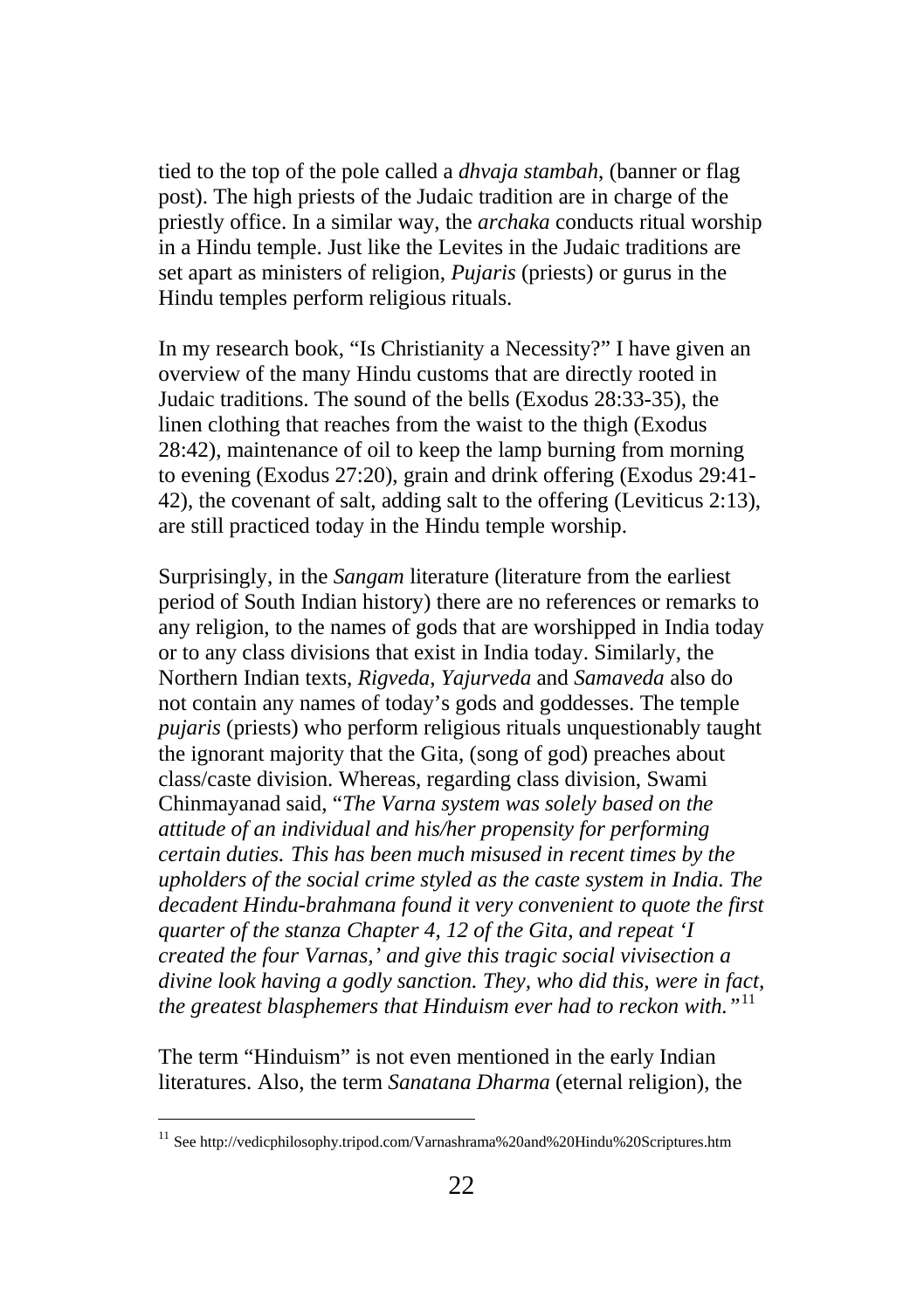so-called original name of Hinduism, (which some claim), is not mentioned in any Sanskrit literature or the *Puranas* (Of Ancient Times). The statement that Hinduism existed in the resemblance of *Sanatana Dharma* before its invention is nothing but a misleading act, to strengthen such destructive opinion and to throw a blanket of deception over the true origin of religion in India.

So where did the religion of Hinduism come from?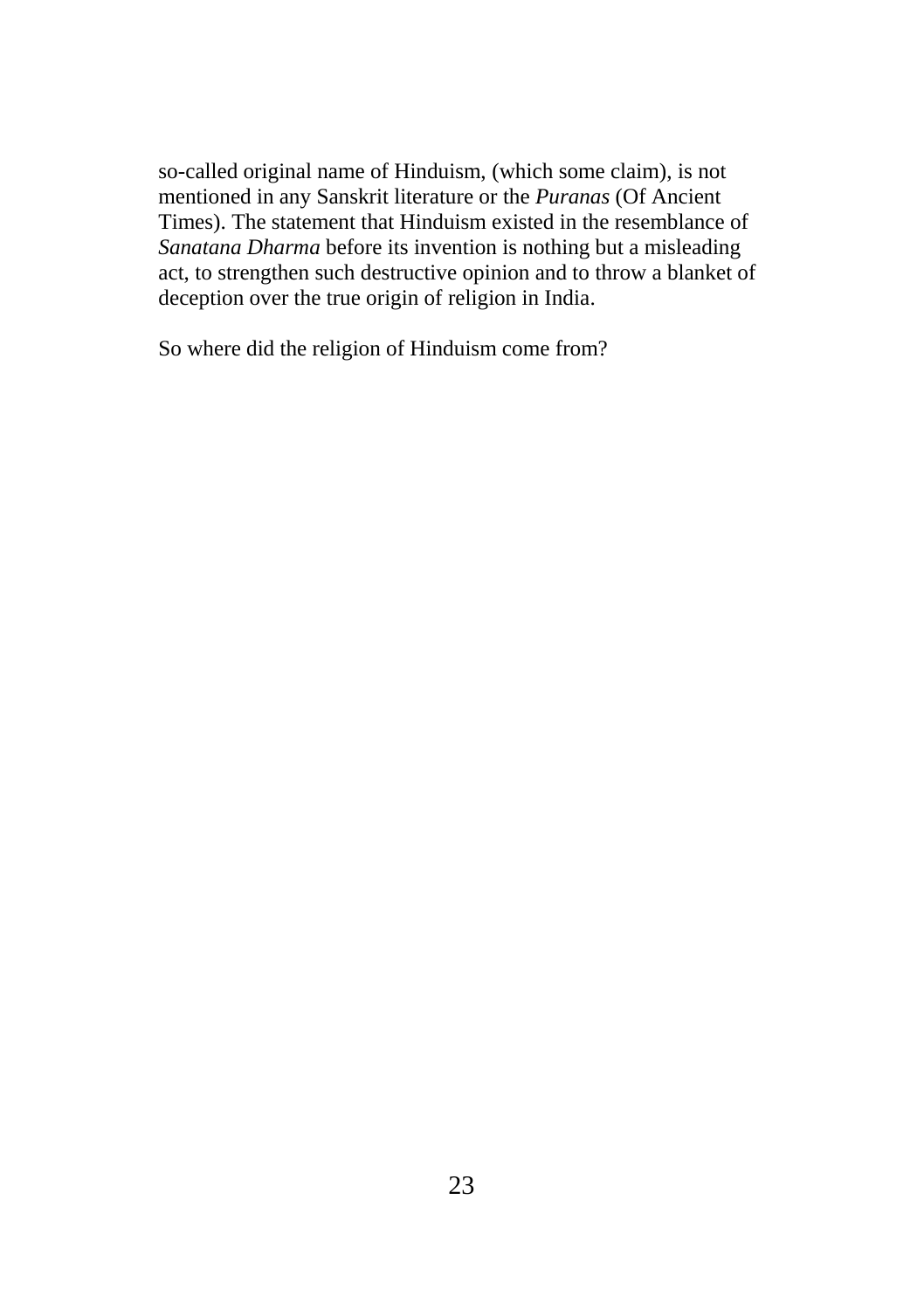## **The Emergence of Hinduism**

After 1750 A.D., the British (the East India Company), who came to trade in India became involved in politics and eventually acted as the agent of British imperialism. Calcutta was the capital of the imperial rule. The people, who lived in those regions where the British governed, came under their jurisdiction. It became the duty of the imperial government to provide judicial administration to the local people. Therefore, they established law courts. But no court can function without laws. Christian law was based on the Bible, the Muslim law on the Koran, but there were no books to base laws on to administer justice to those in the country who were neither Muslims nor Christians. Therefore, it was impossible to administer justice without a definitive legal system that covered those Indians that were neither Muslims nor Christians.

During this time, Sir William Jones, a philologist and scholar, was appointed as an associate judge to the Supreme Court of Judicature at Fort William in Calcutta, Bengal on 4 March 1783. Having trained and practiced Law, Sir Jones appointed Brahmin pundits from Calcutta to compile a digest of vedic scriptural law in four main civil matters—marriage, divorce, inheritance and succession. (A pundit originally, is a *brahmin* who has mastered the vedic scriptures, Hindu rituals, rites, religion, music and philosophy). These Brahmin pundits presented the Sanskrit *Manusmriti* to Sir Jones, and made him to believe that this Sanskrit literature is the original law book of the Indian people. Jones accepted this scam and translated the Sanskrit *Manusmriti* (literally law of Manu, or that which is remembered of M*anu,* (the progenitor of mankind) into English, which made it possible for the imperial rulers to finally govern all Indian people, calling it the Hindu Law. But when people hear the term Hindu law, they are misguided to believe that the word Hindu means a religion just like Christian and Muslim refer to specific religions. This gives room to the false idea that any Indian citizen who is not a Christian or a Muslim automatically belongs to the religion of Hinduism. Far from it.

Hinduism was initially the name coined for the policies of *Manusmriti*. But these policies were not Indian at all; they were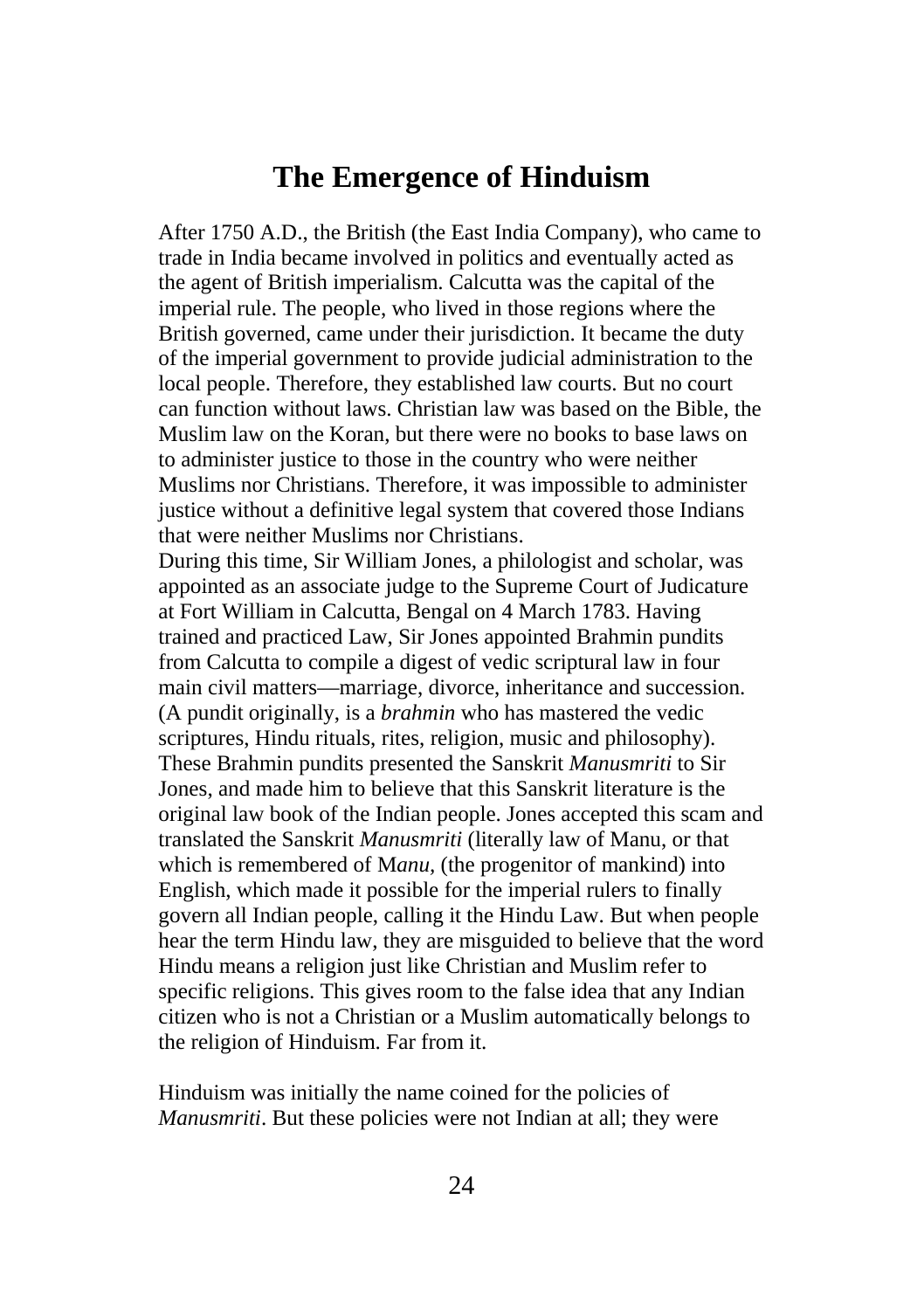Aryan, based on *varna dharma*, establishing the division of class and caste based on *varna* (skin color). Sir Jones coined the term 'Hinduism' to describe this practice of the caste system.

Since 1750 A.D., the British had a growing parliamentary control in India. 60% of the country was directly under the British rule, and Indian princes who followed British policies indirectly ruled the remaining 40%. Those who lived in the regions that were directly ruled by the British came under their jurisdiction. They built judicial courts and established imperial legislative council. The application of the correct law depended on the identification of the religious status. Any legal disputes required the determination of religious identity. The Indian Christians had laws based on the Bible, and the Muslims had laws based on the Koran.

When the British first became interested in administering law in India, they were at a great disadvantage in terms of being able to understand and decipher the Aryan law. They failed to understand that the Aryans did not have a formal written list of laws that could be read, understood and then readily administered by the British judges. Shockingly, they came to discover that the law was much more complicated and they realized that they needed help administering justice to the Aryans. Warren Hastings, the first Governor-General of India (1773-1785) thus decided to create a commission to compose a Hindu legal code that was called "*A Code of Gentoo Laws, Ordination of the Pundits*".

While the translations of certain literatures definitely improved the British judges' knowledge of Aryan laws, in the early stages the Brahmin pundits were still needed to interpret and to clarify the meanings of the law. The British judges soon developed a growing mistrust for the Indian pundits and many felt that these pundits were actually obstructing the administration of justice. Sir William Jones commented on his distrust of the pundits in a letter to Admiral Cornwallis stating, "It would be absurd and unjust to pass indiscriminate censure on so considerable a body of men. But my experience justifies me in declaring, that I could not with an easy conscience, concur on any decision, merely on the written opinion of the native lawyers (pundits), in any cause in which they could have the remotest interest in misleading the Court." This great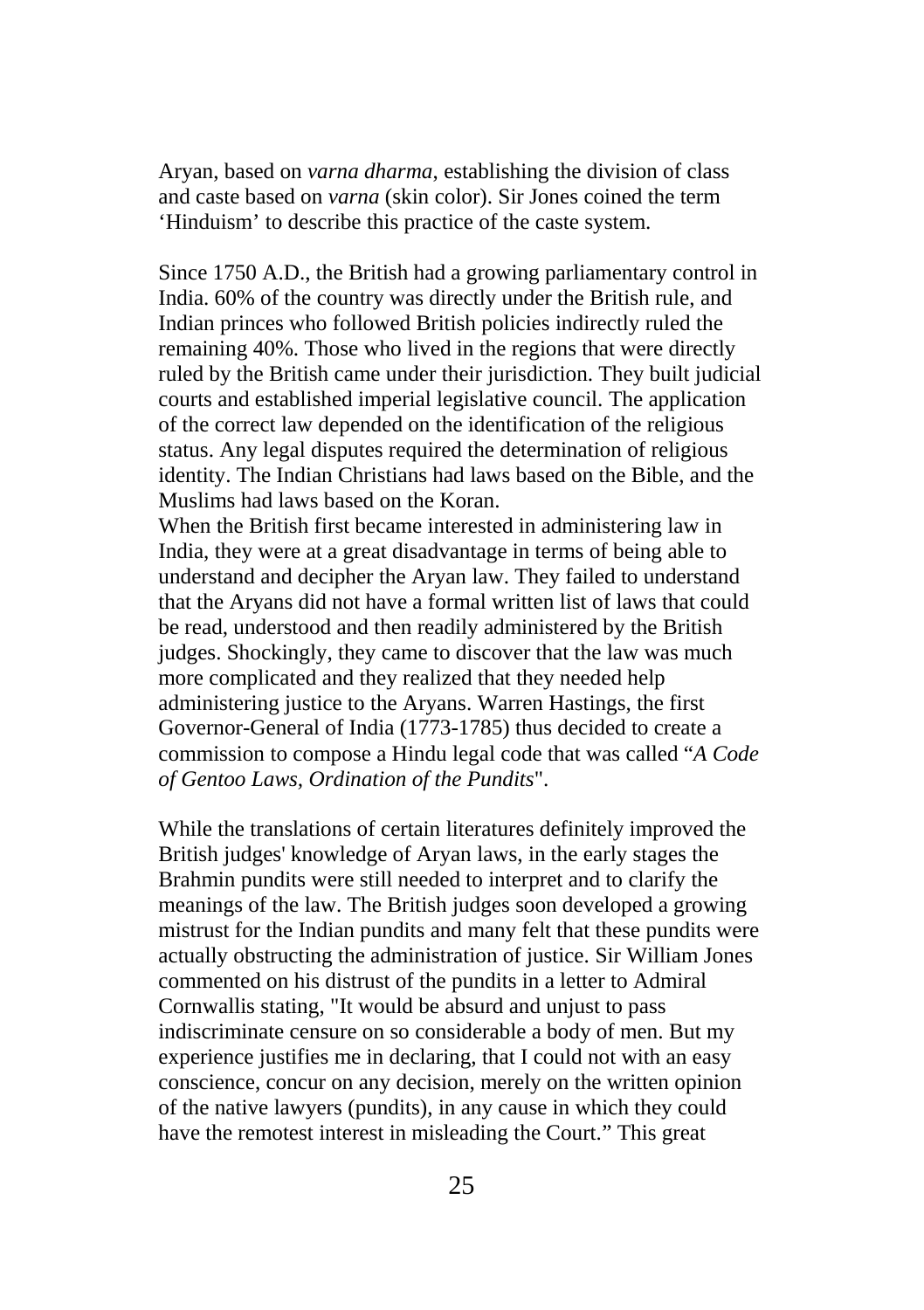mistrust led to an initiative to translate all of the texts, codifying the Aryan laws so that local pundits would no longer be needed in the court room. In 1864, the pundits were abolished from the legal process and the British judges assumed total control over the administration of justice.<sup>[12](#page-21-0)</sup>

Some scholars have estimated the text of *Manusmriti* to be written anywhere between 200 BC and 200 AD. Most scholars consider the text a composite put together over a long period of time.<sup>[13](#page-25-0)</sup> This text became the Aryan law which provided the Aryan caste with a system of practical morality. It dealt with the issues of the social classes (*varnas* - color), cosmology, sacraments (*samskaras*), initiation (*upanayanas*), the study of sacred texts (*vedas*), means of purification, pollution, dietary restrictions, hospitality, the conduct of women and wives, marriage, funeral ceremonies, and the law of kings. The text makes no categorical distinction between Hindu religious law and practices, and secular law.

Hinduism is not at all as old as it pretends to be. The term Hinduism, as a religion, is unknown in any Indian literature before 1794. Hinduism was initially an outsider's term. Sir William Jones and his contemporaries used this term to describe the peculiar legal system they found in India. The *manusmriti* that had helped to codify Aryan principles and policies later came to be known as Hinduism. The key features of *Manusmriti* were the basis of social class structure, the high and low caste systems, based on skin color (*varna*). This policy of high and low caste system was defined by Jones as "Hinduism".

The term "Hinduism" in the sense of a "Hindu religion" is not found in any of the classicist literature in both Tamil and the Northwestern languages. Today, orthodox Hindus who consider the Northwestern language vedas as their law, speak as if vedic religion is Hindu religion. More and more they are rising up to establish the

<sup>&</sup>lt;sup>12</sup> Lariviere, Justices and Panditas: "Some Ironies in the Hindu Legal Past," pages 6&7.

<span id="page-25-1"></span><span id="page-25-0"></span><sup>13</sup> Avari, p. 142; Hopkins, p. 74; and *Glimpses of Indian Culture*, Dinkar Joshi, p.51 ISBN 9788176501903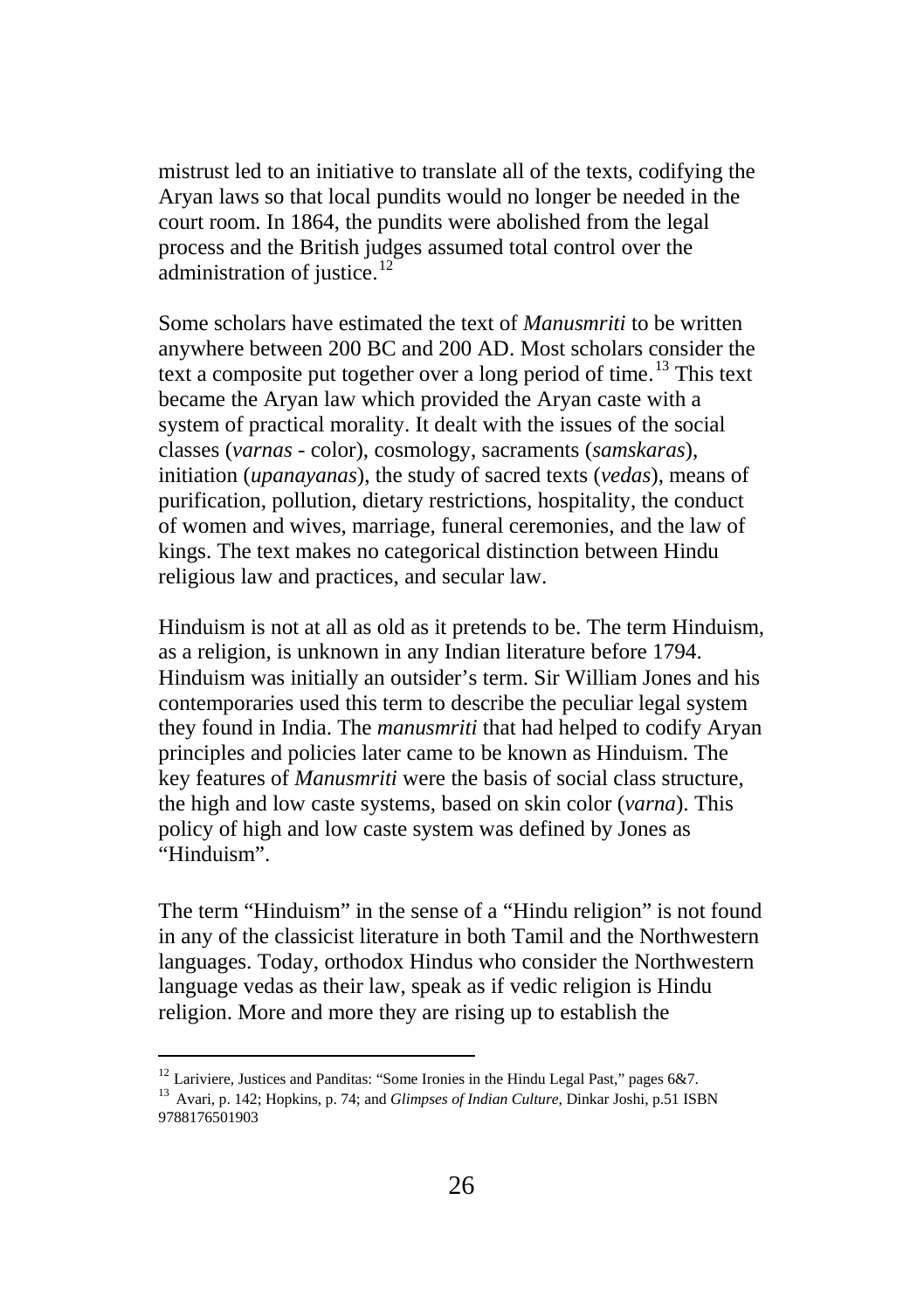hypothetical notion that vedic religion is the one relevant religion dominating all other religions of India!

K. Subramaniya Pillai said, "If we had religions named after other nations just like the Hindu religion (Hinduism) was named after Hindustan (India), we would have ridiculous sounding religions called American-ism, English-ism or Japanism as religions. If vedic (Aryan) literatures and *smriti* (customary law) are the statutes of Hinduism, then Hinduism is only one of the many religions of India. It is not relevant as a public religion of India."<sup>[14](#page-25-1)</sup>

In his book *"The Discovery of India,"* the first Prime Minister of India, Pundit Jawaharlal Nehru says,

> "The use of the word *'Hindu'* in connection with a particular religion is of very late occurrence. The old inclusive term to religion in India was *Arya dharma*" (The way of the Aryan).

"The word *Hindu* is a very old one as it occurs in the *Avesta* and in Old Persian. It was used then or a thousand years or more later by the peoples of Western and Central Asia for India, or rather for the people living on the other side of the Indus river. The word is clearly derived from *Sindhu*, the old as well as the present Indian name for the Indus. From this *Sindhu* came the words Hindu and Hindustan, as well as Indus or India."

"The word *Hindu* does not occur at all in our ancient literature. The first reference to it in an Indian book is, I am told, in a Tantric work of the 8<sup>th</sup> century AC where *Hindu* means a people and not the followers of a particular religion."

<span id="page-26-0"></span> $14$  Comparative study of the Bible, Thirukkural and Saiva siddhanta, Page 7 by Dr. M. Deivanayagam M.A, Ph.D.)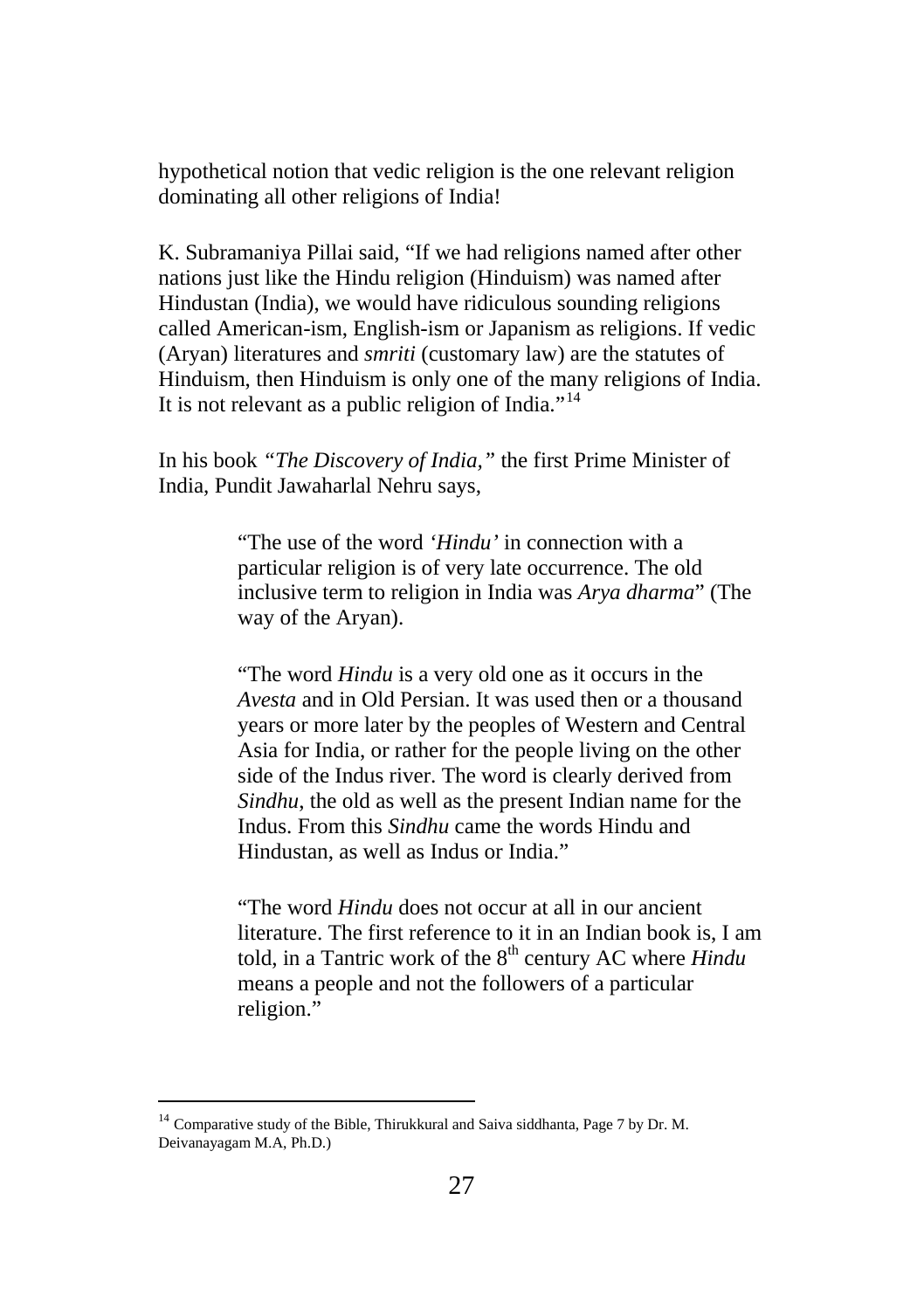Nehru further says, "The use of the word Hinduism, apt to mislead today, when they are associated to a much narrower and specifically religious concept.

"Buddhism and Jainism were certainly not Hinduism or even the Vedic dharma. A Buddhist or Jain in India is a hundred percent product of Indian thought and culture, yet neither is a Hindu by faith. It is, therefore, entirely misleading to refer to Indian culture as Hindu culture."

The Father of our nation, Gandhiji said, "As a matter of fact, Aryanism would have been a better descriptive word than Hinduism<sup>"[15](#page-26-0)</sup>

Dr. B.R. Ambedkar (1891-1956), states, "The name 'Hindu' is itself a foreign name. It was given by the Mohammedans to the natives for the purpose of distinguishing themselves. It does not occur in any Sanskrit work."<sup>[16](#page-27-0)</sup>

Dr. B.N. Luniya states, "The Persians and the Greeks called the country the land of the Sindhu. Since Persians pronounce the letter "s" as "h", they pronounced the word 'Sindhu' as Hindu.<sup>[17](#page-27-0)</sup>

Philosopher Dr. Radhakrishnan emphasizes the territorial meaning in which it was used by the invaders from the northwest. "The term '*Hindu*' originally had a territorial and not a creedal significance. It implied residence in a well defined geographic area."<sup>[18](#page-27-0)</sup>

Indus is a major river, which flows partly in India and partly in Pakistan. However, the Persians could not pronounce the letter *"S"* correctly in their native tongue and mispronounced it as *"H."* Thus,

 <sup>15</sup> Hindu Dharma – the Glory and Abuses, by M.K. Gandhi, Orient paperbacks p.27.

<span id="page-27-0"></span><sup>&</sup>lt;sup>16</sup> Dr. Ambedkar – Writings and Speeches – Vol 1, Pub. Education Dept. – Govt of Maharashtra – 1979, P.50<br><sup>17</sup> B.N. Luniva – Life and Cultures in Ancient India

<span id="page-27-1"></span><sup>&</sup>lt;sup>18</sup> Dr. S. Radhakrishnan – The Hindu View of Life, Page 12. (Note: The above mentioned quotes are taken from the book "National Debate on Conversion" by Ebenezer Sunder Raj; Chapter 24, Who is a Hindu?)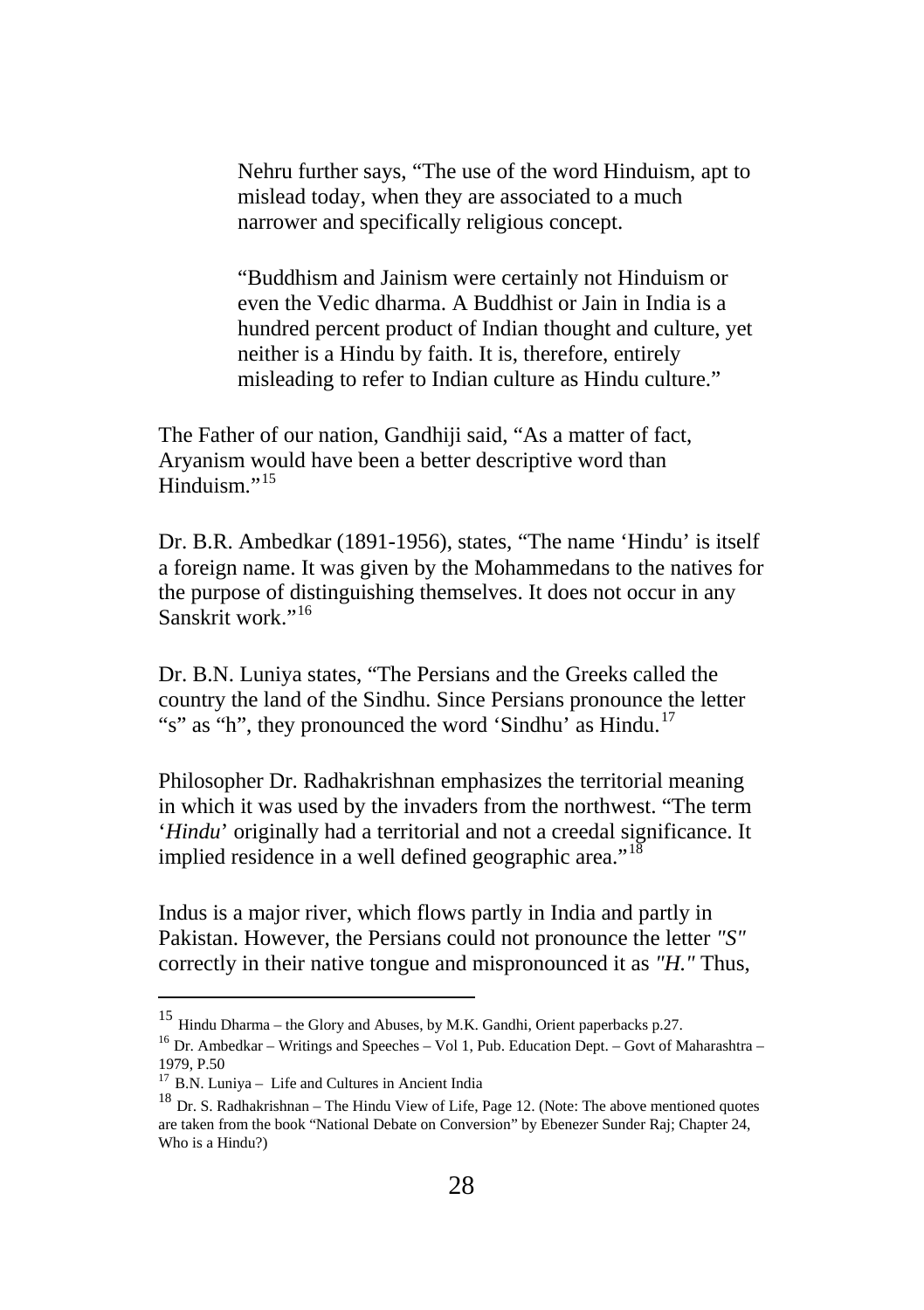for the ancient Persians, the word "*Sindhu*" became *"Hindu."* The ancient Persian Cuneiform inscriptions and the *Zend Avesta* refer to the word *"Hindu"* as a *geographic* name rather than a *religious* name. When the Persian King Darius I extended his empire up to the borders of the Indian subcontinent in 517 BC, some people of the Indian subcontinent became part of his empire and army. Thus for a very long time the ancient Persians referred to these people as *"Hindus"*. The ancient Greeks and Armenians followed the same pronunciation, and thus, gradually the name got stuck.

Mr. Narayanan wrote in the Vivekananda Kendra magazine, "It is a misnomer to call it Hinduism. The word 'Hindu' and 'Hinduism' are the product of historical association with the foreigners who came into contact with us, quite at a late state."[19](#page-27-1)

Sri Sankaracharya of Kanchi in his Upanyas (religious story telling) on the plurality of religions of India stated, "The white man named us *Hindus.* The name he gave us saved us.*"[20](#page-28-0)*

It has become a serious concern now for many because some of the political and religious leaders propagate the idea that India is a Hindu (religion) country, therefore all Indians have to be Hindus by faith. The Indies is a term used by the Europeans to describe the lands of South and South East Asia. The Persians used the term "Hindu." (Geographic location, not religion)

As Dr. Radhakrishnan points out, a plurality of religions was recognized throughout the ages in India. He states, "The Hindu thinkers reckoned with the striking fact that the men and women dwelling in India belonged to different communities, worshiped different gods and practiced different rites." The people of India belong to many religions. They worship many gods and practice many different rituals.

<span id="page-28-1"></span><span id="page-28-0"></span><sup>&</sup>lt;sup>19</sup> "National debate on Conversion" by Ebe Sunder Raj, Page 155.

<sup>&</sup>lt;sup>20</sup> Acharya Swamigal Upanyasangal — Part 1, Kalaimagal Karyalayam – 1957, Quoted, ibid.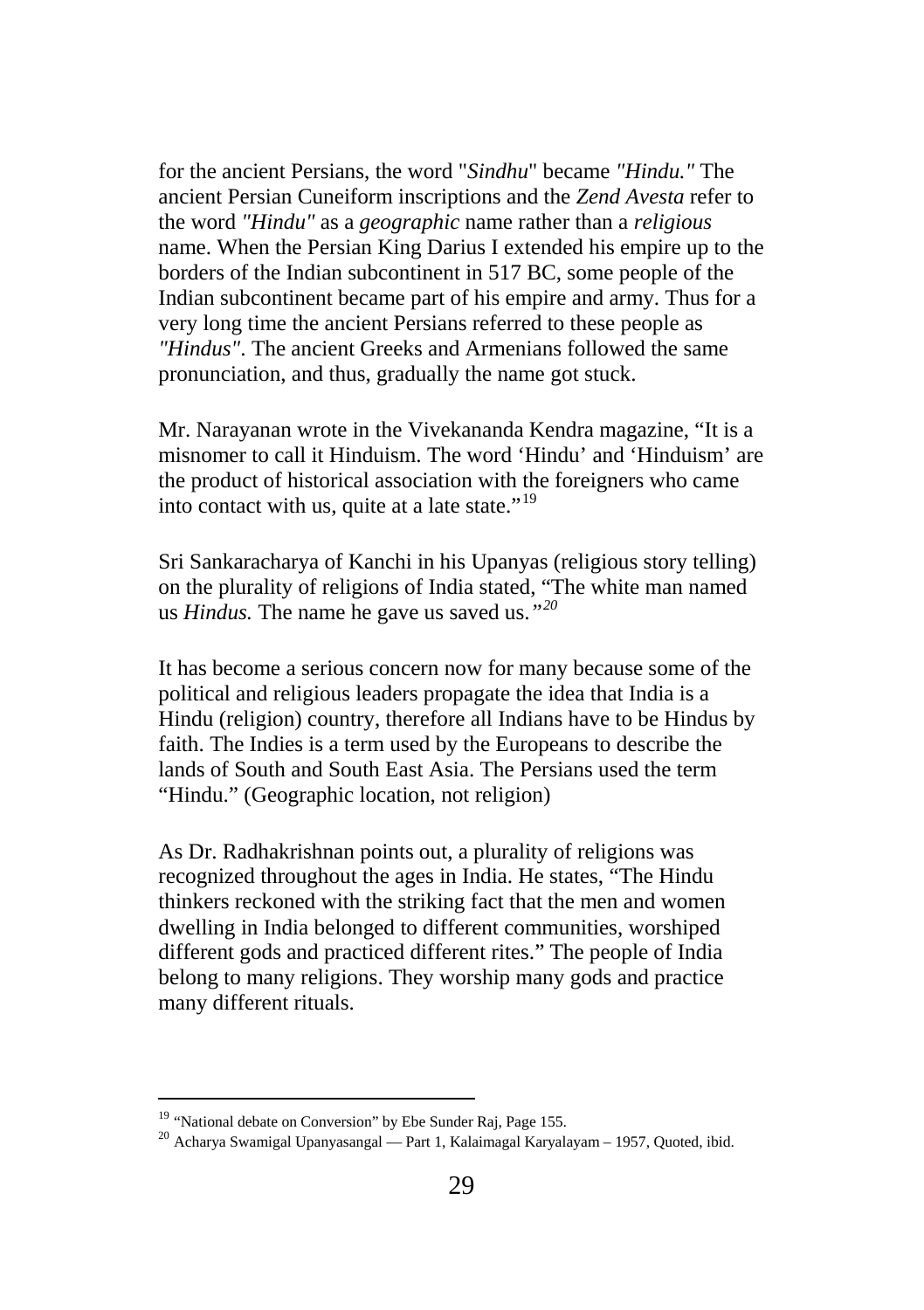The ancient Sanskrit literatures do not contain the words *Hindu religion* and *Hindu nation* in them. But in the Bible, in the book of Esther, we read: *"In the days of Ahasuerus who used to rule over a hundred and twenty-seven provinces extending all the way from India to Ethiopia..."* In the Hebrew language the term used for India is *Hoddu (Ha Indike).* It comes from the name of the Indus, *Hondu*, and denotes the country drained by that great river. In the Tamil translation of the book of Esther, we read it as *Indu desam* (nation). The Persians extended their empire all the way to the Indus region. They traded with the ancient original Indian people of the Indus civilization.

The Indian citizens know that Hindu means Hindustan, the geographical country called India. The recent attempts to try to change Hindustan into a Hindu religious country, (a nation of one state-enforced religion), brings nothing but confusion and perplexity.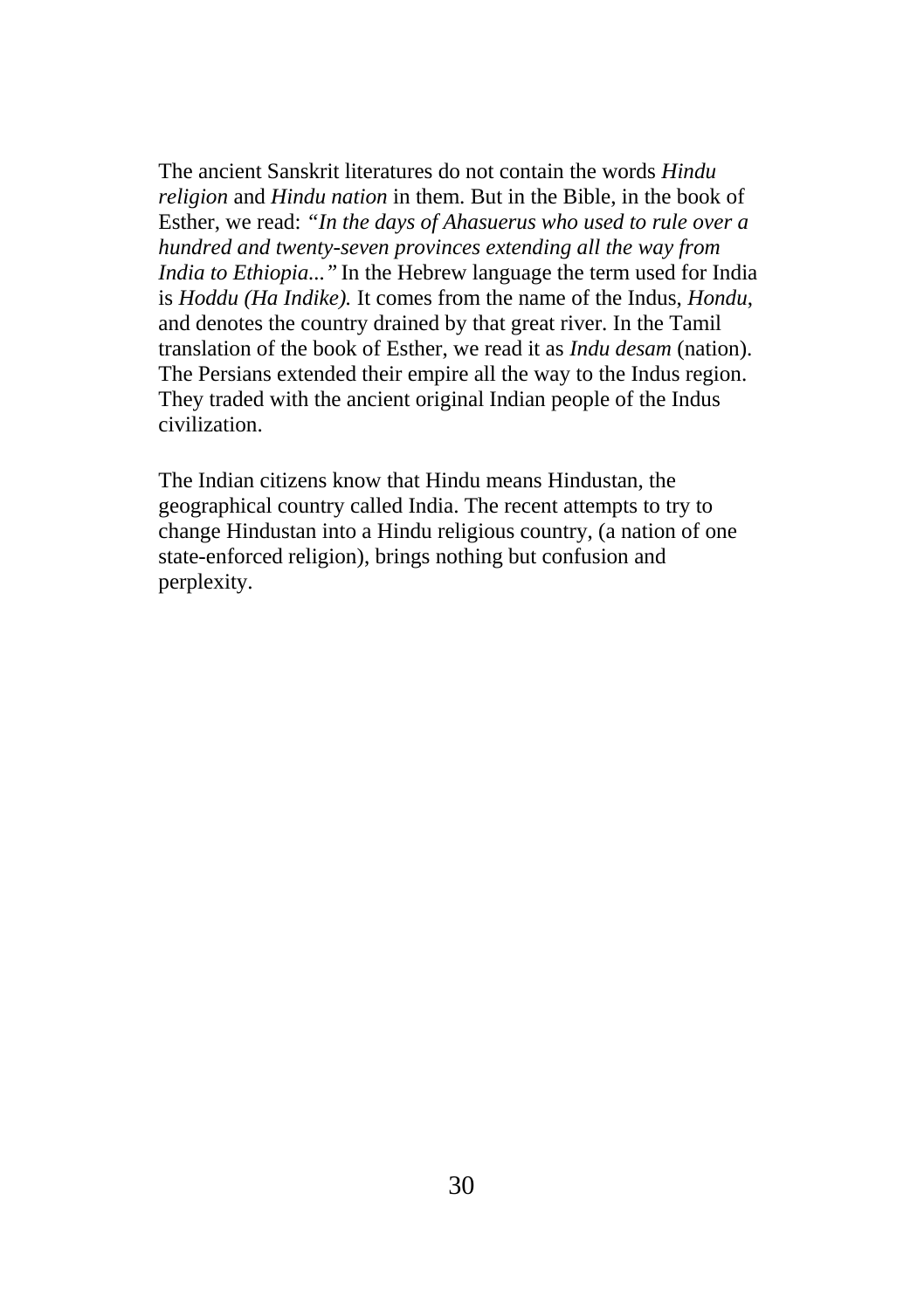## **The Emergence of Hindutva**

*Hindutva* (meaning Hinduness), a term first coined by Vinayak Damodar Savarkar in 1923, describes a form of Hindu nationalism, an ideology that seeks to define Indian culture in terms of Hindu values and policies. But both terms,



Hindutva Terror March, January 24<sup>th</sup>, 2013 in New Delhi

Hinduism and Hindutva, *do not represent a religion;* they are describing the culture, policies and ideologies of **Aryanism.** The core elements of Aryanism are:

1) **Heritage**: Aryans are noble by birth

2) **Autonomy**: Aryans are born to rule

3) **Status**: For every over-achiever there is an underachiever. It is the birth duty of the Dravidians to serve the Aryans.

4) **Social Nationalism**: Survival of the fittest and greatest number is replaced by survival of the noblest and fewest number. Dravidians who oppose the Aryans are the enemies of the Aryan, and are considered as the untouchables $^{21}$  $^{21}$  $^{21}$ 

Our modern day term Hinduism was coined by the British to define the *Manusmriti* policies, which were formulated by the Aryans in order to establish the acceptance of such ideologies as the basis for the principles of life. $^{22}$  $^{22}$  $^{22}$ 

The former Deputy Prime Minister of India, Mr. L.K. Advani, born of a Sindhi family, announced in the year 2003, *"We do not intend to turn the nation into a Hindu religious country, we intend to turn*

<span id="page-30-0"></span> <sup>21</sup> http://aryanism.net/politics/political-nucleus/

<span id="page-30-1"></span> $^{22}$  "இந்தியா கோமா வழி திராவிடக் கிறிஸ்தவ நாடே! எவ்வாறு?" Dr. Devakala M.A, P.Phil, Ph.D, pages 34&35.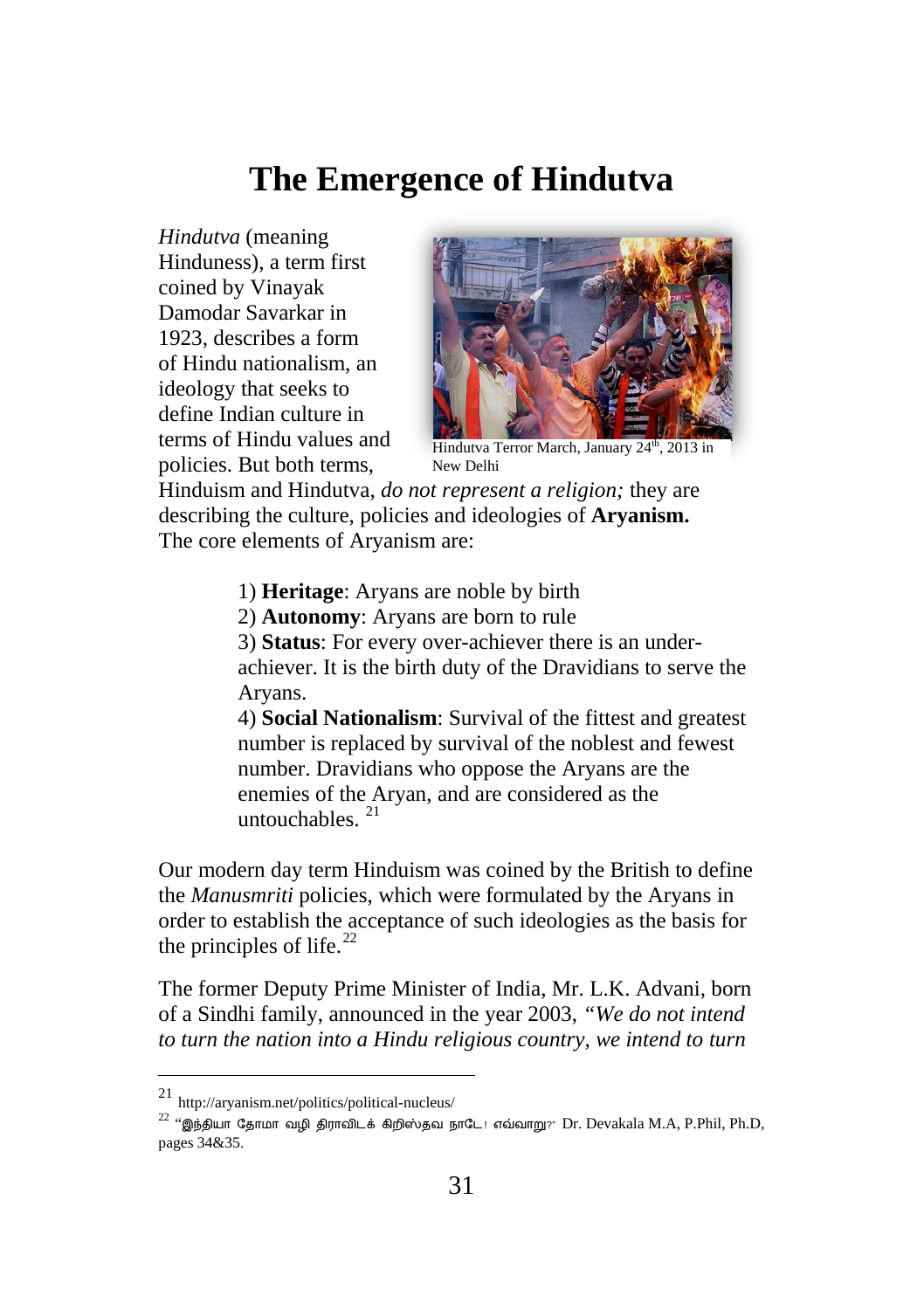*the nation into Hindutva. Hindutva is Indian culture. We intend to bring India back to its original culture. It is wrong to categorize us as religious. Hindu religion and Hindutva are two different things. I am ready to debate about this with anyone."* This was published on the 25.03.2003 in major Indian newspapers.

The Former Prime Minister Atal Bihari Vajpayee, a Brahmin by birth, said, *"Hindutva is not a religion; it is a cultural way of life. There are no connections between Hindutva and Hindu religious worship of gods."* The Supreme Court of India ruled that "*Hindutva* is understood as a way of life or a state of mind and is not to be equated with or understood as religious Hindu fundamentalism.

Here is an excerpt on the idea of *Hindutva* from the cover story titled: *"In the Name of Nationalism"* by K.N. Panikkar, the Vice-Chancellor of the Sri Sankara University of Sanskrit, Kalady, Kerala: [23](#page-30-1)

> *Hindutva* is a political ideology. *Hindutva's* conception of nationalism is rooted in the primacy of culture over politics. The meaning attributed to culture by the ideologues of the *Sangh Parivar* and their cultural practices further qualifies the character of cultural nationalism. It naturally implies that the national culture is Hindu religious culture. Cultural nationalism is, therefore, a euphemism invoked in order to mask the creation of a state with Hindu religious identity. Such a character of the nation was clearly spelt out by Golwalkar: *"In Hindustan, the land of the Hindus, lives and should live the Hindu Nation ... Consequently, only those movements are truly 'national' that aim at rebuilding, revitalizing, and emancipating from the present stupor, the Hindu Nation. All others are either traitors and enemies to the national cause… "*

In the Hindu communal practice, the distinction between *Hindutva* and Hinduism has disappeared, which has helped the militant communal Hindu politics to command the support of unsuspecting Hindu believers. In the last few elections, this strategy has returned high dividends. Such politics commands

<span id="page-31-0"></span> <sup>23</sup> published in India's National magazine, *Frontline* (Madras), volume 21, issue 06, March 13- March 26, 2004,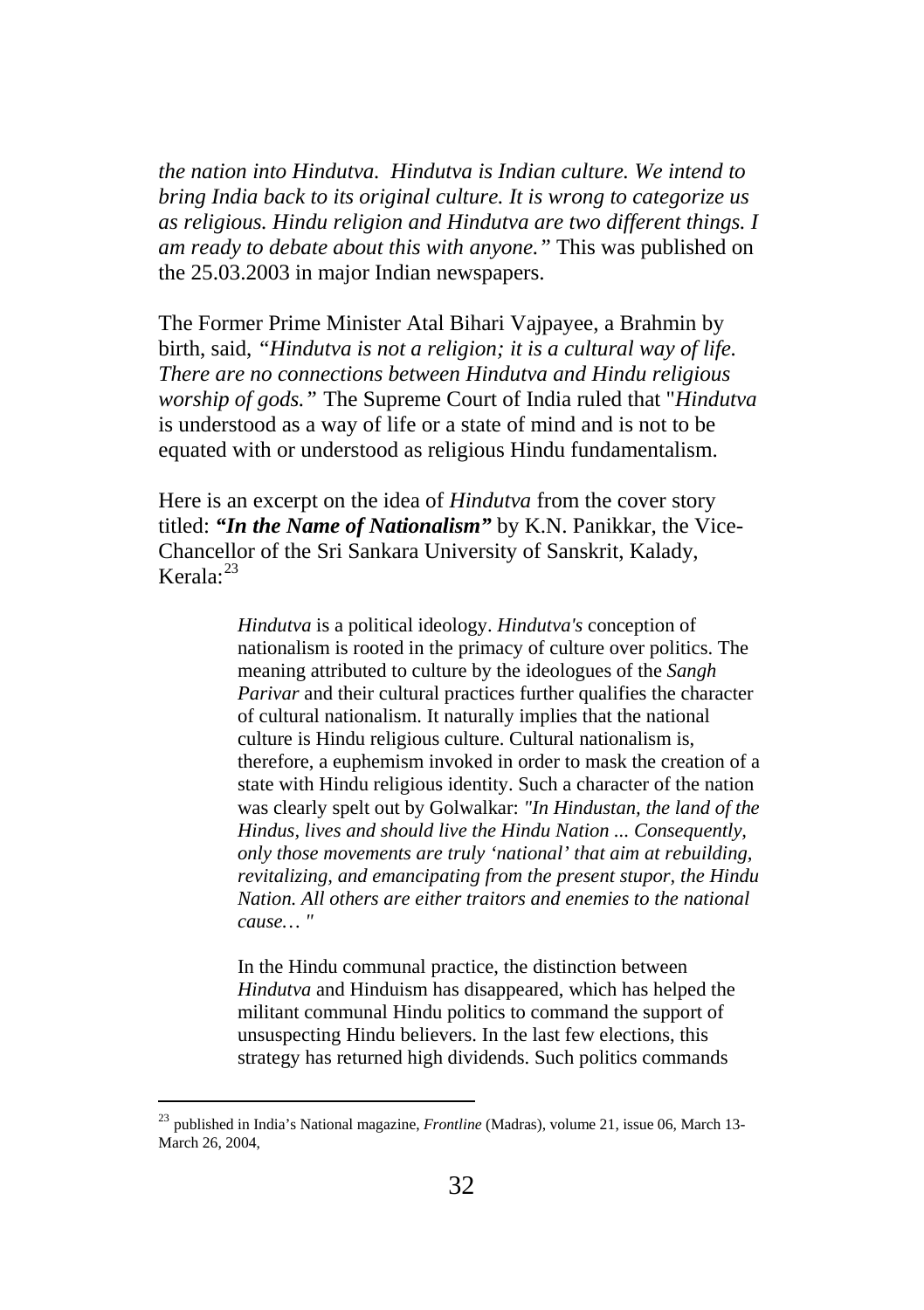wider support when imbued with cultural content. The multifaceted cultural intervention of *Hindutva* is primarily intended to appropriate the cultural past as Hindu and to expropriate the `other' as anti-national. As a part of the former, a new Hindu cultural pantheon is being constructed. The icons of this pantheon goes back to the Indus Valley Civilization, renamed now as Saraswati River Civilization, as a part of the attempt to impart to it a Hindu character.

In the process, *Hindutva* has not only succeeded in creating a new, even aggressive, cultural confidence among Hindus, but at the same time it cast itself as the defender and preserver of Indian heritage. Thereby Hindutva claims to represent the cultural interest of the Hindu `community' as a whole. The success of *Hindutva* was its ability to implant its Hindu representative character in social consciousness. *Hindutva* is selective because it excludes those with non-Hindu affiliations.

*Hindutva's* cultural project, encoded in the slogan *'nationalize and spiritualize'*, therefore, is twofold: First, to retrieve and disseminate the cultural traditions of the `golden' Hindu past; and second, to eliminate all accretions that had become part of the heritage. The legitimacy *Hindutva* has managed to garner is the most decisive development in contemporary Indian politics. A marginal force until about 10 years ago, it is now in a position to dictate the political and cultural agenda of the nation.

Yet, the rise of *Hindutva* was neither sudden nor spontaneous. It owes much to the slow transformation in social consciousness as a result of sustained interventions in the cultural and religious life of the people. Given its exclusivist character, however, cultural nationalism is anti-democratic and anti-national. The existence of India as a nation is possible only with the rejection of cultural nationalism.[24](#page-31-0)

*Hindutva* is a cultural way of life, the way we Indians live. What is happening in reality is that *Hindutva* is being hijacked by the same old Aryanism that promotes what Aryanism has promoted since its inception, that Aryans are noble by birth and therefore have a higher

<span id="page-32-0"></span> $^{24}$  http://www.frontline.in/static/html/fl2106/stories/20040326005400400.htm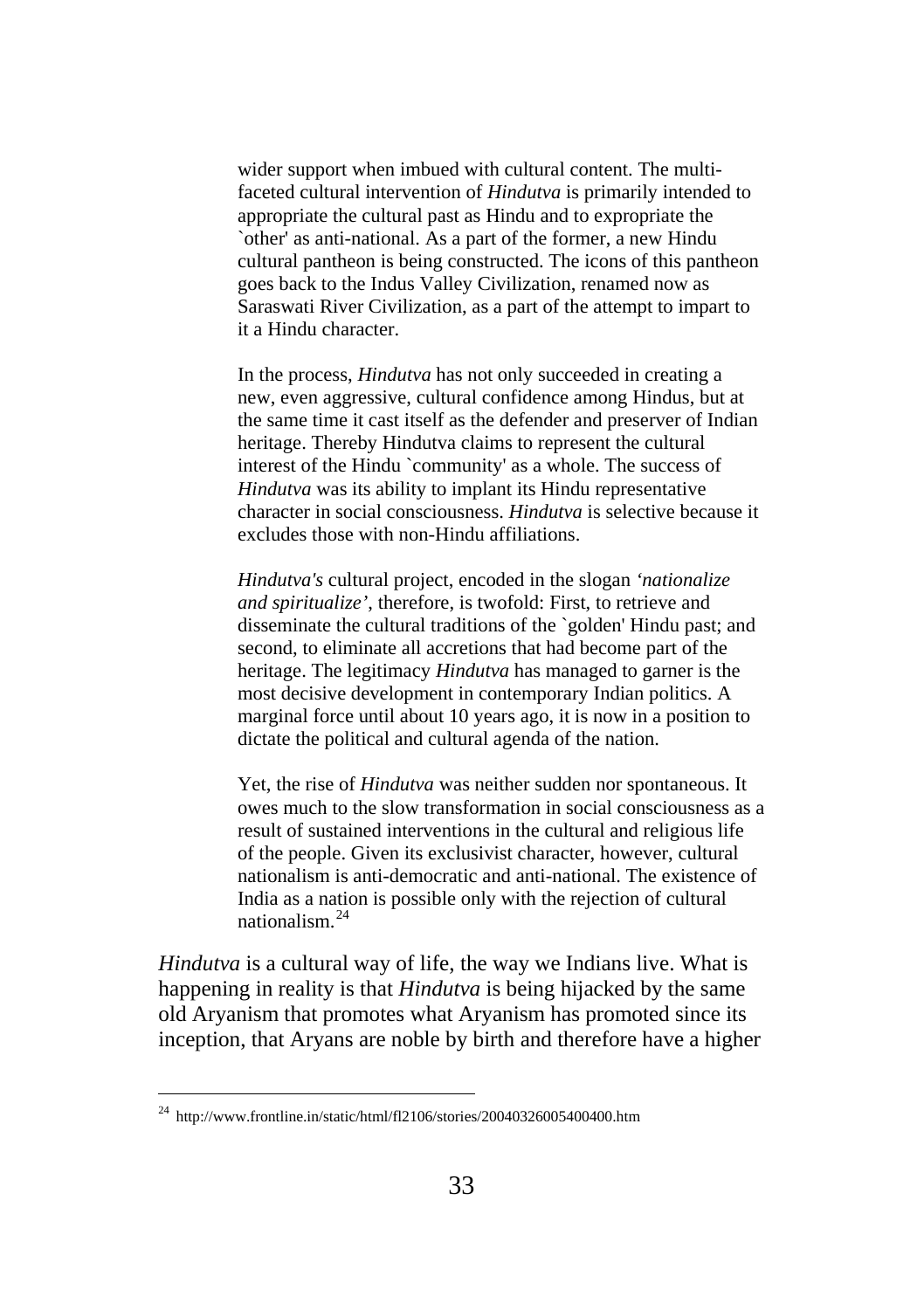status than the Indian Dravidians. The Aryan ideology that all Non-Aryans are automatically of a lower level by birth, thus causing class and caste divisions, is the core of *Hindutva*. Even worse, the word *Hindutva*, originally coined to advocate Hindu nationalism, is now manipulated by some in our own government to equate religious Hinduism.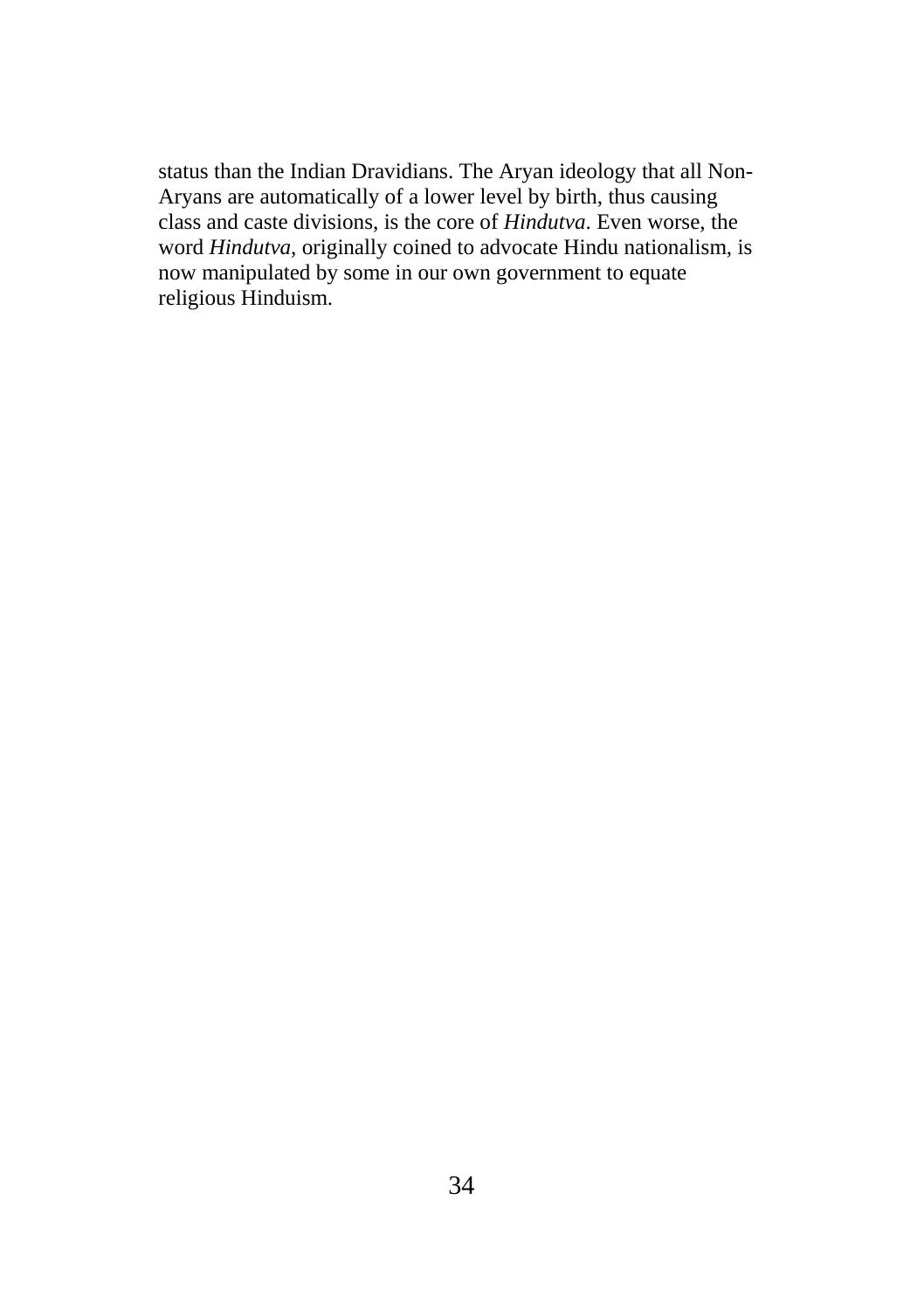## **How Foreigners made themselves the New Locals**

Let us make a hypothetical example here. Imagine that America had conquered Iraq. This would mean for the Iraqi people that they now have to fear and submit to the rule of America in their own land. *How would this affect the life of the Iraqis now?*

1) Those Iraqis who strive hard towards the firm establishment of the American governance in Iraq will be given a higher position and status of life.

2) Those Iraqis who do not care about who rules over them and who are OK being subdued by the Americans would be in a neutral status, in between positions.

3) Those Iraqis who would oppose and stand against the rule of the Americans in their land would be suppressed, restrained and given a low social and political position and status.

In other words, it is a natural and common occurrence that we can observe in any country that is occupied by foreign rulers that:

1) Those who spy on their own people, obtain secret information and intelligence, and pass it on to the enemy would be quickly and cheaply promoted to higher statuses.

2) Those who easily let themselves be subdued would not be bothered; they remain in their middle class status.

3) Those who fight against the ruling enemies, would be suppressed and pushed to the lowest possible position in order to weaken the opposition.

In our Indian history, many foreign invaders came as conquerors. Amongst them were

- 1. The Persians  $(6^{th}$  century B.C.)
- 2. The Greeks  $(4^{th}$  century B.C.)
- 3. The Sakas  $(2^{nd}$  century B.C.)
- 4. The Kushans  $(1<sup>st</sup>$  century A.D.)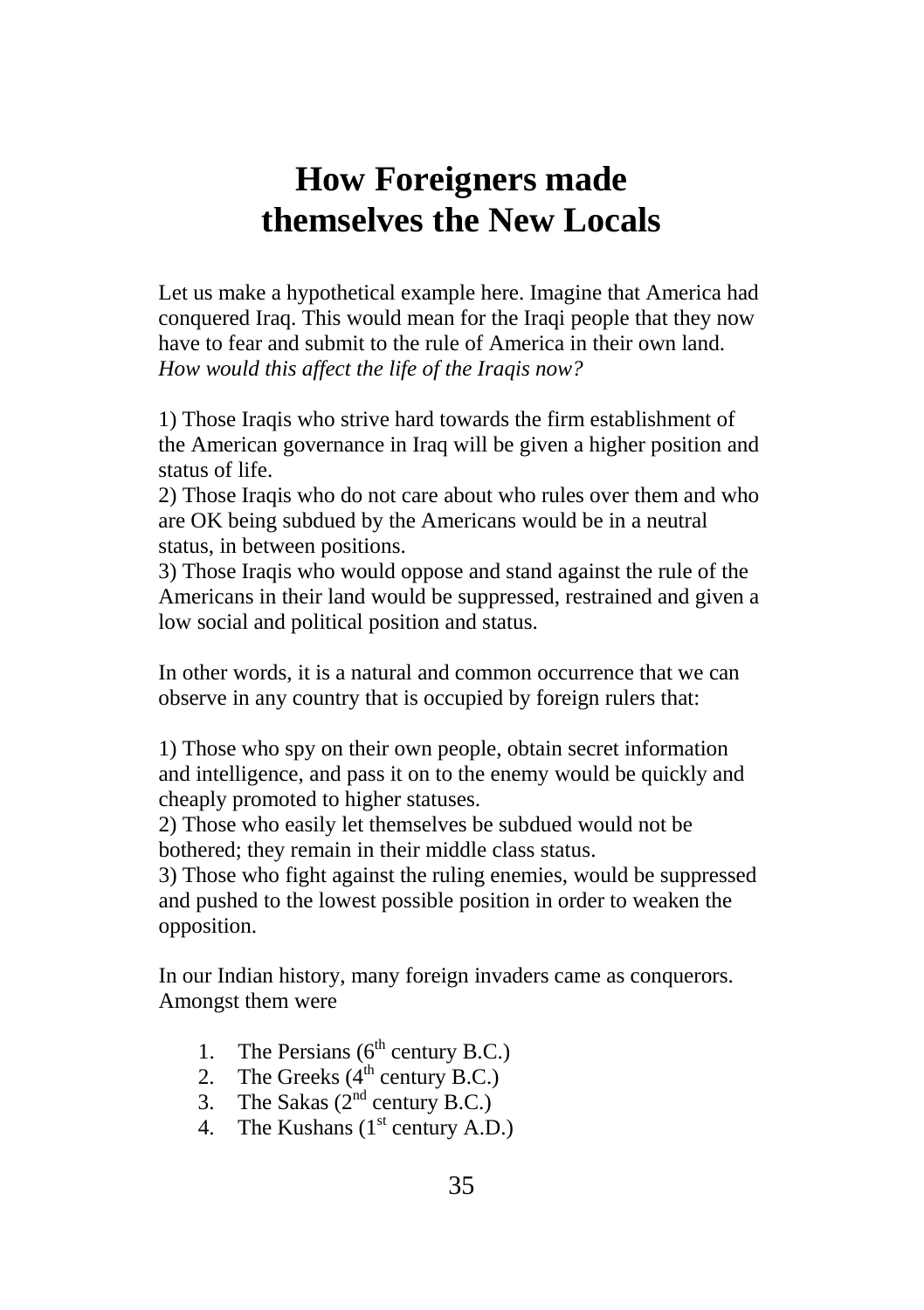- 5. The Hunas  $(4<sup>th</sup>$  century A.D.) and
- 6. The Romans who came trading in the  $4<sup>th</sup>$  century A.D.

Those foreigners who stayed here united themselves under one common name, Aryans. Aryan is not a tribal name. The Tamil scholars M. and D. Deivanayagam, write, "*In Northern India after the reign of Harsha, that is in the 7th century A.D., the reign of 'Huns' started spreading and they are referred to as demonic hordes by the historians. Huns were the cruel rulers who tyrannically suppressed and oppressed the Dravidians in northern India from*  $7<sup>th</sup>$  *-12<sup>th</sup> century A.D. During this time, the Aryan laws like Manavadharma sastra, which elevate the Aryans (foreigners) and degrade the Dravidians (Indians) was devised."*

It was Aryan nomadic people who did not have a common religion or a common tribe that unified together and conquered the vast regions of North India. They gave themselves the identity, *"We, the people."* This self-administered identity, the bold idea to pronounce themselves as the people and new lords, led to the formation of regional units of governance. Later this emerged into the sixteen *Mahajanapadas* (meaning *great foothold of a tribe*), (see Appendix 1), the early Kingdoms where the rule of the Aryans came to be known as *Aryavarta* (abode of the Aryans) or the Aryan Nation.

All these foreigners had three things in common:

- They were fair-skinned people
- They were all outsiders
- There objective was to keep those whom they conquered suppressed under their governance

Foreign invaders that settled down in our land created *Aryavarta*; then, they devised the *Manusmriti* and made it to be "the Hindu Law book." This code of Manus' law, pertaining to Aryan religious and legal duties is primarily a product of the *Brahminical* tradition in India. This became the foundation of the high and low class or caste system according to *varna* (color) in India. Thus the fair-skinned Aryan outsiders who came invading India made themselves to be of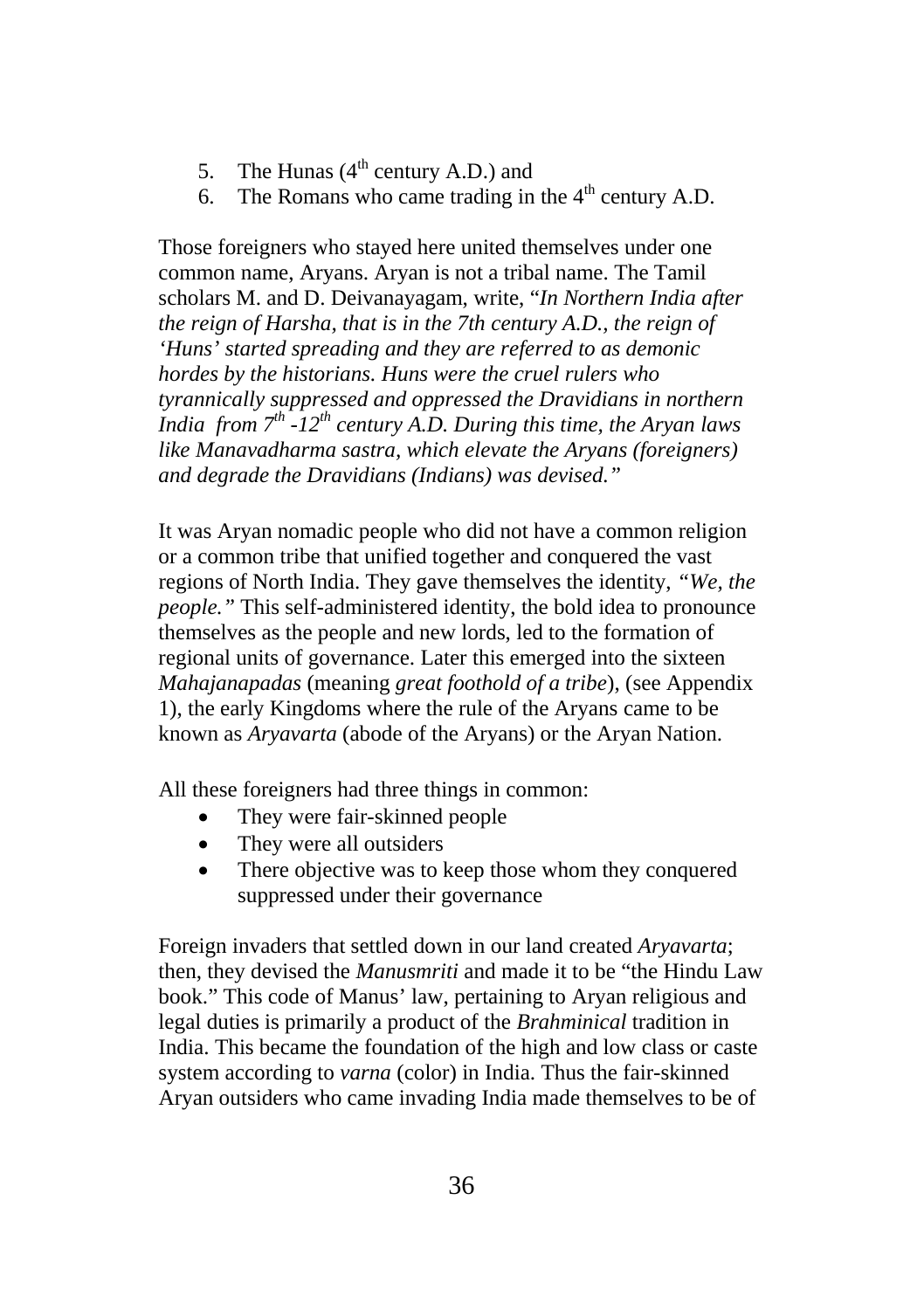much higher class, position and status than the original Indian Dravidians.

Foreigners came to invade India, they settled down, then united themselves and later created their own "Hindu" theology that serves one purpose only, to establish their rule as if ordained by the gods. (See also Appendix 1, Janapadas).



Through the conquest of the Aryans the Dravidians were displaced, and subjugated in India. Those Dravidians who betrayed their own people to support the cause of the Aryans were given (long after independence from the British rule) the status "Forward Caste." Those who remained neutral were given the status of

Caste system in India, rooted in religion and based on a division of labor

"Backward Caste." Those who opposed their subjugation were

ostracized to be the "Untouchables;" and those who sought refuge and escaped into hills and forests were made to be the "Scheduled Caste/Tribals." (See Appendix 2, British Census in India).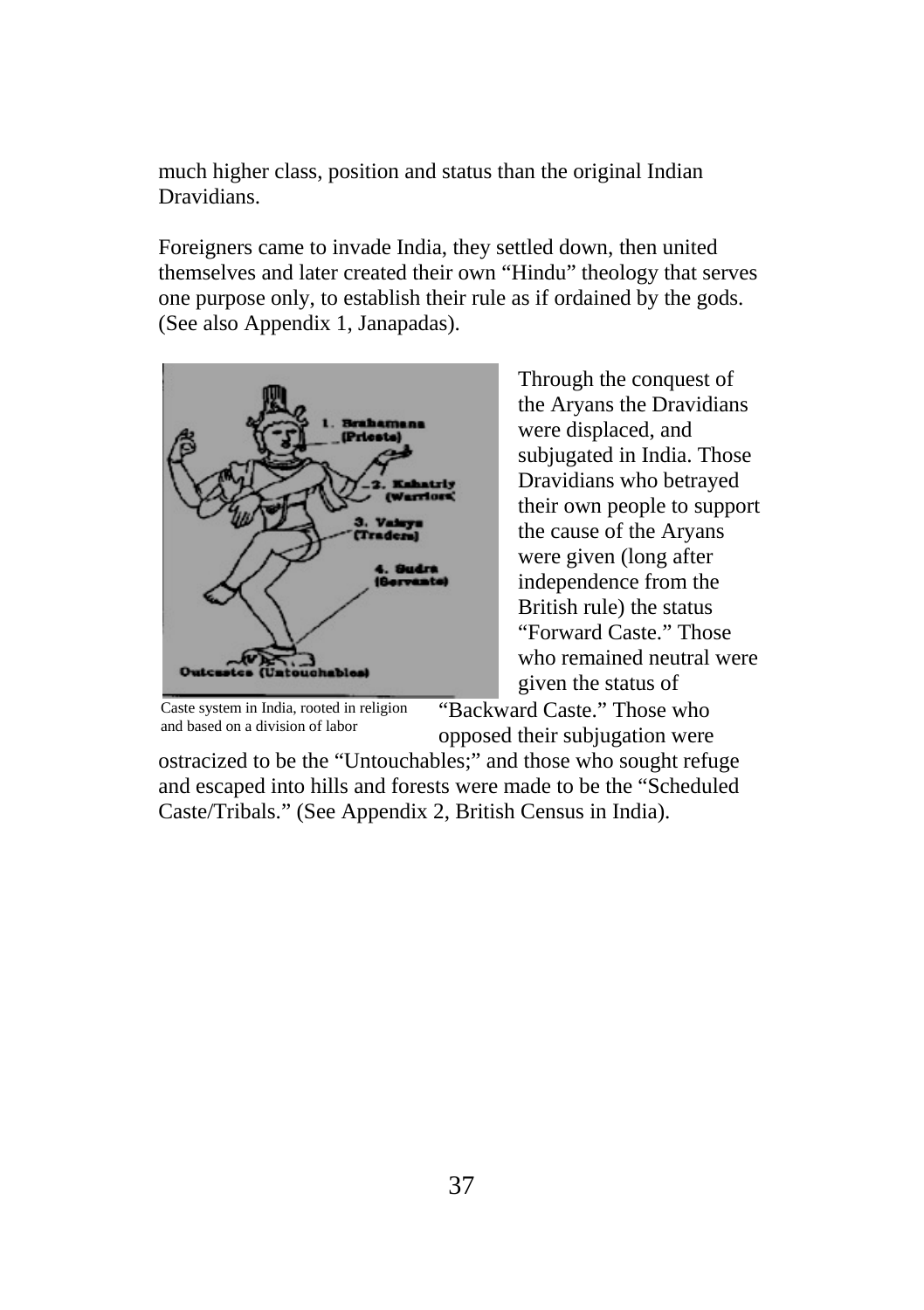## **The Subterfuge of Sankara Mathas**

Everywhere in India you will find religious mentoring groups that meet in monasteries (*mathas or mutts*), temples and even in houses, where disciples sit at the feet of a religious teacher. This concept of religious discipleship goes back to the Indian philosopher Adi Shankara. In the early 8th century, he propagated *vedic* philosophies through discourses and debates with other thinkers. After the death of his mother, he traveled all over the country and converted the people of other faith to *Advaita Vedanta* (school of *vedic* philosophy and religion). He established four major *mathas* (monasteries) in the four corners of India, in the North (Jyothirmath), in the South (Sringeri), in the East (Puri), and in the West (Dwarka), to propagate the philosophy of advaita vedanta and the concept of *Sanatana dharma* (eternal religion). His primary four disciples took charges of each sankara *matha* and established a strong Guru-Sishya *parampara* (a mentoring lineage of masters-disciples) in every *mathas*. In such *mathas*, *vedic* knowledge is passed down from generation to generation through an uninterrupted series of succession of the *Acharyas,* (Brahmin instructors in religious matters). By establishing themselves as the instructors of *Manusmriti* (Aryan law) and its byproduct, *Manavadharma sastra,*  the Brahmins secured the seat of authority for all generations to come, to keep alive the upper and lower class systems (*varnashrama*) and the division of the society in India. The head leaders of the Aryans and the head leaders of the *mathas* all come from the Brahmin race.

Today, 10% of the Indian populations are Aryans and 90% are Dravidians. The 10% foreign Aryans, united under the leadership of the Brahmins, have divided the Dravidians into various classes and castes. This divide and rule-strategy helped them to turn the Dravidian tribes against each other and destroy themselves in tribal clashes. The establishment that protects this policy are the *sankara mathas*.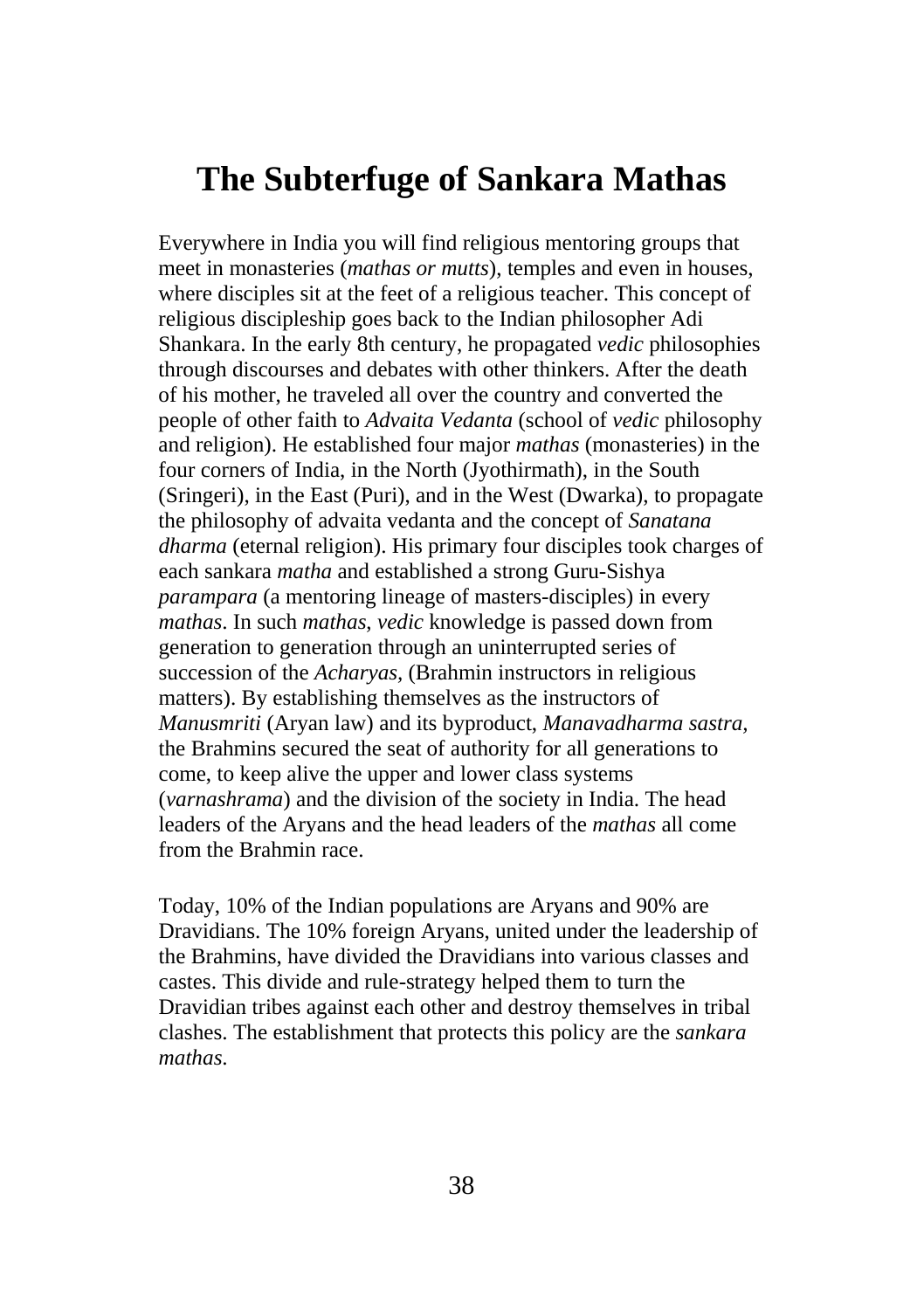In addition to establishing systematic religious mentoring, two of the five original Indian religions, *Saivism* and *Vaishnavism*, were influenced by the Arya Adi Sankara to promote class division as well. These two ancient religions became adulterated with the policies of Aryanism (high-low class/caste division), were newly given a common name called *"Hindu religion"* and became a customary part of Indian life. But *Indu* (Indian) religion and *Hindutva* do not represent the same at all. *Hindutva* is nothing but a Hindu nationalistic ideology, which the Aryans have invented based on the *Manusmriti* in order to create and maintain that all of Indian life should be based on class and caste division.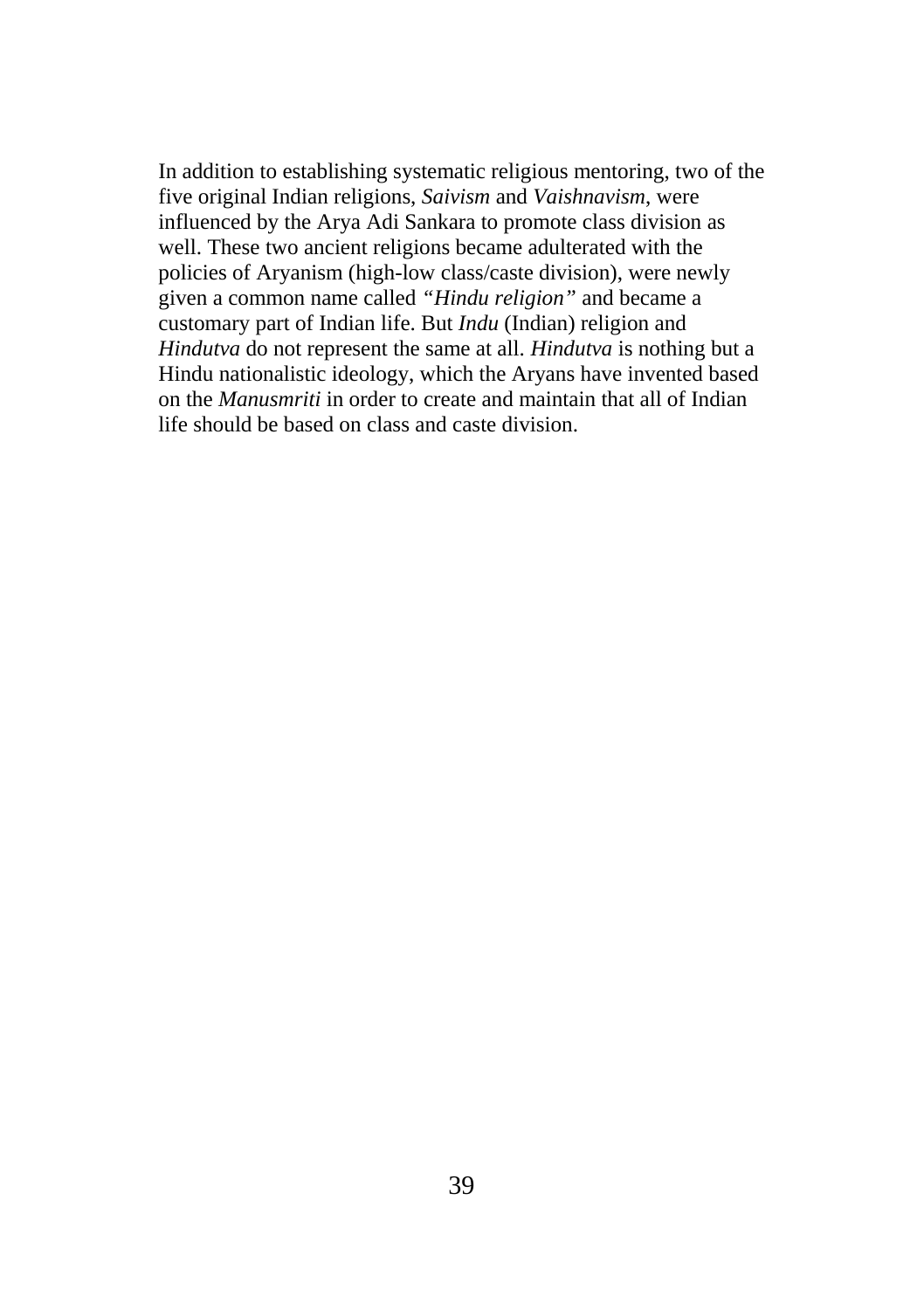## **Debunking False Beliefs**

#### **Dravidian religion and Aryan matha do not mix.**

India is a land of virtues, of moral excellence. The Dravidian people of India are aware of the divine qualities of God and even do good to those who harm them. The Dravidian mindset is completely different from the Aryan mindset. While the religion of the Dravidians was based on virtues, the mindset of Aryans is based on the suppression of others. They suppressed the Dravidians as a people and also suppressed their literature and religions, which were *Buddhism, Jainism, Saivism*, *Vaishnavism* and *Sikkhism*. None of the *Sankara mathas* were in any way related to the above mentioned five original Indian religions. The main reason for the *mathas* was and is to protect the practice of color superiority and class and caste division. The concept of Aryan matha is a foreign element, unknown and incompatible with our original Dravidian

#### **Hinduism is not our Indian way of life.**

Hinduism is now being propagated as *Hindutva*. Whereas, *Hindutva* is not a religion but a culture, the way of Aryan life. The original Hindu Personal Laws, coined by Sir Jones as "Hinduism" underwent major reforms over a period of time, and created social and political controversies throughout India.[25](#page-32-0)

#### **Saivism and Vaishnavism have never been part of Hinduism.**

Indian people are being conditioned to believe that the *Sankara Mathas* (which leads in promoting caste-ism and class divisions in the Hindu religion) spread *Saivism* and *Vaishnavism* as the prime religions. However, the original Indian religions of S*aivism* and V*aishnavism* have simply become enslaved to the policies of modern day Hinduism. This wrong conditioning makes uninformed Indian people to falsely believe that modern day *political* organizations that propagate *Hindutva*, affiliated to the Rashtriya Swayamsevak Sangh (RSS; "National Volunteer Association") such as:

<span id="page-39-0"></span><sup>&</sup>lt;sup>25</sup> Kishwar, Madhu (Aug. 13, 1994). Codified Hindu Law: Myth and Reality. Economic and Political Weekly, Volume 29, Number 33, pp.2145-2161.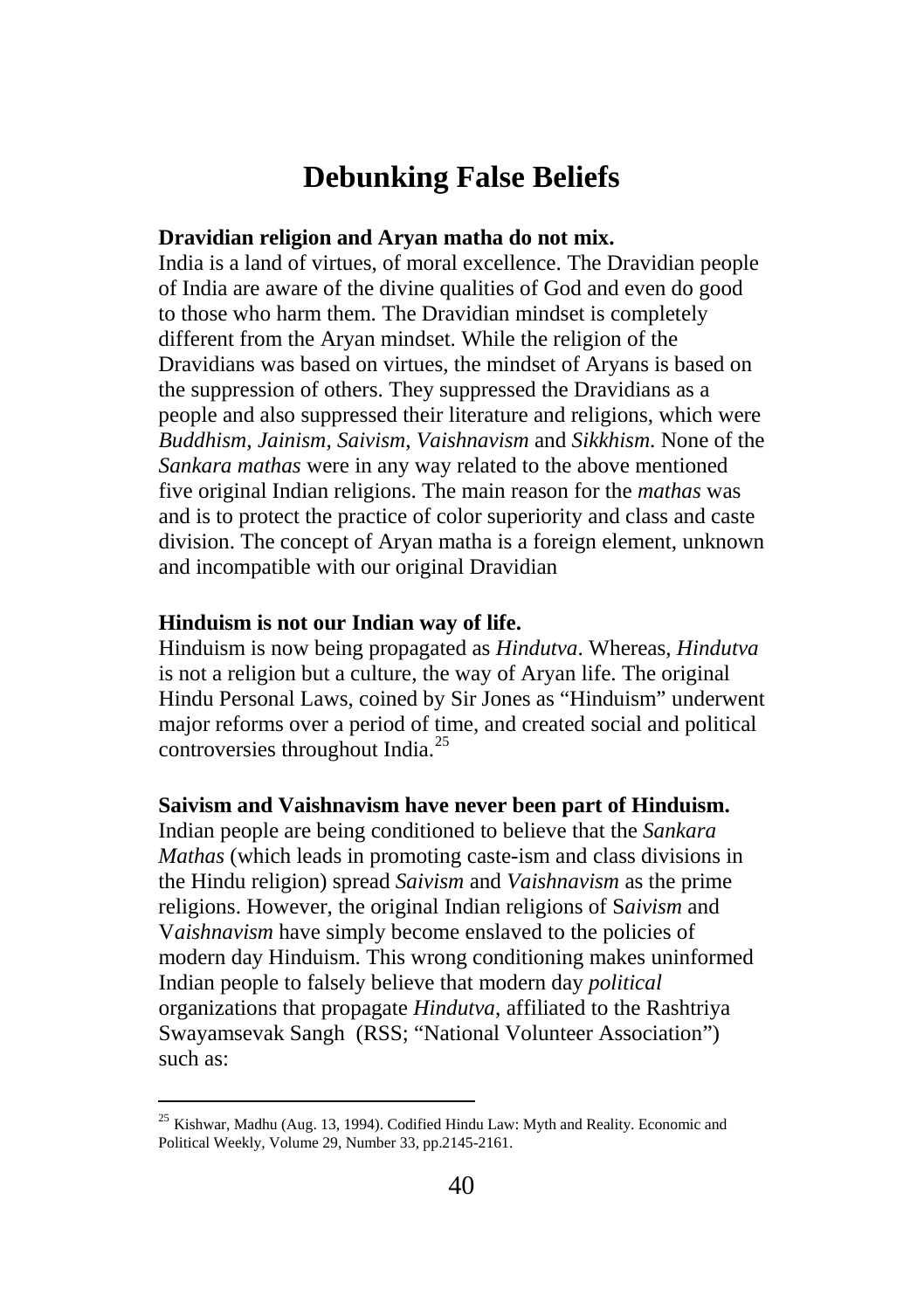- Bharatiya Janata Party (BJP), literally *Indian People's Party* (23 million members)
- Vishwa Hindu Parishad, *World Hindu Council* (2.8 million members)
- Bajrang Dal, M*ilitant Hindu organization* (2 million members)

are actually Hindu-religious groups.

First and foremost, the original Indian religions *Saivism* and *Vaishnavism* need to be rescued from the clutches of the Brahmins who infected it with their practice and policies of skin color based class and caste division. The historical truth is that both Saivism and Vaishnavism are actually Tamil religions, created by the Tamil Dravidian people.

#### **Saivism and Vaishnavism are Dravidian Tamil religions.**

The 63 *Nayanmars* (a group of poet-saints) who created the *Saivism* and the 12 *Alwars* (individual poet-saints) who created the *Vaishnavism* were all born in Tamil Nadu (Tamil country), South India. The twelve volume literature "Thirumurai", the foundational scripture of *Saivism* and the *Naalayira Divya Prabandam* (a collection of 4,000 verses), the foundational scripture of Vaishnavism, are all written in the Tamil language. Moreover, 274 of the 280 ancient Saiva temples, are all located in Tamil Nadu! 96 of the 108 ancient Vaishnava temples are in Tamil Nadu. There is no room to doubt that both Saivism and Vaishnavism are Dravidian religions of Tamil origin.

#### **Prakrit was before Sanskrit.**

One of the oldest languages in India is Prakrit, not Sanskrit. Prakrit means, "from the original" or "from the source". The vedas have been originally written in Prakrit, a language that has been, like other languages in



Of the 1,00,000 odd inscriptions found by the Archaeological Survey of India, about 60,000 were in Tamil Nadu; of these 60,000 inscriptions, only about 5% were in other languages such as Telugu, Kannada, Sanskrit and Marathi; the rest were in Tamil.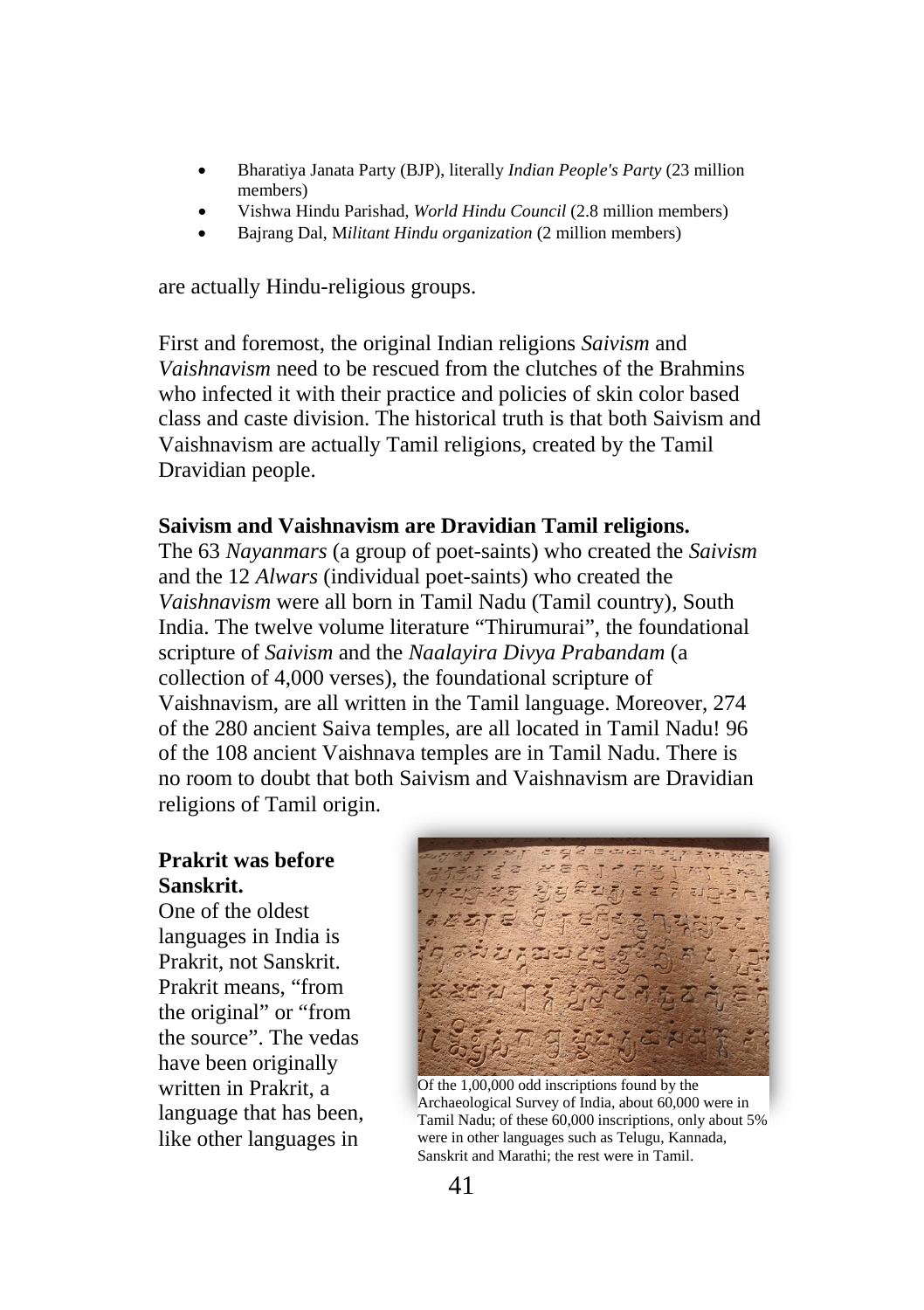India as well, influenced by the Proto-Sinaitic and Aramaic alphabet, indicating a connection with the Middle East.

The word Sanskrit means, "refined speech." Sanskrit is a mixed language. The first evidence of classical Sanskrit is attested by an inscription dating around A.D. 150 in the so called Brahmi script. (It is in Girnar, Kathiawar, and was inscribed by Rudradamana, the Saka Satrap of the city of Ujjayini in Central India).<sup>[26](#page-39-0)</sup> It is important to note, Brahmi is the modern name given to one of the oldest writing systems used in the Indian Subcontinent and in Central Asia. The Brahmi script later evolved to Grantha script (கிரந்த எழுத்து) and was widely used from the  $6<sup>th</sup>$  to the 19<sup>th</sup> century. Although Sanskrit is now mostly written in the Devanagari script, the Grantha script was widely used to write Sanskrit in the Tamil-speaking parts of South Asia until the 19th century. Scholars believe that the Grantha script was used when the vedas were first put into writing around the 5th century A.D. In the early 20th century, it began to be replaced by the Devanagari script in religious and scholarly texts, and the normal Tamil script (with the use of diacritics) in popular texts.<sup>[27](#page-41-0)</sup> In other words, Sanskrit is a language artificially re-worked by the Brahmins to establish their dominance in the area of languages.

### **Indian law existed before the Aryans established Hindu law: Ashoka the reformer and his moral constitution**

**T**here was an emperor of the Maurya dynasty called Ashoka, who ruled from the Hindu Kush in the West to the East of Bengal, and the Indian sub continent except Nadu and Kerala during 269-232 B.C. His capital was Pataliputra (in today's Orissa). He waged a destructive war against the state of Kalinga (today's Odisha). The devastating aftermath of it made him to regret what he has done and to reflect on the values and ethics of human race. He came to embrace Buddhism-Jainism, non-violence, a life based on moral standards, justice and humane society to reform the inhumane society in his empire. He inscribed edicts on pillars and rocks, which

<span id="page-41-0"></span> <sup>26</sup> R.Venkataraman, Indian Archeology, Ennes Publication, 1985 page 223

<span id="page-41-1"></span><sup>&</sup>lt;sup>27</sup> Tamil Nadu Department of Archeology, http://www.tnarch.gov.in/epi.htm), ("The First Vedic Books". Oration.com. Retrieved 2012-03-11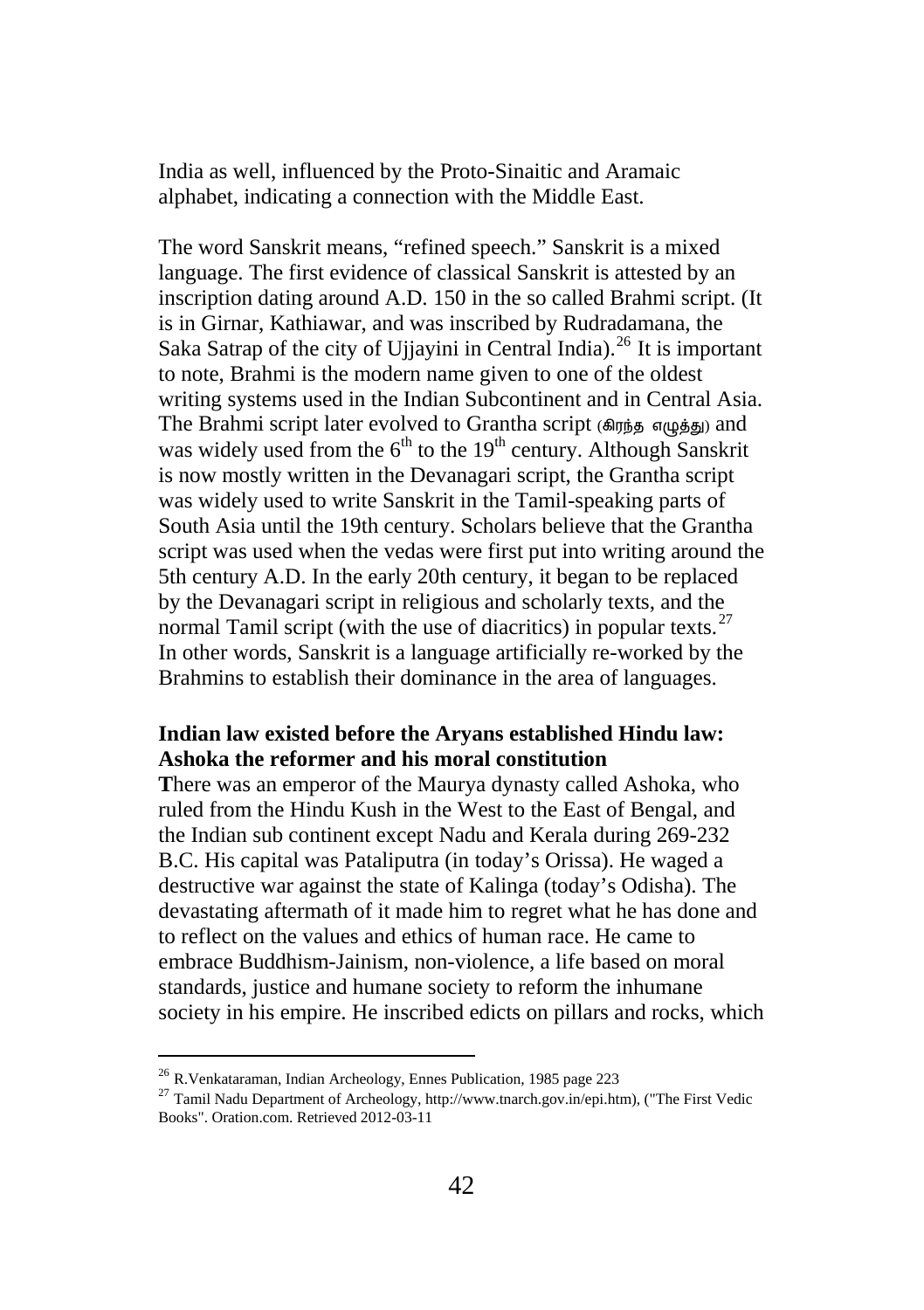proclaim his *Dhamma* (righteous law). The *Dhamma* preached by Ashoka is explained mainly in term of moral precepts, based on the practice of piety, loyalty, duty, good deeds, respect for others, kindness, generosity, truthfulness and purity. He forbade the slaughter and sacrifice of living beings as religious offerings to gods. One of his many edicts carved in rock, rock edict XIII, mentions that the instructions of *Dhamma* was followed as far as *Greece*, the *Kambojas*, the *Cholas*, the *Pandyas*, the *Andhras*, the *Palidas*, and the *Tamraparani* (today's Sri Lanka).

It is important to note that the edicts of Ashoka are written in the ancient Dravidian languages of *Pali* and *Prakrit*. Moreover, it is quite thought provoking to ask, why did Asoka not use the *vedic* language of Sanskrit to write his *Dhamma* edicts. A bilingual Greek and Aramic edict of Asoka is exhibited in the Kandhahar Museum in Kabul. One of his Rock edicts mentions on Dhamma (righteous law):

> *This edict has been written for the following purpose: that the judicial officers of the city may strive to do their duty and that the people under them might not suffer unjust imprisonment or harsh treatment. To achieve this, I will send out Mahamatras* (supervisors) *every five years who are not harsh or cruel, but who are merciful and who can ascertain if the judicial officers have understood my purpose and are acting according to my instructions. Similarly, from Ujjayini, the prince will send similar persons with the same purpose without allowing three years to elapse. Likewise from Takhasila also. When these Mahamatras go on tours of inspection each year, then without neglecting their normal duties, they will ascertain if judicial officers are acting according to the king's instructions.*

Given such ancient historical inheritance, Indian people must be greatly concerned when some political and religious leaders in the government advocate that India is "a Hindu country" and only those who practice Hindu religion are to stay here.

#### **Aryanism is Persian influence**

Let us remember that India is a name given by the British. Before that it was called Sindhu country, which was mispronounced by the Persians as Hindu. In the Bible, it states that the Persian king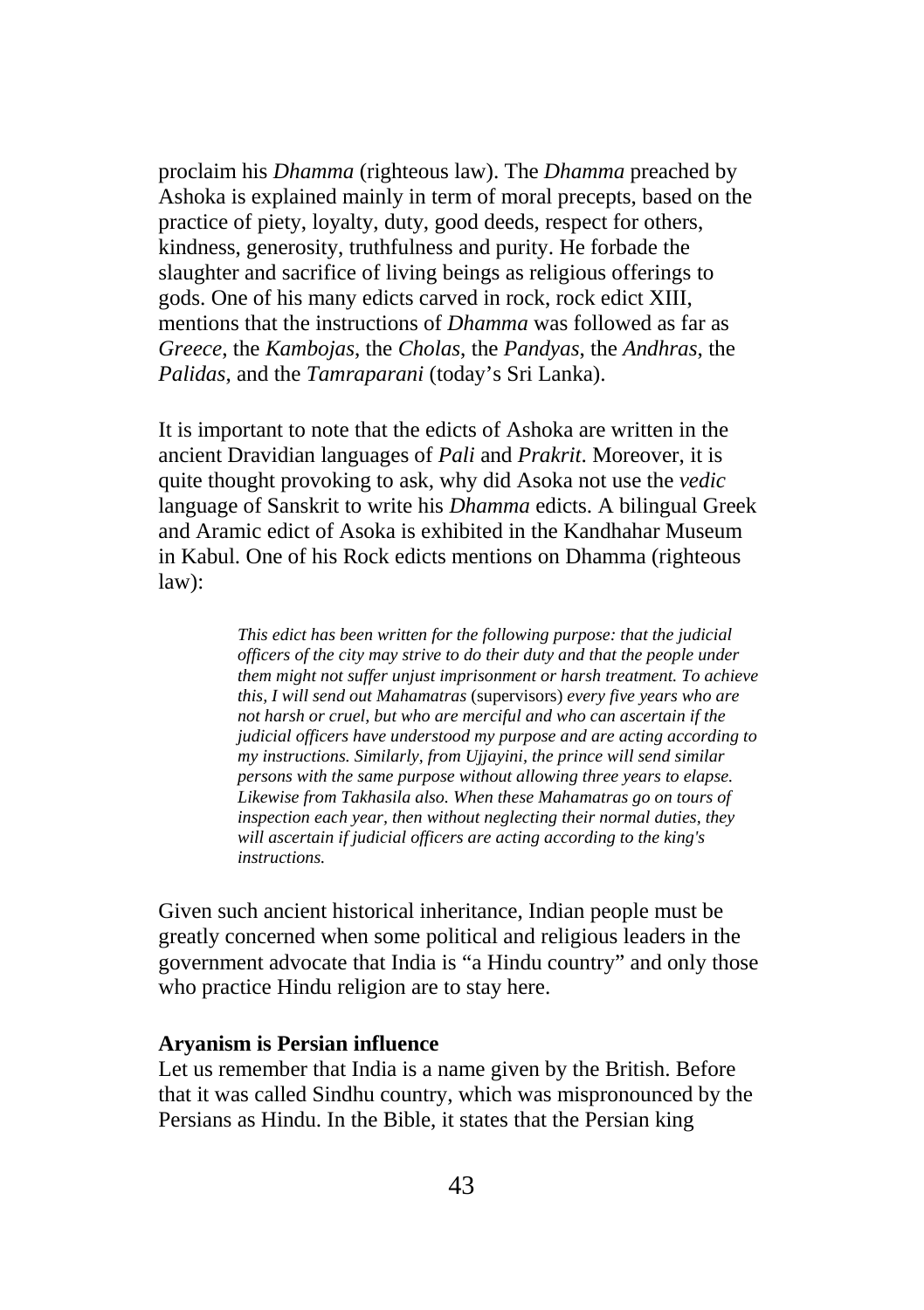Ahasuerus ruled over 127 provinces from India to Cush, (today's Ethiopia). The ancient Persians worshipped fire as their god. These Persians came in groups during different periods to settle in India. The Greeks, Sakas, Kushans and the Hunas settlers followed them to the Indus. The Persians made friendly treaties with the other settlers in order to oppose the Arabians who waged war. According to the treaty made in Mount Abu (Mt. Arbuda; miracle mountain), the Persians became the leaders of this alliance. These very Persians considered themselves as *vedic* Aryans. They are the ancestors of today's Brahmins. It is an undeniable fact that the Brahmins will never begin their worship without the ritual of fire sacrifice. Every Brahmin wedding has a crucial part where the bride and the bridegroom pay homage to Agni, the god of fire. Their marriage is sealed by *agni saakshi* (fire witness).

### **India (Hindustan) is not a Hindu religion, but a geographical location**

Before the Europeans and the Muslims came to India, both Aryans and Dravidians practiced their own traditions and set of beliefs. Those who came later to India, in order to regulate and organize the many traditions and belief practices that were present in India, gave it an umbrella title called, *the beliefs of the Indian people,* which later was shortened to *Indu Samaya* (precepts) and then to *Hindu religion.*

The Europeans who came to India were mostly ignorant of the many religious practices in India. For convenience sake, they gave all the religious practices in the country, an umbrella title: *Hindu religion,* a name after the country called Hindustan. **But Hindustan (India) as a nation is not a Hindu religious nation.** The Hindu religion is only one among the many religions practiced in India. India is a multi-religious nation. It is not a one-religion nation. To conclude that India is a Hindu nation or the State religion is Hinduism, or India is a religious nation, that the State religion is Hinduism, is not only unfair to India's history, but it is plainly unacceptable to other Indian beliefs, faiths, and cultural practices.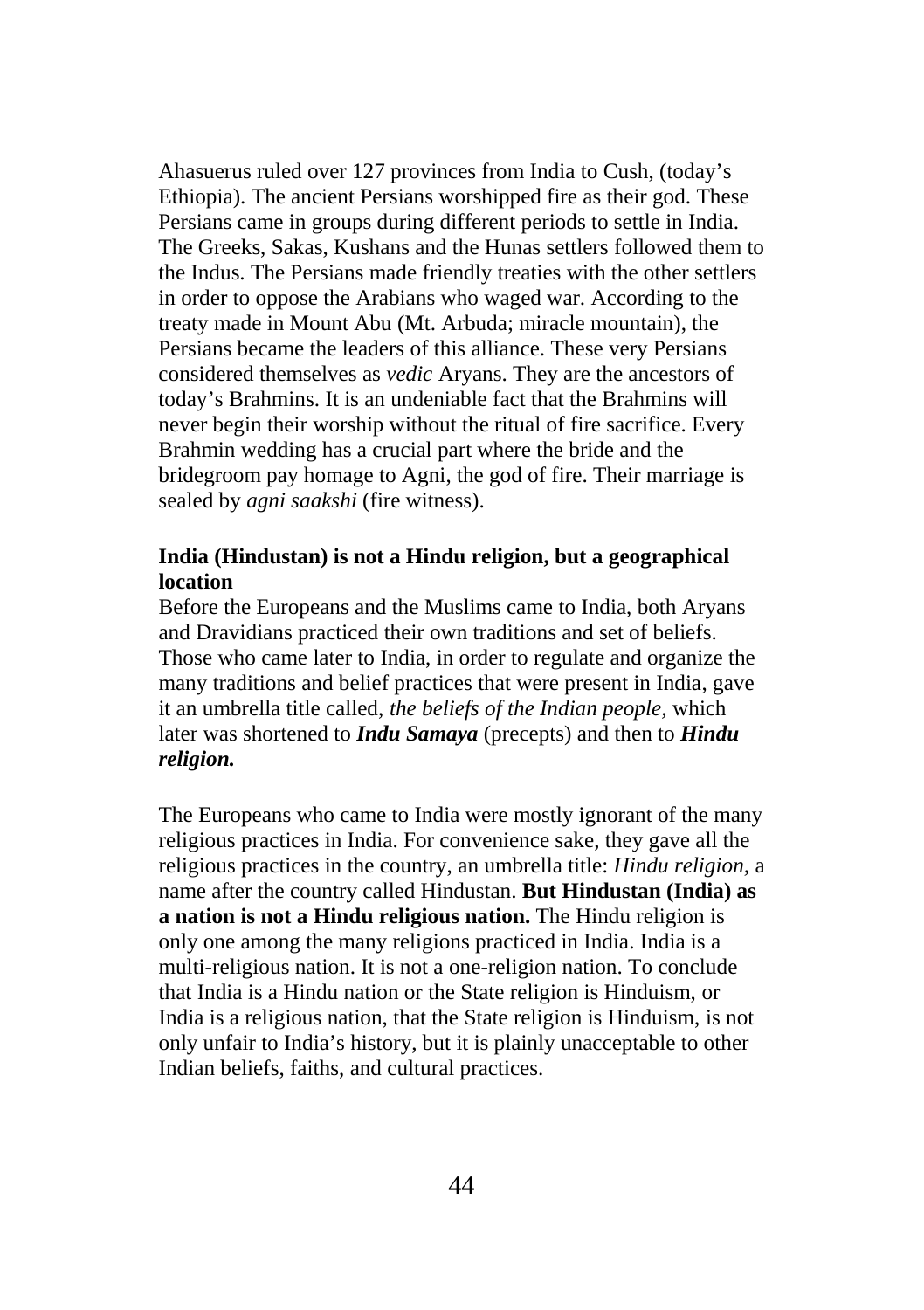#### **The Adivasis and Dalits have been here before the Aryans.**

The Adivasis are the undisputable original inhabitants of India. Later, they were given any amount of other doubtful titles, like PTGs (Particularly Vulnerable Tribal Groups), Primitive Tribal Groups or *Vanavasi* (forest dwellers). Who changed the Adivasis into Vanavasis? The Adivasis never had gods or formal religions. Yet, by government census, they are all turned into Hindus at the stroke of a pen, because the census (like the one in 1941) only asked about affiliation to known religions and castes. Those that did not state any such affiliation (like the Adivasis and many Dalits) were swept into the category Hindu – hundreds of millions being mass converted to Hinduism by a bureaucratic coup.

The Indian constitution gives freedom to the citizens of India to choose the religion he/she likes to practice. Many Adivasis and Dalits have since become Buddhists or followers of Christ. There is much noise going on in India of some religious rioters who act against our constitutional rights and proclaim that they will reconvert those who have chosen another religion back to Hinduism.

The freedom of religion is a fundamental right guaranteed by the country's constitution. Article 25 in the Constitution guarantees that *"all persons are equally entitled to freedom of conscience and the right freely to profess, practice, and propagate religion"; it also mandates religious tolerance by the government, requires that the state treat all religions equally, and stipulates that discrimination based on religious practice is illegal.*

The provocative publication in the national newspaper "The Hindu," dated 31/08/2014 (see Page 7), makes one to question, who does the BJP leader indicate here as the minority? The Hindu religion practitioners belong to minorities as well. The *Adivasis*, the aboriginal indigenous people, are the true original inhabitants of India. Anyone else including the Aryan settlers and invaders, who entered the Indus region, is an outsider. The *Adivasi* practices have nothing in common with the *vedic* traditions of Hinduism. There are over 100,000,000 *Adivasis* in the country. In addition, let us not forget the downtrodden *Dalits*, who are the offspring of the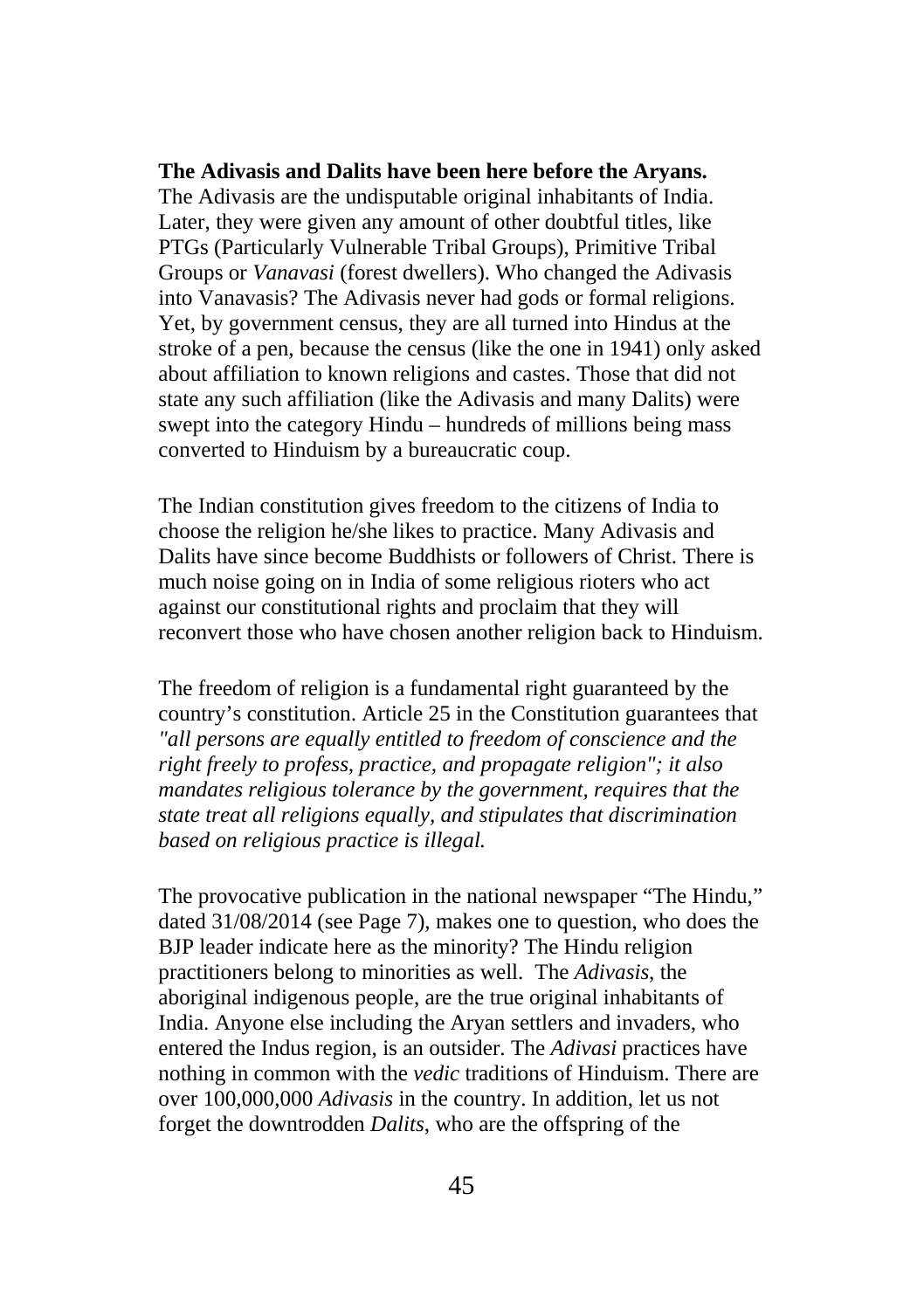*Adivasis*. Acording to the Dalit Freedom Network UK, they now number more than 300 million. Compared with those staggering numbers of hundreds of millions of Indians of Dravidian origin, a mere handful of modern-day Aryans, led by Brahmins, have not only usurped political and economic leadership, they now want to establish their racist but minority Aryan policy and impose it as the new state religion in India.

My simple plea is to stop the bigotry that is happening here. It is a religious-nationalistic coup in the making. *Stop trying to change Hindu Desh* (Hindu country) *into Hindu religious country!* We need to stop the religious violence that destroys human lives and causes tremendous material damage.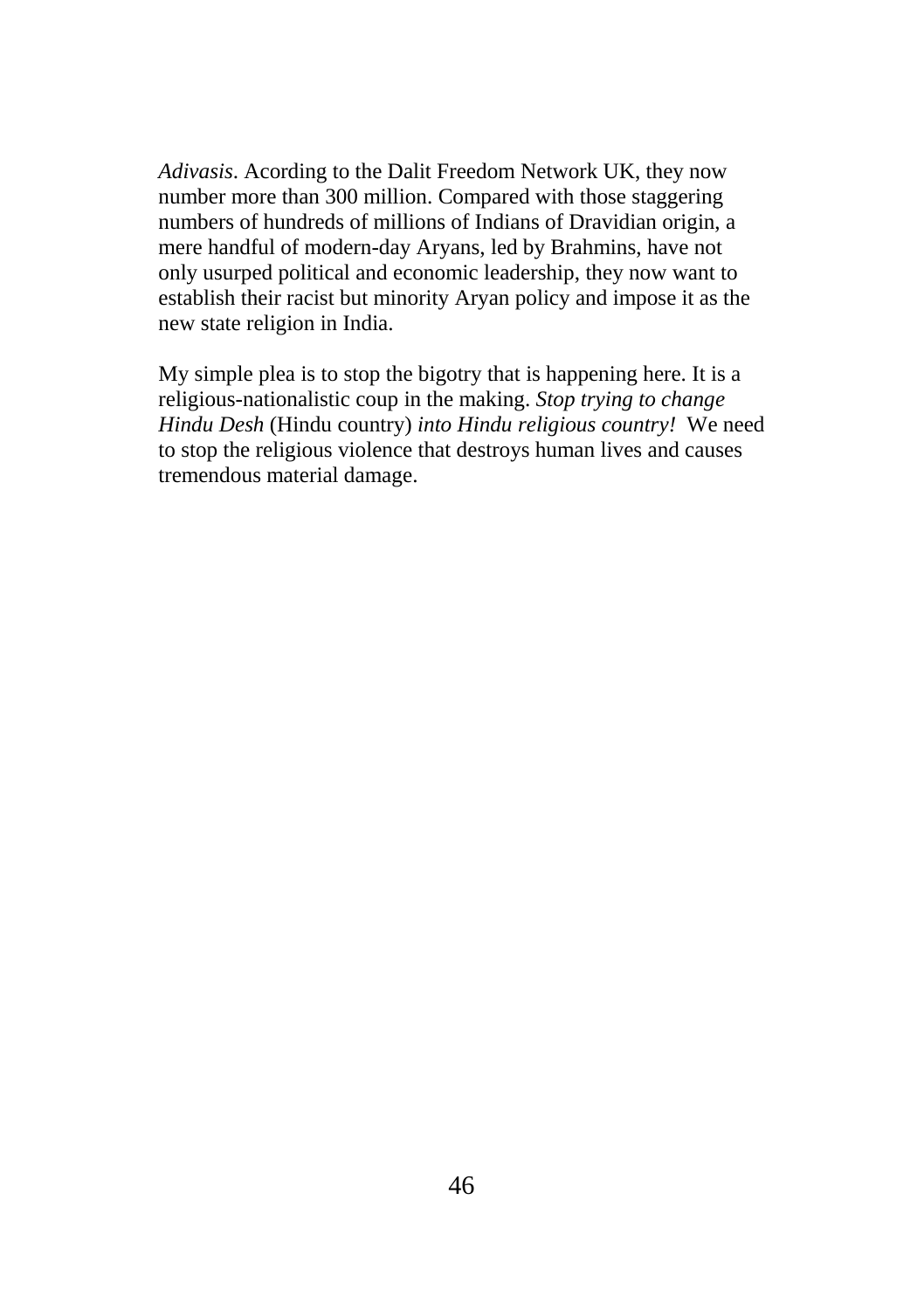## **Early Indian Thought and Literature**

Way before the era of Christ, the non-theistic religions of Buddhism and Jainism existed on Indian soil. In their early stages, they were agnostic, godless religions. In terms of their underlying philosophy, there is no relationship between them and the early Tamil belief systems like தமிழர் சமயம் (Tamil piety) or இந்திய தரிசனங்கள் (The Indian Visions).

Also note that *Hinduism as a religion* did not exist during the time before Christ. Even the *Aryan writings, the vedas*, contribute nothing to the term *Hindu*. Original Indian thought and literature and the vedic literatures have nothing in common*.* The four *Aryan vedas* did not contribute to the existing Indian religious doctrines, although many have now adopted vedic thoughts to be part of modern day Hinduism. Let us consider what existed in India before the religion of Hinduism even lifted its head.

## **The Thirukural**

Long before Hinduism, the Tamil *Bakhthi* Movement (*Bakhti* means devotion) emerged around the  $6<sup>th</sup>$  and  $7<sup>th</sup>$  century A.D. It started to grow and influence many. The reason for this movement to expand steadily was a particular piece of literature, the *Tamil Marai (Tamil veda)* called *Thirukural* authored by Thiruvalluva Nayanar. The significance of the *Thirukural* is that it is based on the teachings of the Apostle Thomas  $(1<sup>st</sup>$  century) who was a disciple of Jesus Christ.

The following passages are taken from the book, "National Debate on Conversion."<sup>[28](#page-41-1)</sup>

Dr. Gnanasigamani states that from the first century A.D. many Christian literary works were made. The Christian thought found entry in secular literature also. Scholars point to this in *Thirukural*.

<span id="page-46-0"></span><sup>&</sup>lt;sup>28</sup> by Ebe Sunder Raj: Pages 25-29.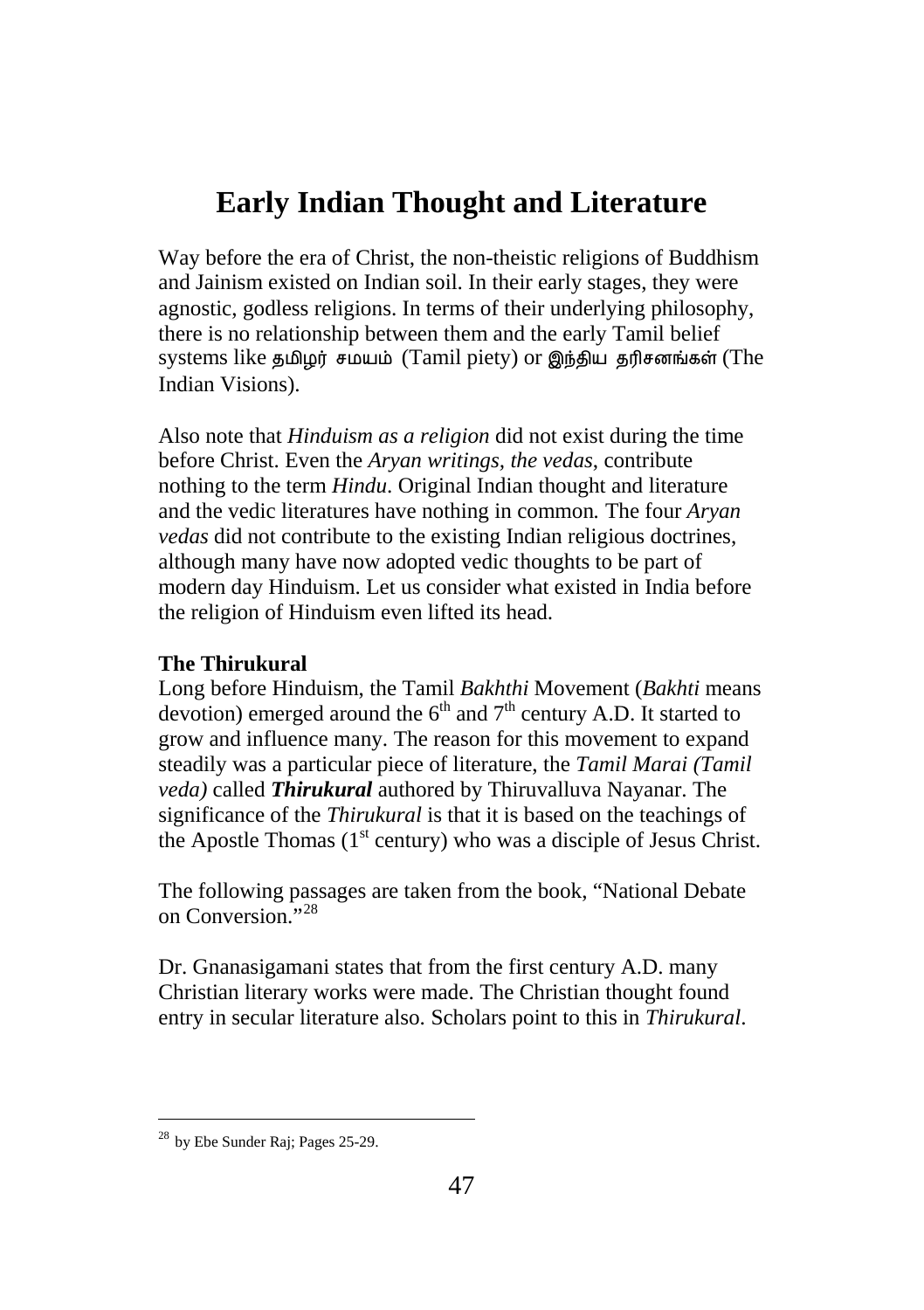The Christian base of the (Thiru-) *Kural* is eminently analyzed by Dr. Satyam and Dr. Kamatchi. [29](#page-46-0)

The attributes of God in the *Kural*, the doctrines of repentance, reconciliation unmerited grace heaven, sin, spirit, hell and devil are brought out in the five documented works of Dr. Deivanayagam and Dr. Arulappa. They bring out with irrefutable clarity the Christian faith of *Thirukural*. [30](#page-47-0)

The arrival and ascendancy of the Brahminical religion from *Aryavartha* just before the era of Christ marked the decline of other faiths and their religious literature in the south. On this, Dr. K.R. Srinivasa Iyengar states, "Forces of Hindu regeneration began to eliminate successfully Jain and Buddhist influences both from society and literature." What happened to the non-theistic faiths of Buddhism and Jainism happened in greater measure to the theistic faith of Christianity, for obvious reasons. Dr. Deivanayagam and Dr. Arulappa, speak on the historic episode, *Kugai Yidik Kalagangal* (*rock caves), during the reign of the Aryan king Kulothungan III and the systematic destruction of non-Brahmanic religious literature of Chola Nadu, today's central-east Tamil Nadu. Religious persecution by Mahendravarman I destroyed whole cities and villages. Non Brahmanic temples were converted to Brahmanic temples. The Siva temple of Nagerkoil is an example. [31](#page-47-0)*

The bulk of non-Brahmanic Tamil pietistic literature had no symbols nor named any deity. It was based on the unique emphasis of *arul* (merited grace) and *sivam* (unlimited love). This was the foundation of the early Tamil Bhakti literature. Only later symbolism was introduced. This theiestic Bhakti literature adored the transcendent, benevolent, personal creator God. It evidently did not originate from Jainism or Buddhism, which are avowedly non-theisitic, denying God or any supreme being.

<span id="page-47-1"></span><span id="page-47-0"></span> $^{29}$  Kamatchi Srinivasan – Thirukkural - Kamaraj University, Madurai; Satyam – Kural – Madras University 1979, page 192.

<sup>&</sup>lt;sup>30</sup> "ஐந்தவித்தான் யார்" by Dr. Dr. Deivanayagam: "Thirukkural - a Christian book?" by Dr. Arulappa.

<sup>31</sup> "*The Right of Temple Entry" by Chidambaram Pillai 1933, page 4.*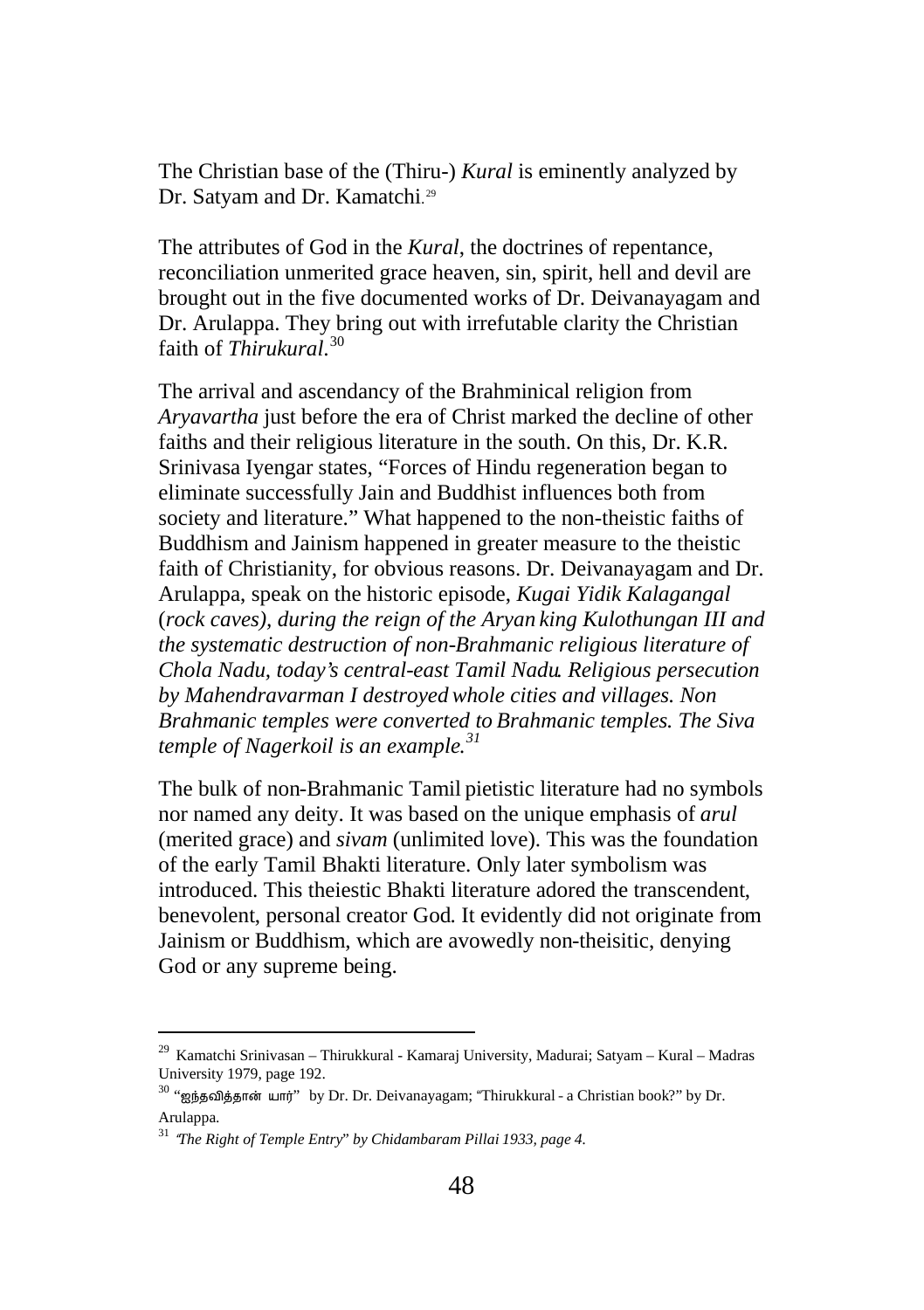The Shivite sages in the 5th century A.D and later the Vaishnavites in the 7th century were influenced by the Tamil Bhakti literature.<sup>[32](#page-47-1)</sup>

T.S. Sathyam in his paper, *Thirikkural* Research in Twentieth Century<sup>[33](#page-48-0)</sup> writes, "The idea that was prevalent in the beginning of the last century among Tamil scholars that *Shaivism* was the core tenet of *Thirukkural* has evolved by end of 20<sup>th</sup> century into the idea that Christian faith was its core tenet."

*Thiruvasagam* of Manikavasagar, *Sivapuranam*, *Thiruvundiyar*, *Potrippahrodai Adigal*, *Agathiar Gnanam* and much more of ancient Tamil *Bhakti* literature brings us irrefutable evidence that they all refer to the incarnation of Jesus Christ and his atonement for sin. "Incarnation, says J.N. Farquenar, "is a concept of post Christian era." With the dawn of the Christian era, many brahminical religious literatures were modified and expanded.<sup>[34](#page-48-0)</sup>

The similarities between the story of Krishna and Christ are striking in numerous aspects. Krishna's birth in a cowshed, his rearing by foster parents, the middle eastern dress of Krishna's mother, his humble birth, the travel of Krishna's foster father, to pay tax, the plot to kill baby Krishna and his escape, and the usage of the name as *Krishto* and *Kristna* to this day, show the impact Christ's birth and life had on this legend. Similar is the impact of John's gospel of Jesus on the *Bhagavad Gita* which is linguistically and etymologically aged to be of  $6<sup>th</sup>$  century A.D, that is 600 years after the birth of Jesus Christ!

Romila Tharpar in her book, "A History of India,"[35](#page-48-0) writes: *"Another characteristic of Hinduism was a gradual shift in emphasis from ritual alone to the view that a completely personal relationship between God and the devotee was possible. The monotheistic concept of God, with either Vishnu or Shiva as its manifestation, was gaining strength. The relationship was one where God could bestow his prasada (grace) on the devotee, and the degree of bhakti (devotion) varied from person to person. This idea of* 

<span id="page-48-0"></span> <sup>32</sup> K.A. Anthonova - Progress Publications - India History - Moscow, 1987, Page 271.

<sup>33</sup> Madras University 1979, page 32

<sup>&</sup>lt;sup>34</sup> Sweera Jayaswal, "The Birth and Growth of Vaishnavism" New Century Book - 1991, page 29.

<span id="page-48-1"></span> $\frac{35}{35}$  (Vol 1, pages 131-134)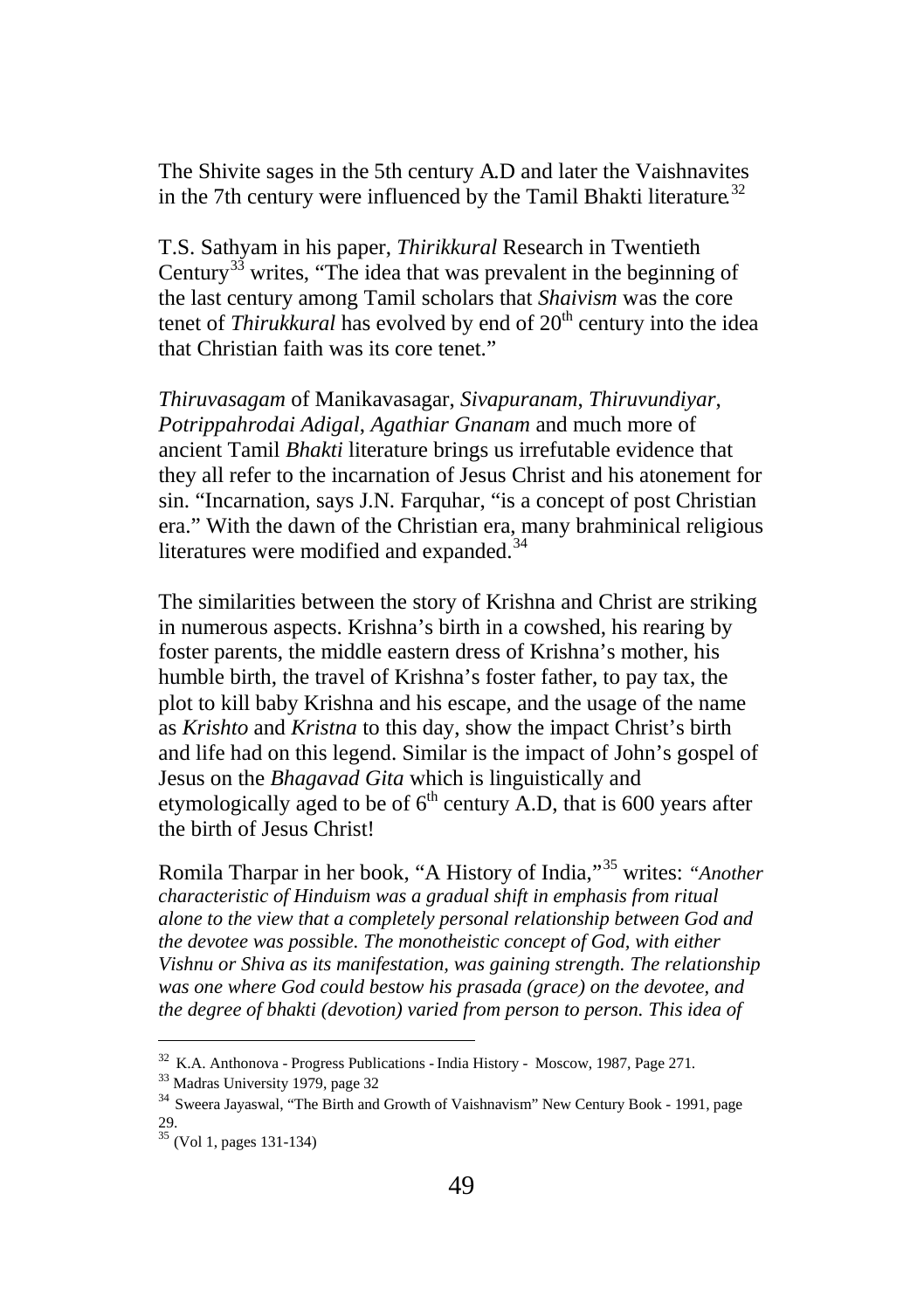*personal devotion or bhakit, as it was commonly called, was to become the dynamic force of later Hinduism. The change in the theological attitude is perhaps best expressed in the philosophy of the Gita."*

*"Vishnu assumes various forms or incarnations and enters the world of men in order to save them from evil. The tenth and final incarnation has yet to come, and on this occasion he will come in the form of Kalkin riding a white horse, which suggests a connection with the idea of the Messiah and the coming of the Maitreya Buddha in Mahayana Buddhism".*

Dr. Alexander Harris in his book, "The Development of Civilization and Religion in India and its Influence in the World Society" asks, "How did this religion arise, since there was nothing in India before Christ to catalyze it? The Dravidian worship was idolatrous and polytheistic, while the vedic worship exalted nature and was also polytheistic. The two religions, Buddhism and Jainism were politely termed agnostic with no room for god. The only logical answer to the development of this new (bhakti) devotion is through the work of the apostle Thomas, in the  $1<sup>st</sup>$  century A.D."

Sanskrit gained its form as a mixed language only in the  $2<sup>nd</sup>$  century A.D. The classical Sanskrit Arya vedas, the Upanishads that contain Dravidian systems, Brahma Sutras, *Bhagavad Gita*, all these got their eligible literary grammar only after the  $4<sup>th</sup>$  century A.D. (See Appendix 3, The Sanskrit Language). There is no archeological evidence that these literatures were written before Christ. Sanskrit was written in the Dravidian *Grantha* script from the 6<sup>th</sup> to the 9<sup>th</sup> century. The dogmas of *Thirukural*, Tamil pietistic literatures like *Five kinds of Visions*, the *Main Trayi* and the *Vivilium* are quite identical. Later, through Aryan influence, mutilation, destruction, manipulation and add-ons were done to the original Indian dogmas, with the intention to divide the Indian people into a variety or pious groups and splitting them into small fractions. Again we can see the underlying Aryan mindset: Divide to rule.

"The concept of *avatar* (incarnation) in *Vaishnavism* is based on the *Bhakti Movement* of the 1<sup>st</sup> century A.D. The various avatars are latter additions. For example, the various editions of the epic *Ramayana*, identify Rama with Vishnu as another incarnation. However, this is not so in its oldest form written by *Valmiki.* Only in a later Tamil version, Kambar's Ramayana, was Rama turned into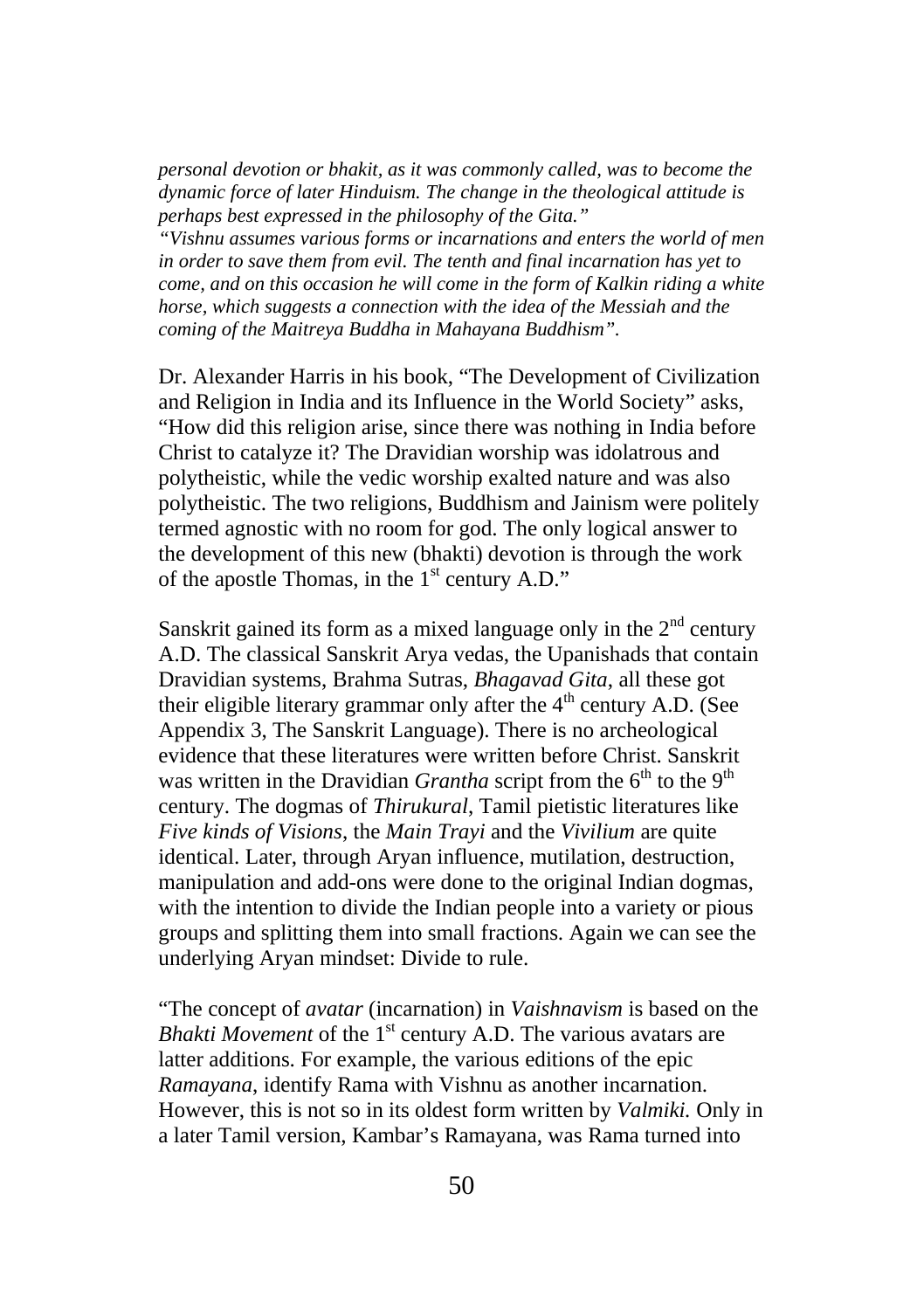an incarnation. Other editions after Kambar's continued to speak of Rama's incarnation."

Early Indian writings like the *Bhagavad Gita* could not have been written without Christian influence. It required the *avatar* (incarnation) concept, and that was directly borrowed from the Christian faith. Only later we can observe that the early Indian Christians become influenced by syncretism, religious infiltrations from their immediate environment.

Indian author Nirad Chaudhuri in his book on Hinduism (1979) points out that the *Bhagvad Gita* is written in good classical Sanskrit. Epigraphic evidence clearly shows that the Gita could not have been written before the  $2<sup>nd</sup>$  century A.D. He also points out that the Hindu religious texts with the exception of the vedas and their ancillary treaties are all in classical Sanskrit. In their present form, none would be written earlier than in the  $4<sup>th</sup>$  century A.D. The vedas seem to be written in what he calls archaic Sanskrit, but the  $10<sup>th</sup>$ *mandala* of the *Rig veda* is written later. This is significant, because it is in the  $10<sup>th</sup>$  *mandala* that we see the divine and the human incarnation aspects of *Prajapathi* (Creator God) and the sacrifice of himself for us.

Dr. J.D. Baskara Doss, (Chennai), in his research book "வ�வ�லிய ஒளியில் அறுவகை தரிசனங்களும் தமிழர் சமயமும்",  $(Harvest \, Visions \, and \,$ the Tamil Religion in the Light of the Bible) [36](#page-48-1) states: *"When researched with such background information, it is an undeniable truth that the Tamil religion and the Vedantas were influenced by the good news of the Lord Jesus, taught by the Saint Thoma, who put his feet on Indian soil in the year 49 A.D. and served it from Taxila to the South in the Tamil land."* 

<span id="page-50-0"></span> <sup>36</sup> pages 318-319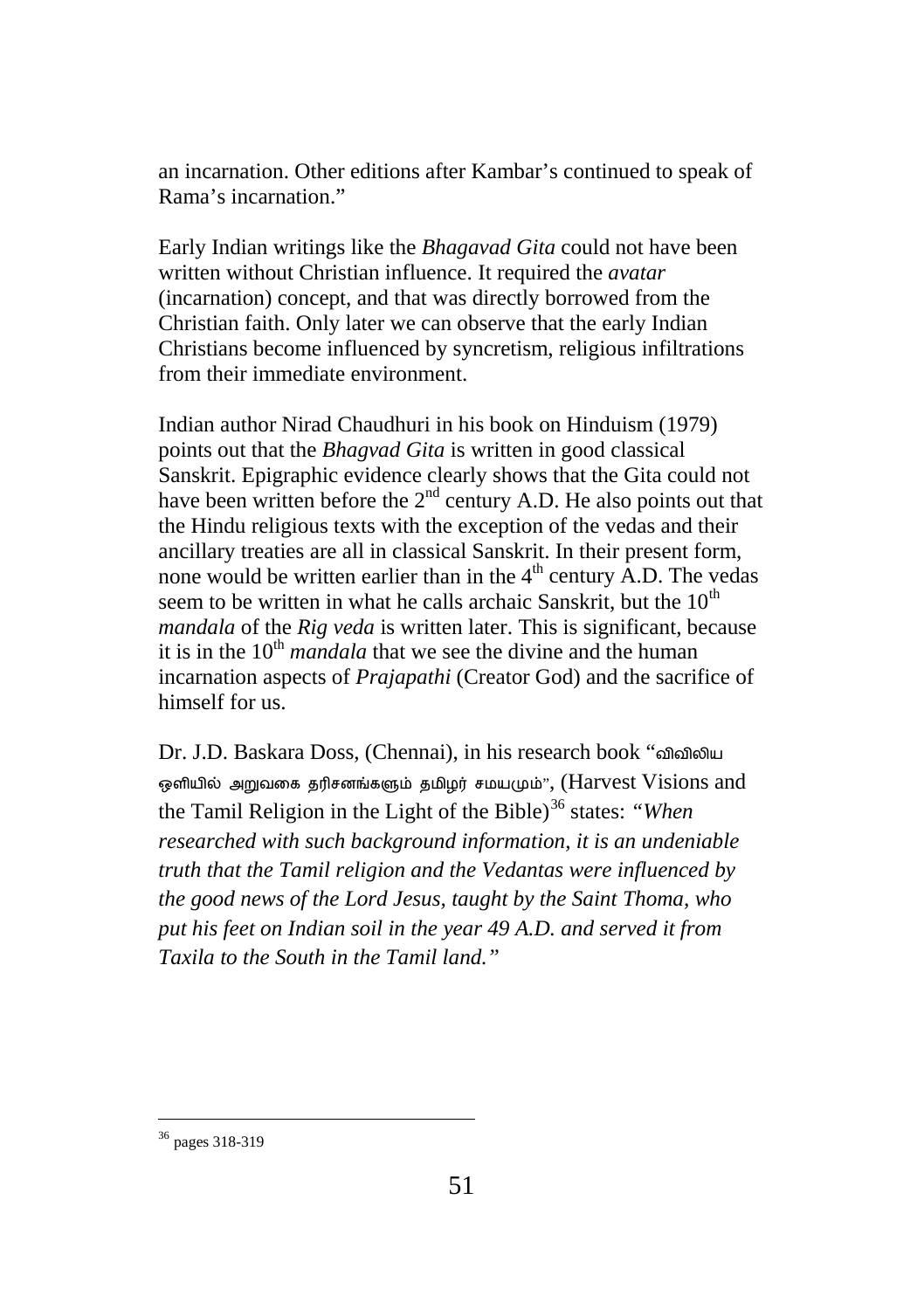*"Asindhu sindhu paryantaa yasya bhaarata bhoomika pitru bhu punya bhushchaiva sa vai hinduriti smrutah"*

Translation: A Hindu means a person who regards *Bharatabhoomi*, (the land of Bharat) from the Indus to the Seas, as his Fatherland as well as his Holy land - that is the cradle-land of his religion.

Therefore, my country is Hindu Desh (Hindu Country), not Hindu religious Desh. It is the country of us Hindus in the geographical sense, not the religious sense.

> *Jai Hind!* (A form of salutation to India)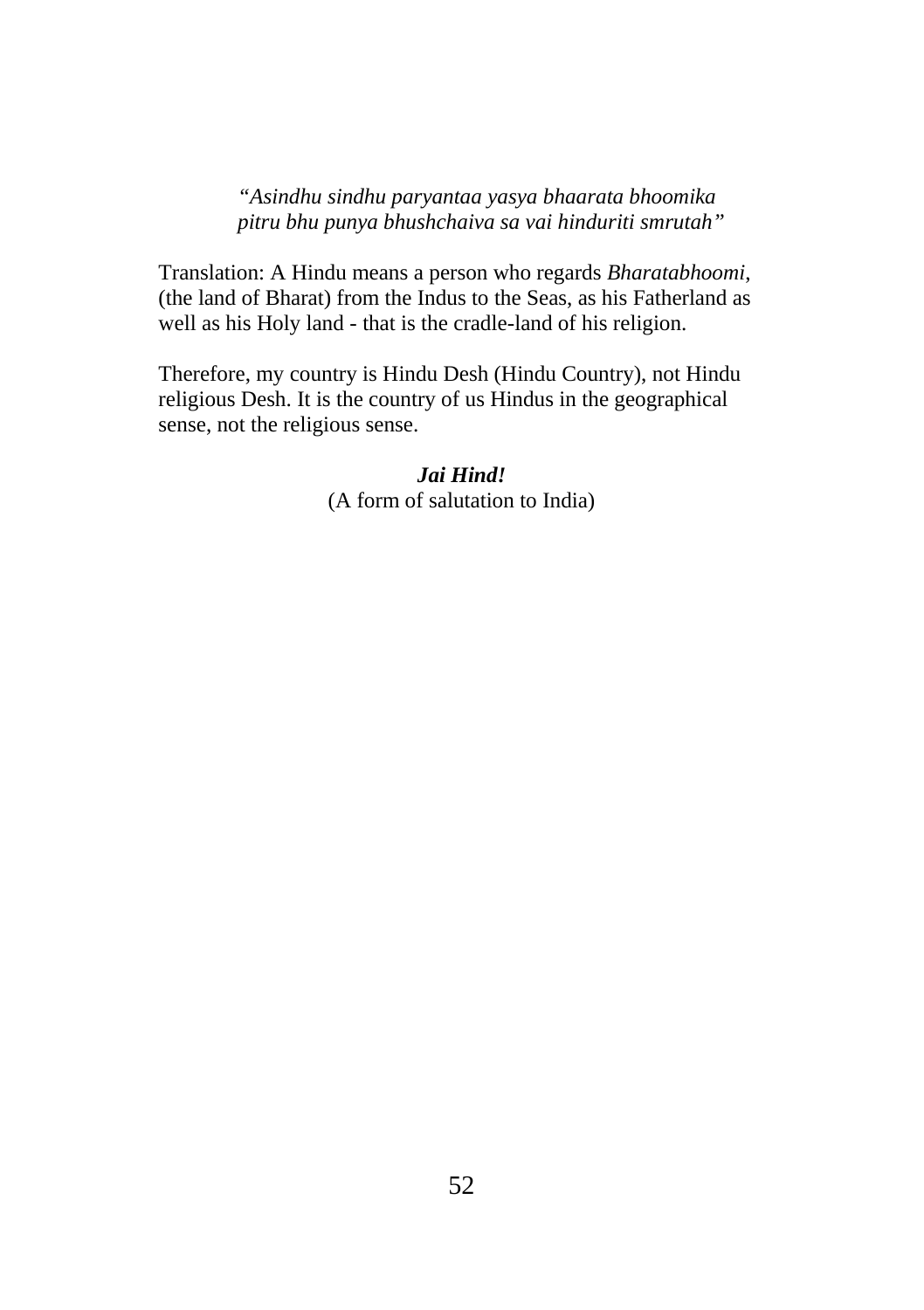## **Conclusion**

Many quotes in this book are taken from scholars, philosopher and intellectuals. The people mentioned in the foot notes and the popular names like Mahathma Gandhi, Nehruji, Dr.Ambedkar, Luniya, Dr. Radhakrishnan etc. are renowned scholars and authors. Noone can say that these well-educated leaders did not know what they were doing and writing. But if what they have said is true, why shouldn't we seriously think about it and earnestly accept the truth?

I gladly welcome your feedback to this booklet. You can contact me by email at

[agnisadhu@yahoo.co.in](mailto:agnisadhu@yahoo.co.in)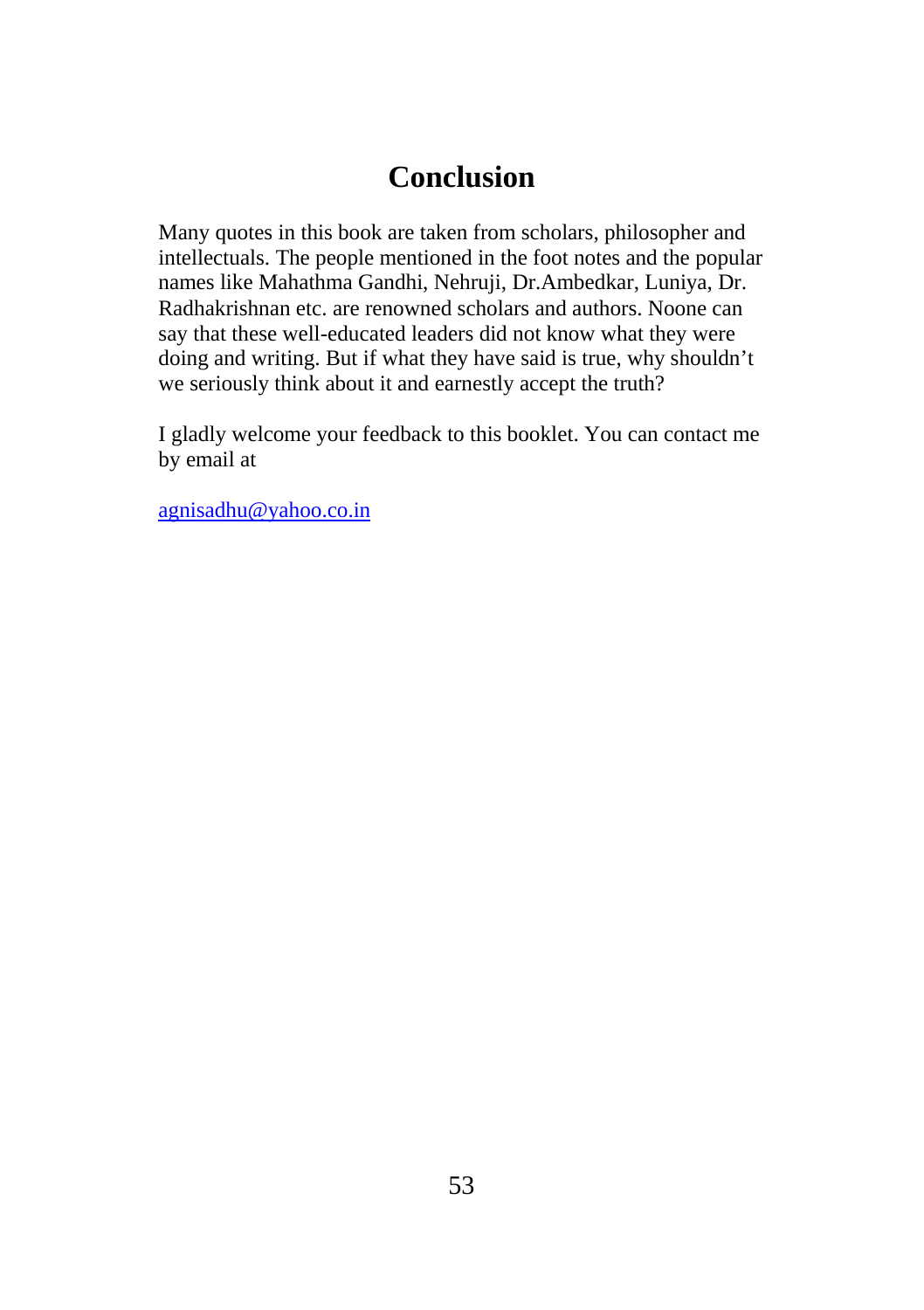## **Appendix I: Janapadas**

Early vedic texts speak of several Janas (people/tribes) of Aryans, organized as semi-nomadic tribal states, fighting among themselves and with other non-Aryan tribes for cattle, sheep and green pastures. These early vedic Janas later coalesced into the Janapadas of the Epic Age. The term "Janapada" literally means the *foothold of a tribe.* The fact that *Janapada* is derived from *Jana* suggests the taking of land by a Jana tribe for a settled way of life. Sixteen oligarchic Janapada tribes existed in ancient India. Each Janapada was named after the Kshatriya tribe (or *Kshatriya Jana*) who had settled there.<sup>[37](#page-50-0)</sup>

Janapadas were the early republics or kingdoms in ancient India from 1200 BC to 600 BC. Many Janapadas were *ghana-sangas* (republics)*,* either single tribes or a confederacy of tribes, governed by a *parishad* (general assembly) and a council of elders representing powerful *kshatriya* families (clans). One of the elders was elected as a chief *raja* or *pan* (king consul) to preside over the assembly. Monarchies came to embody the concept of hereditary ascension to the throne and the association of the king with a divine status, accompanied by elaborate ceremonies and sacrifices.

Here is a mythological story about how the first of these Janapads came about: Parshurama, the master archer, had destroyed the Kshatriyas, (the warrior and ruling class of the varna [color] system). When there was no one left to protect the Brahmins (priests, religious teachers and preachers), they assembled and performed a *yajna[38](#page-53-0)* (ceremonial oath taken in front of fire) in the mountains of *Arbuda* (Mount Miracle) that is located in the district of Sirohi in Rajastan, modern day Mount Abu.

<span id="page-53-0"></span> <sup>37</sup> B.C. Law. *A History of Pāli Literature.* 2000 Ed., 648; B.C. Law, "Some Ksatriya Tribes of Ancient India." *Journal Of Ancient Indian History* (1924): 230-253.

<span id="page-53-1"></span><sup>&</sup>lt;sup>38</sup> Yaina is the ritual of sacrifice, performed by a priest or an expert astrologer by reciting or singing vedic verses. The essential element in the Yajna is the sacrificial fire (also called Agni), into which oblations are poured.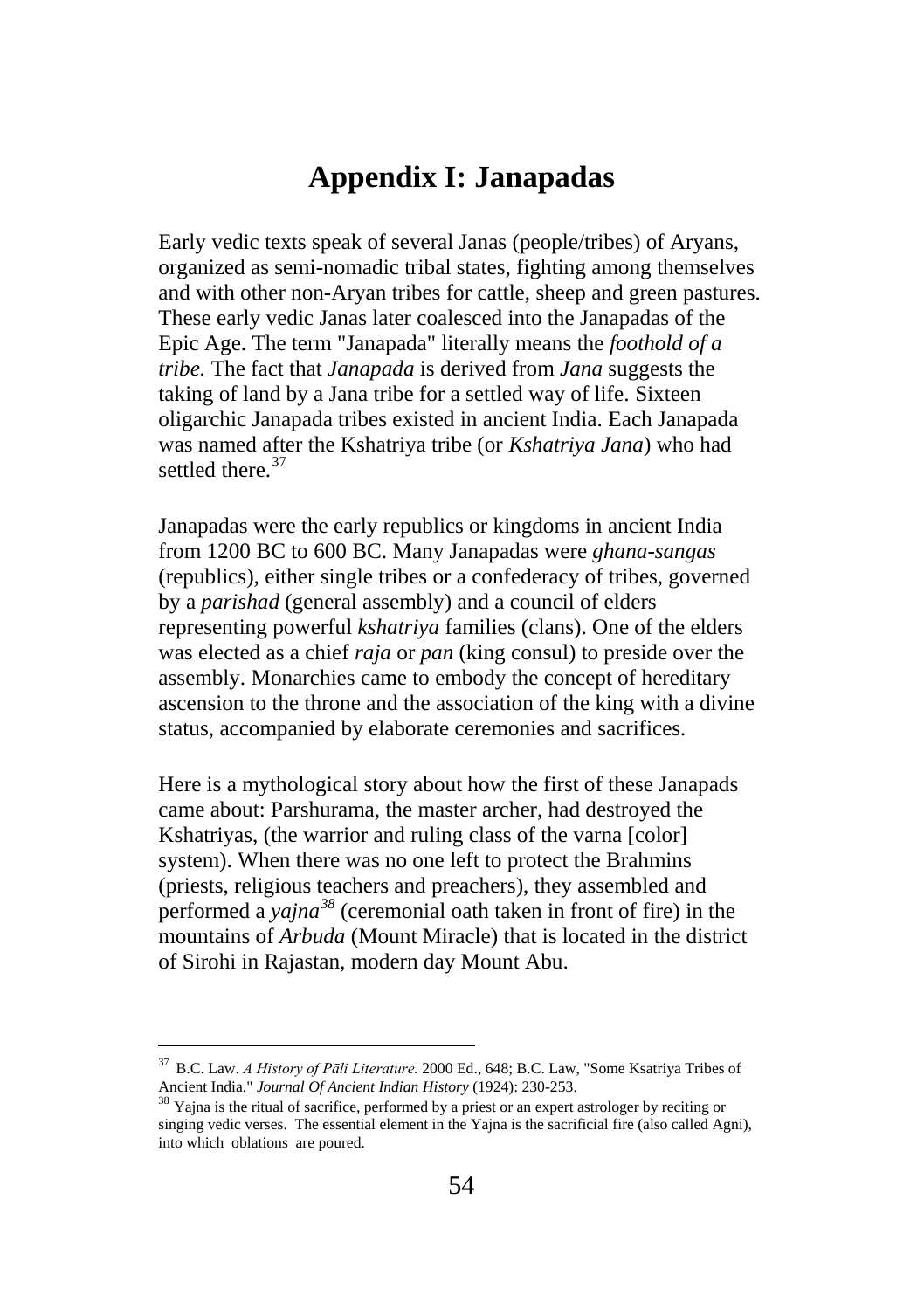## **Appendix II: British Census in India**

In 1959, the Indian government enacted the Untouchability Act, renamed in 1976 as the Protection of Civil Rights Act. The scheduled Castes and scheduled tribe act was passed later in 1989.

The British Empire, in order to study India, collected data on a wide variety of areas of interest. One of the main tools used in the British attempt to understand the Indian population was the census. What seems, however, to have confused the British, was the fact that when they asked Indians to identify the caste, tribe or race for census purposes, they received a bewildering variety of responses. Often the respondent gave the name of a religious sect, a sub-caste, an exogamous branch of a clan or section, a hypergamous group, titular designation, occupation or the name of the region he came from.

H. Beverly, Census Commissioner of Bengal for the 1871-72 census staed, *"The fact is, it is absolutely impossible to draw the line between the various Hindu races and the aboriginal tribes, so insensibly do they merge into one another. In the first place, we have no clear definition of what we mean when we speak of a Hindu. Sometimes the term is used in a generic sense, to denote all or any of the inhabitants of India. Sometimes it is used in a religious sense, to designate the great body of the people who are not Mahommedans. Sometimes again, a distinction is insisted on between what are called pure and impure Hindus. But what pure Hinduism consists in, and what is to be the shibboleth by which the orthodoxy of the various races of India are to be tried, has never, so far as I am aware, been laid down by competent authority."[39](#page-53-1)*

Although the Brahmin caste had power in spiritual matters, their power and control within the material world was limited to the amount of influence that they could gain with individual rulers. No doubt there were instances when this was quite considerable but there is also little doubt that there were times when Brahmin

<span id="page-54-0"></span><sup>&</sup>lt;sup>39</sup> "Ethnographic Mapping and the Construction of the British Census in India" by Kevin Hobson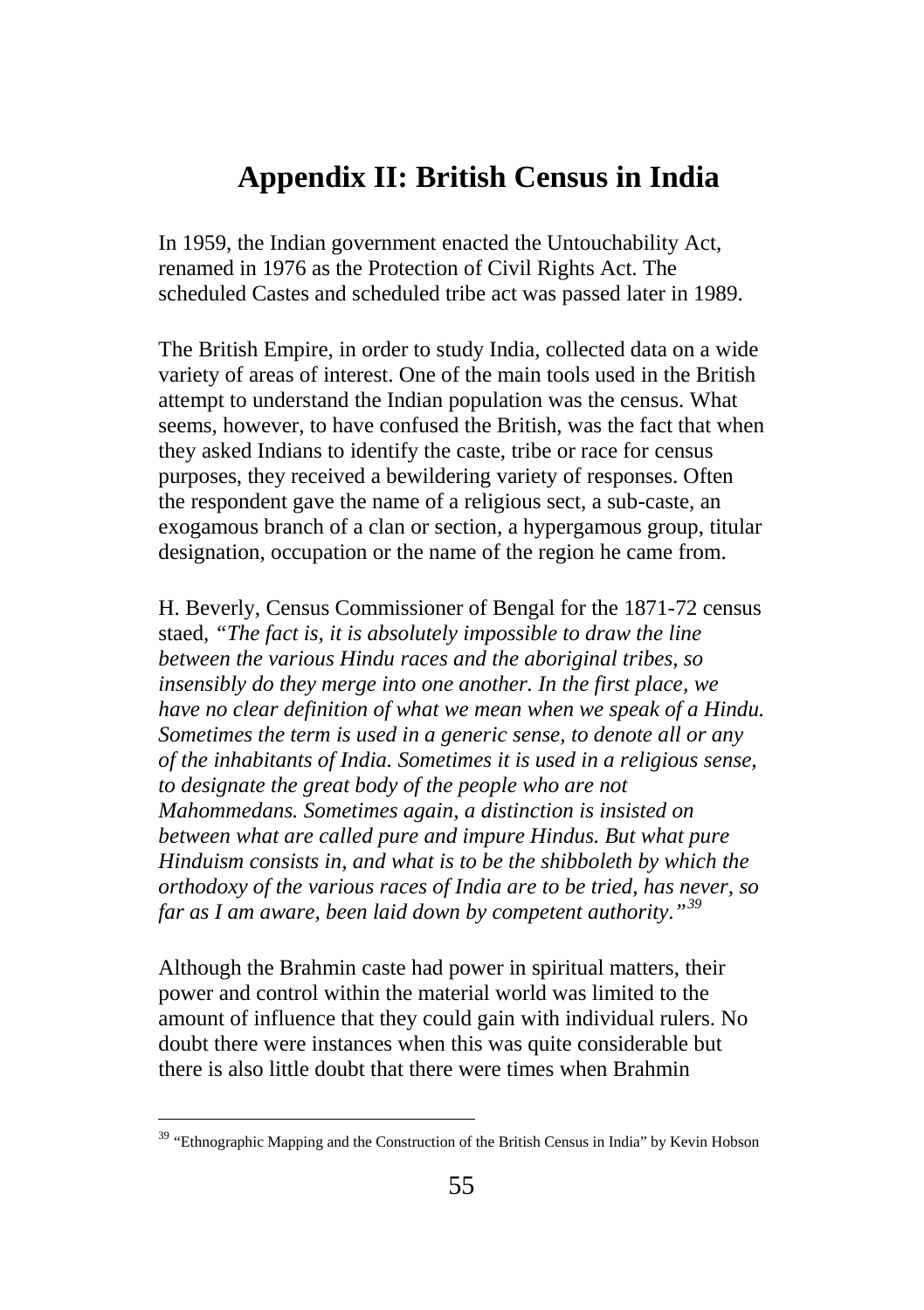influence was very weak and insignificant. With this in mind, it is not difficult to imagine why Brahmins, seeing the ascendancy of British power, allied themselves to this perceived new ruling class and attempted to gain influence through it.

By establishing themselves as authorities on the caste system they could then tell the British what they believed the British wanted to hear and also what would most enhance their own position. The British would then take this information, received through the filter of the Brahmins, and interpret it based on their own experience and their own cultural concepts. Thus, information was filtered at least twice before publication. Therefore, it seems certain that the information that was finally published was infected with intentional twisting and deceit at the hand of Brahmins. They used their position as intermediaries to the British to enhance their own position at the expense of everyone else. The flood of petitions protesting caste rankings following the 1901 census would appear to bear witness to this.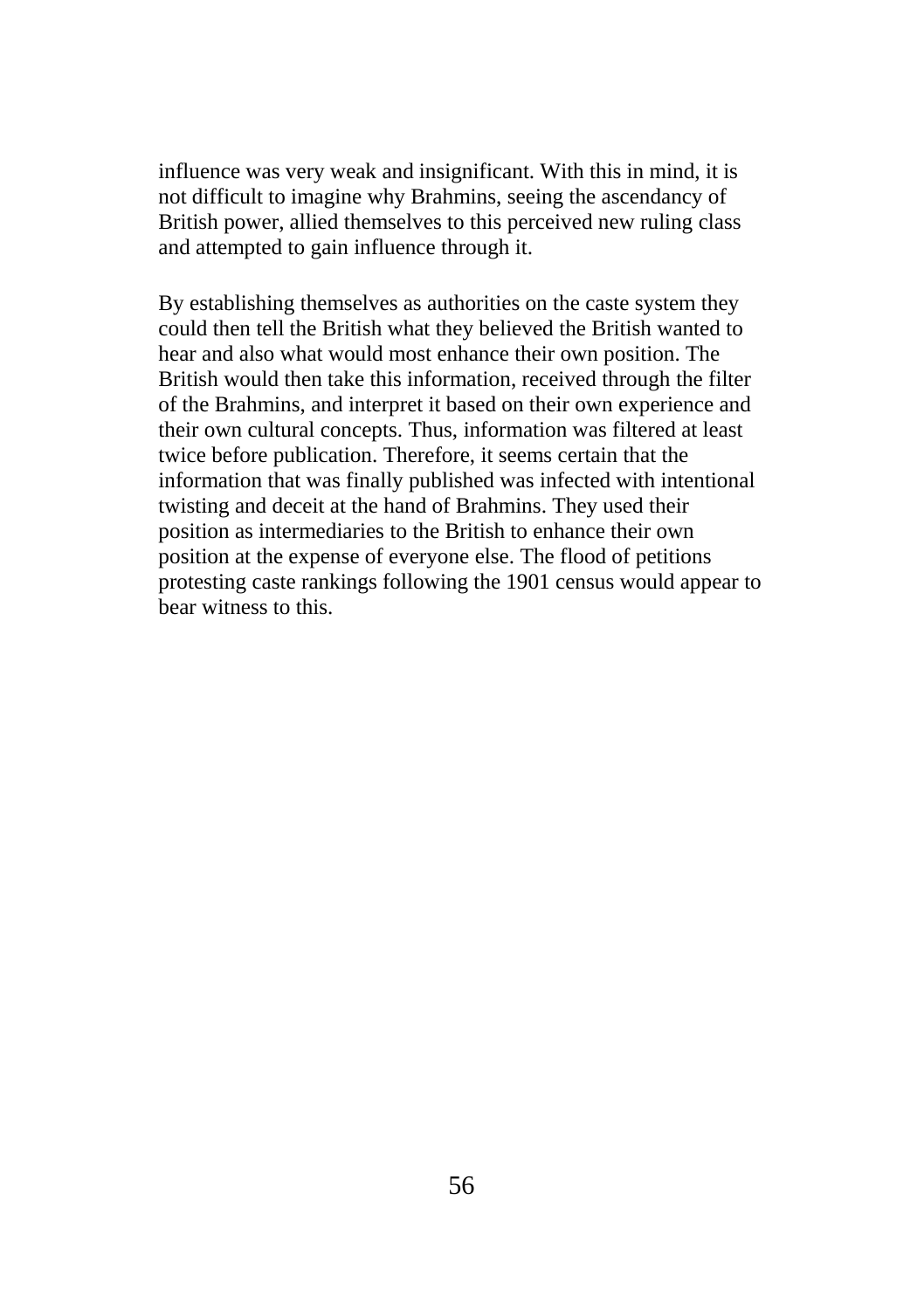## **Arya Dharma, a missionary movement?**

In the name of charity and selfless service to India, the *Rashtriya Swayamsevak Sangh* (RSS) National Volunteer Organization, has established "non-governmental" but strongly Hindu-nationalistic organizations throughout India, in spite of it being banned several times since its conception. In the name of social service, reform and rehabilitation, they have grown and extended into all aspects of Indian life. Below is a list of RSS-affiliated organizations:  $40$ 

- Bharatiya Kisan Sangh, *Indian Farmers' Association* (8 million members)
- Bharatiya Mazdoor Sangh, *Indian Labour Association* (10 million as of 2009)
- Seva Bharti, *Organisation for service of the needy*.
- Rashtra Sevika Samiti, literally, *National Volunteer Association for Women* (1.8 million)
- Akhil Bharatiya Vidyarthi Parishad, literally, *All India Students' Forum* (2.8 million)
- Shiksha Bharati (2.1 million)
- Hindu Swayamsevak Sangh, literally, *Hindu Volunteer Association – overseas wing*
- Swadeshi Jagaran Manch, *Nativist Awakening Front* (Swadeshi policy is to boycott anything foreign)
- Saraswati Shishu Mandir, *Temple Nurseries*
- Vidya Bharati, *Educational Institutes*
- Vanavasi Kalyan Ashram, *Organisation for the improvement of tribals*
- Muslim Rashtriya Manch, *Organisation for the improvement of Muslims*
- Anusuchit Jati-Jamati Arakshan Bachao Parishad, *Organisation for the improvement of Dalits*
- Laghu Udyog Bharati, *an extensive network of small industries.*
- Bharatiya Vichara Kendra, *Think Tank*.
- Vishwa Samvad Kendra, *Communication Wing, spread all over India for media related work, having a team of IT professionals* (samvada.org)
- Rashtriya Sikh Sangat, *a sociocultural organisation with the aim to spread the knowledge of Gurbani to the Indian society.*
- Vivekananda Kendra, promotion of Swami Vivekananda's ideas with *Vivekananda International Foundation* in New Delhi as a public policy think tank with six study centers.

<sup>&</sup>lt;sup>40</sup> https://en.wikipedia.org/wiki/Rashtriya Swayamsevak Sangh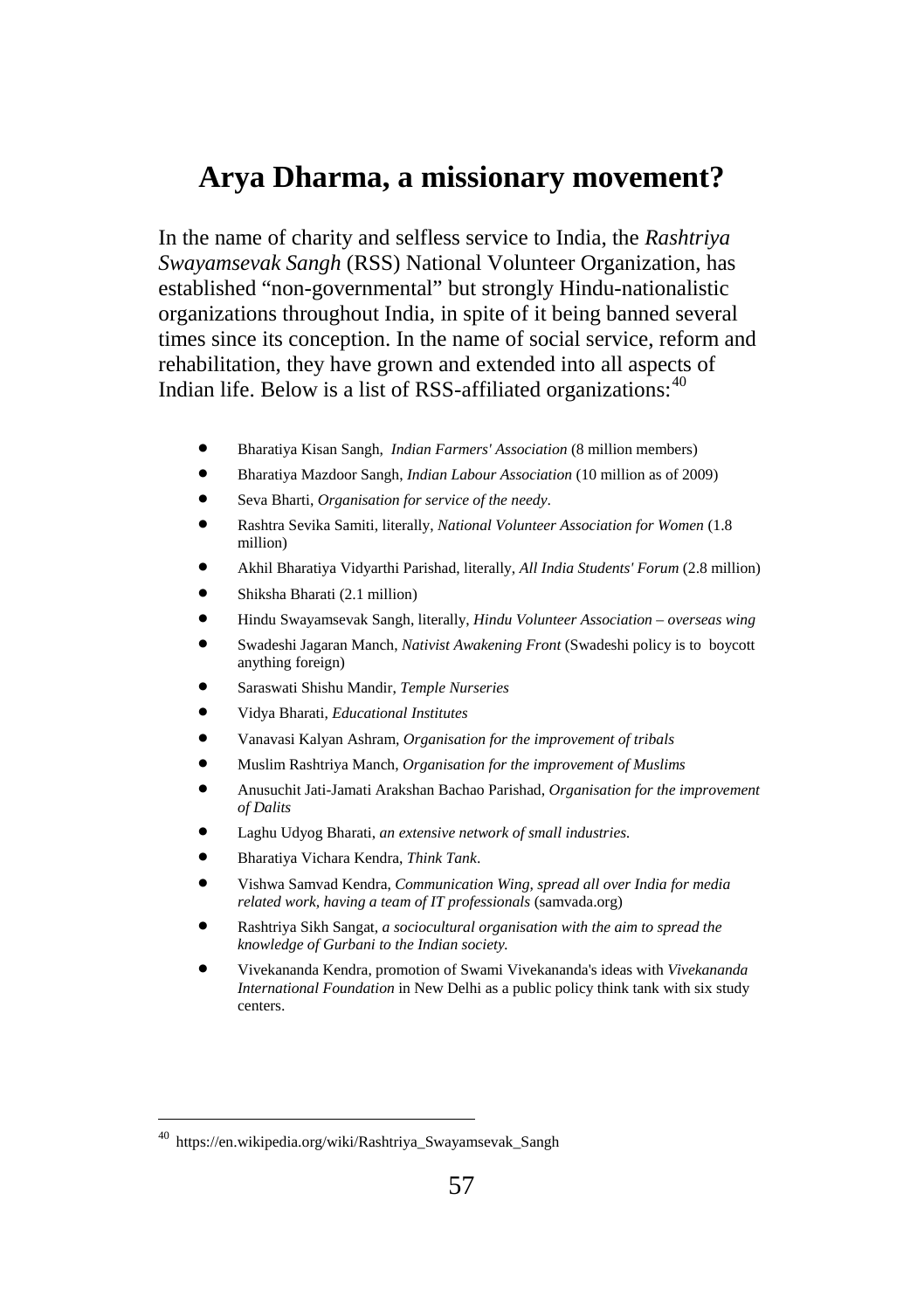| <b>Foreign Terms</b> | and its meaning                                                                                       |
|----------------------|-------------------------------------------------------------------------------------------------------|
| Aadivasi             | Aboriginal people                                                                                     |
| Acharya              | Brahmin instructors in religious matters                                                              |
| Agni saakshi         | Fire witness                                                                                          |
| Archaka              | Minister of Hindu religious ritual                                                                    |
| Arul                 | Merited grace                                                                                         |
| Arya                 | Noble one                                                                                             |
| Arya Samaj           | Society of nobles                                                                                     |
| Aryavarta            | Abode of the arya                                                                                     |
| Avatar               | <b>Incarnation</b>                                                                                    |
| <b>Bhakti</b>        | Devotion                                                                                              |
| Brahma Sutra         | Texts of god                                                                                          |
| Brahmi script        | A modern name given to one of the oldest writing<br>systems                                           |
| Caste system         | A division in the social society based on skin color                                                  |
| <b>Dalits</b>        | Down-trodden, oppressed, untouchables (people)                                                        |
|                      | group)                                                                                                |
| Desam                | Nation, country (in Tamil language)                                                                   |
| Desh                 | Nation, country (in Hindi language)                                                                   |
| Devanagiri script    | Used to replace Grantha script to write Sanskrit.<br>More than 120 languages use this script today in |
|                      | their writing system.                                                                                 |
| Dhamma               | Righteous law                                                                                         |
| Dharma               | Order, law, duty, model                                                                               |
| Ghana-sangas         | Republics                                                                                             |
| Girijan              | Hill people                                                                                           |
| Gita (Bhagavad)      | Songs (of gods)                                                                                       |
| Grantha script       | Script believed to be used to write Sanskrit from 6 <sup>th</sup>                                     |
|                      | to the $10^{th}$ century                                                                              |
| Guru                 | A teacher of Hinduism                                                                                 |
| <b>Hindu Desh</b>    | Hindu country / nation                                                                                |
| Hindutva             | Hinduness, the way of Aryan life                                                                      |
| Indu samaya          | Beliefs / precepts of Hindu religion                                                                  |
| Mahajanapadas        | Great foothold of a tribe                                                                             |
| Manu smriti          | Book of Law to govern all social castes                                                               |
| Mathas / mutts       | Places where disciples are made                                                                       |